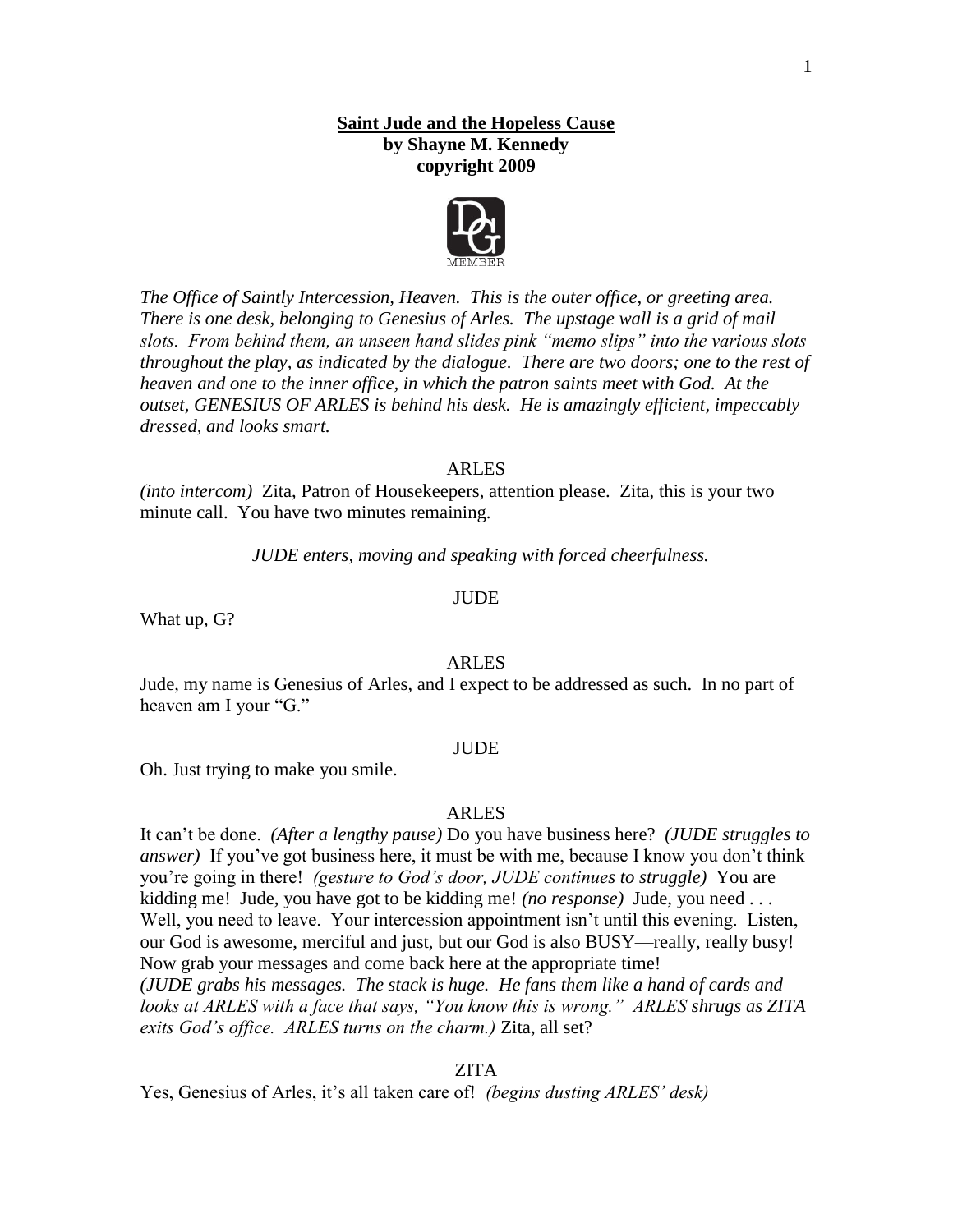#### **JUDE**

What's all taken care of Zita?

# ZITA

A housekeeper in Italy, praying for better compensation.

### JUDE

*(Aghast)* That was your hardest request?

# ZITA

Oh, no Jude. *(Checks empty mail slot, speaks into it)* Helloooo Christopher! *(To JUDE)*  That was my only request! Good day, Genesius of Arles. And thank you!

# ARLES

Bye-bye, Zita. See you next Monday!

*ZITA exits.*

**JUDE** 

*(Raging with suspicion)* How much time does she get?

# ARLES

*(Alarmed)* What?

#### JUDE

Zita, the Patron Saint of Housekeepers. How much time does she get?

#### ARLES

The same as most patrons–12 minutes a week! Jude, you know all--

#### JUDE

She gets 12 minutes to plead one prayer?!?

#### ARLES

Some weeks she has more than one. *(JUDE looks doubtful)* Sometimes she has upwards of 10! *(JUDE still doubts)* One time she had 10.

#### JUDE

10? 10? Her all time high? That's *(calculating)* 70 seconds per prayer!

# ARLES

It's actually 72. Jude, don't pick on Zita. She does a good job. She's had that position for over 300 years.

#### JUDE

I like Zita. A lot. She's a good person. But I'm trying to point out to you, Genesius, that our system is unfair.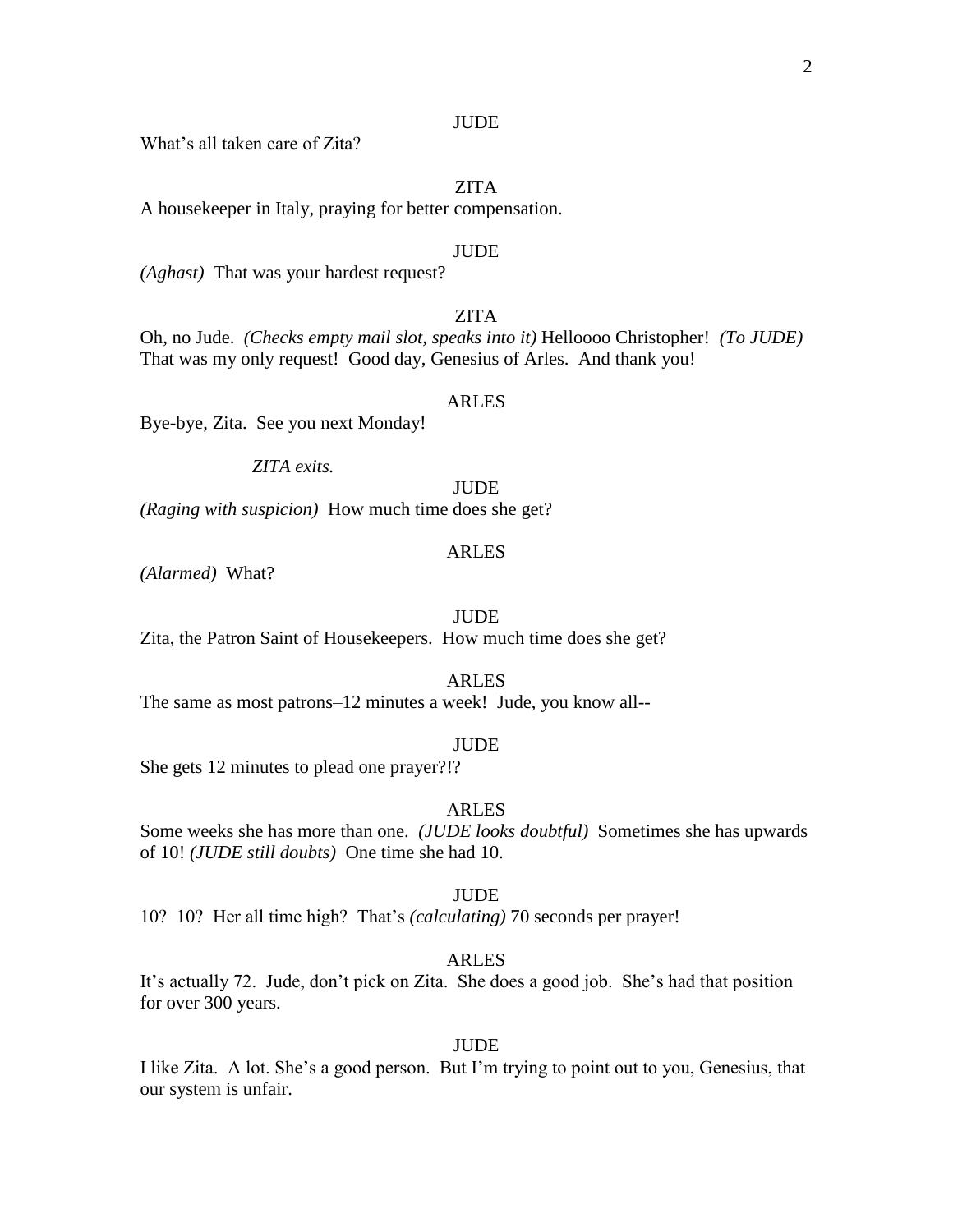Jude this is heaven. Nothing is unfair. Everything is as it should be. And you listen here--I am Genesius of Arles! You will call me Genesius of Arles!

*LIDWINA enters, carrying ice skates and a thermos*. *ARLES turns on the charm.* Hello, Lidwina. *(Takes her hand)* Got any business today?

#### LIDWINA

*(Glancing at empty mailbox, then wistfully)* Nope! Looks like none, but I brought some hot toddies. God and I like to have a warm drink together.

#### ARLES

That's great. God will really like that. *(Into intercom)* Lidwina, of Schiedham. *(To Lidwina)* Go on in! *(LIDWINA does)* You know she died when she was over 50? Then her body was restored to its 16 year old state. Remarkable.

# **JUDE**

This is absurd! The Patron Saint of Ice Skaters has nothing to ask for. She's got 12 minutes, right?

#### ARLES

Yes.

#### **JUDE**

12 minutes to chit chat with God?

#### ARLES

She gets busy around the Winter Olympics. That's her crazy time.

#### JUDE

But what has she got today?

#### ARLES

Nothing.

#### JUDE

Do you agree with me that this is absurd? *(No response)* Why can't I have some of her time?

#### ARLES

Jude, you already get more time than anyone!

#### JUDE

20 minutes! Total!

#### ARLES

Shhhhhh. You were granted that because you are overburdened. I realize that.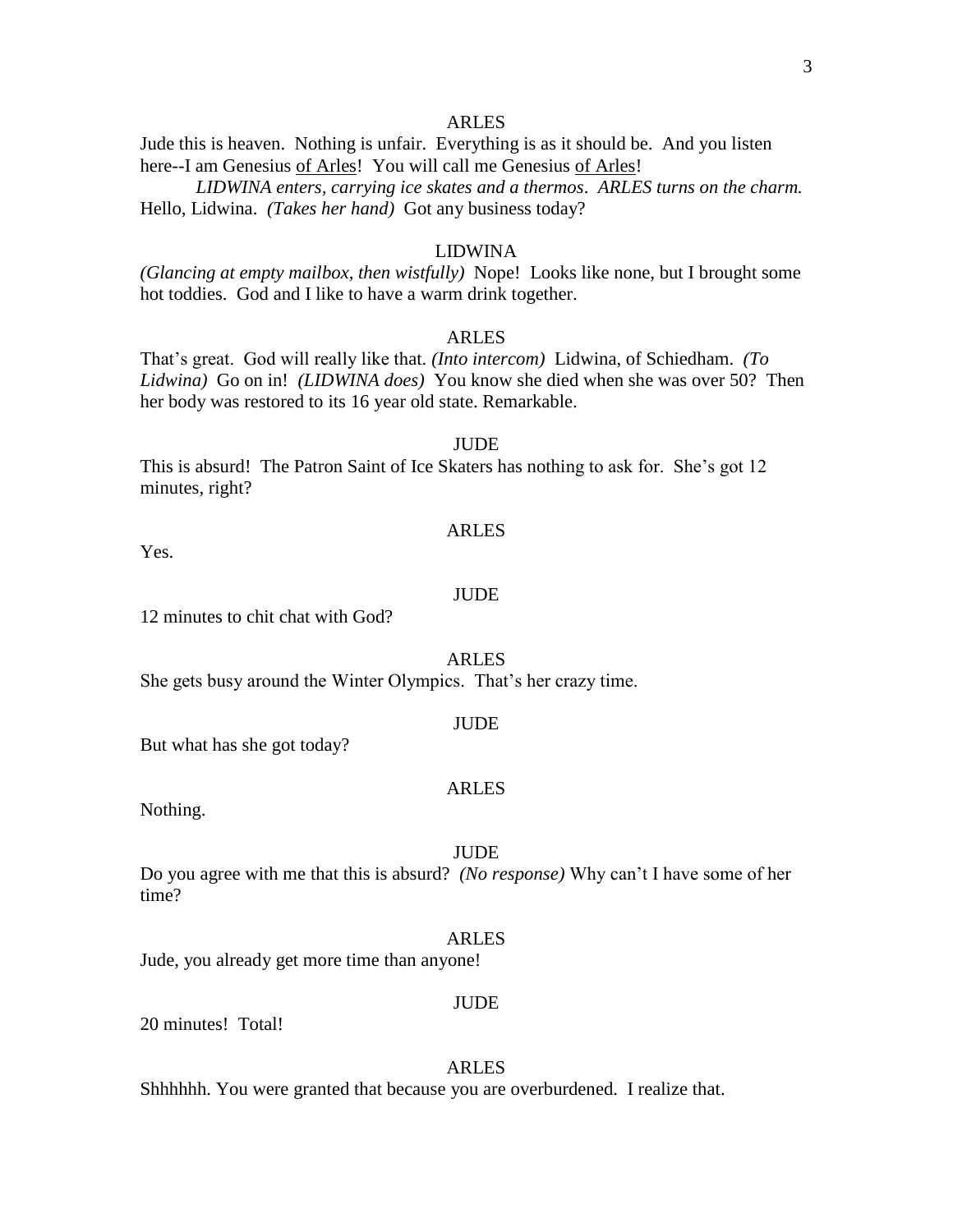#### **JUDE**

I average a little over 1000 requests per week. *Average. 1000. Week. Per.* That gives me, oh, a quick 1.2 seconds for each prayer.

#### ARLES

God has no more time to give.

#### JUDE

Ha! God has an *infinite amount* of time!

#### ARLES

Well, I can't give you anymore time.

#### JUDE

You know, for the Patron Saint of Office Staff, you fail miserably at time management.

# ARLES

Well I'm sorry you feel that way, because, for the Patron of Hopeless Causes, I think you're just perfect.

#### **JUDE**

You're ridiculous, Genesius. *(ARLES looks sharply at JUDE)* Of Arles*. (JUDE turns to exit)*

#### ARLES

Jude? *(JUDE turns)* Don't forget your messages!

*JUDE looks in his mail slot, which is nearly full again. He grabs the slips and exits angrily. On the way out the door, he runs into MARGUERITE D'YOUVILLE. He does not excuse himself.*

#### ARLES

I'm sorry about that, Marguerite. He's angry, but that's no excuse for that kind of behavior.

#### MARGUERITE

Some people just can't manage to function politely. *(Pause)* I just thought I'd take a look at my messages before my appointment tomorrow.

#### ARLES

I do appreciate the way you stay on top of your duties.

# MARGUERITE

It's the only way to do a good job. *(MARGUERITE retrieves her messages. There are about 8)*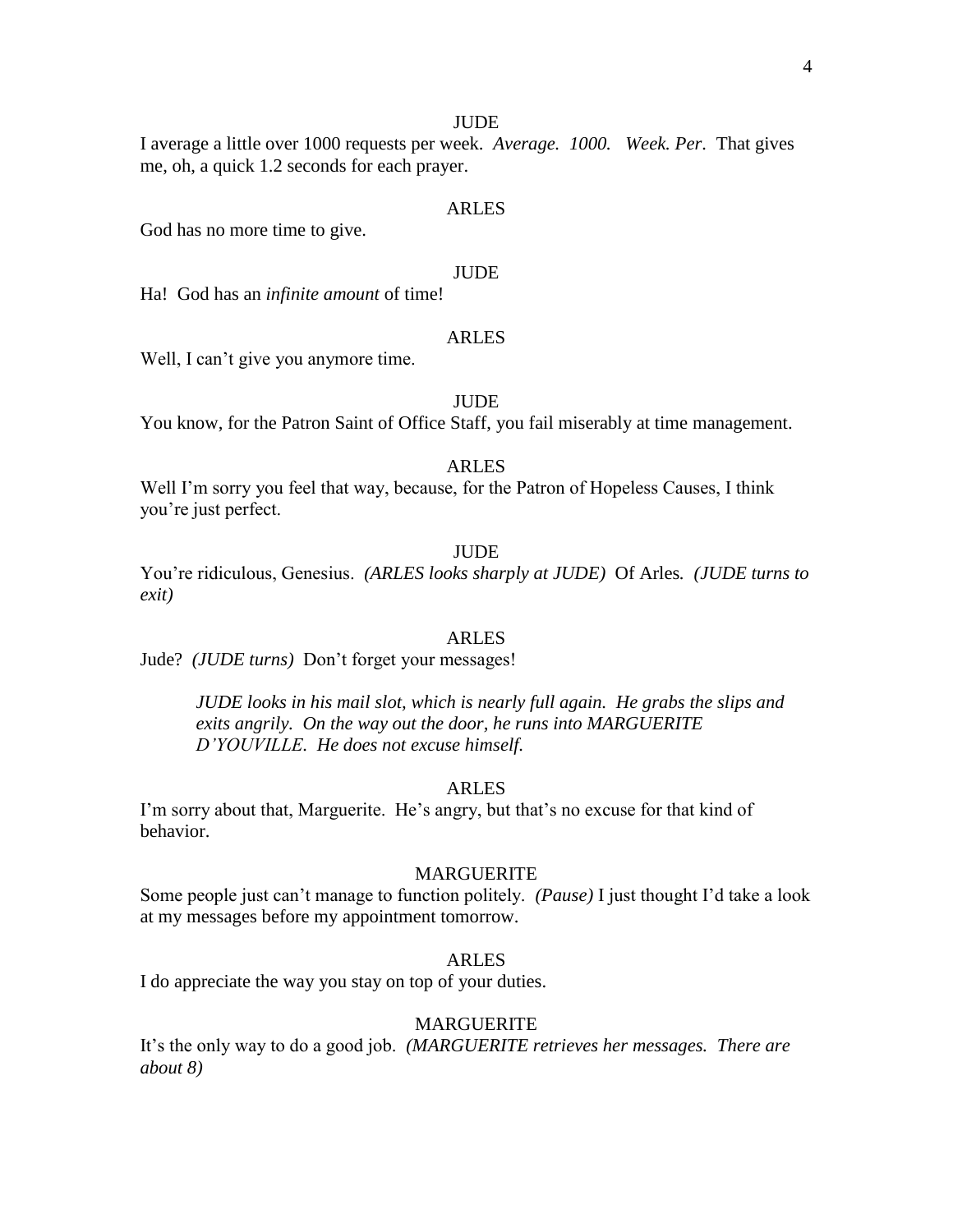Quite a few there, I see.

# MARGUERITE

Well, there are a lot of unhappy married people. *(rethinking)* I mean, a lot of married people are unhappy. *(another pause)* Marriage is just hard. It's hard.

# ARLES

That's true. *(short pause, then risking it)* People struggling in their marriages have a good patron in you.

#### MARGUERITE

Sometimes I don't think I'm up to the task.

#### ARLES

Take it from me, you're one of the most competent patrons up here.

# MARGUERITE

You don't have to say that, Genesius of Arles.

#### ARLES

I wouldn't say it if it weren't true.

### MARGUERITE

Thank you. I know I can fulfill the duties of the job, the nuts and bolts of it. But I wonder why I was chosen as the intermediary for these particular prayers.

#### ARLES

The church recognizes what you endured as a married woman–

#### MARGUERITE

That's it exactly. I endured my marriage. I don't know what a good marriage is.

# ARLES

That hasn't stopped you from being a good patron, Marguerite.

#### MARGUERITE

In my heart, Genesius of Arles, I know that is true. I just can't imagine a time that the idea of marriage won't make me want to cry. *(Pause)* This is ridiculous. I'd better be going.

#### ARLES

Until tomorrow, then!

*MARGUERITE exits without answering.*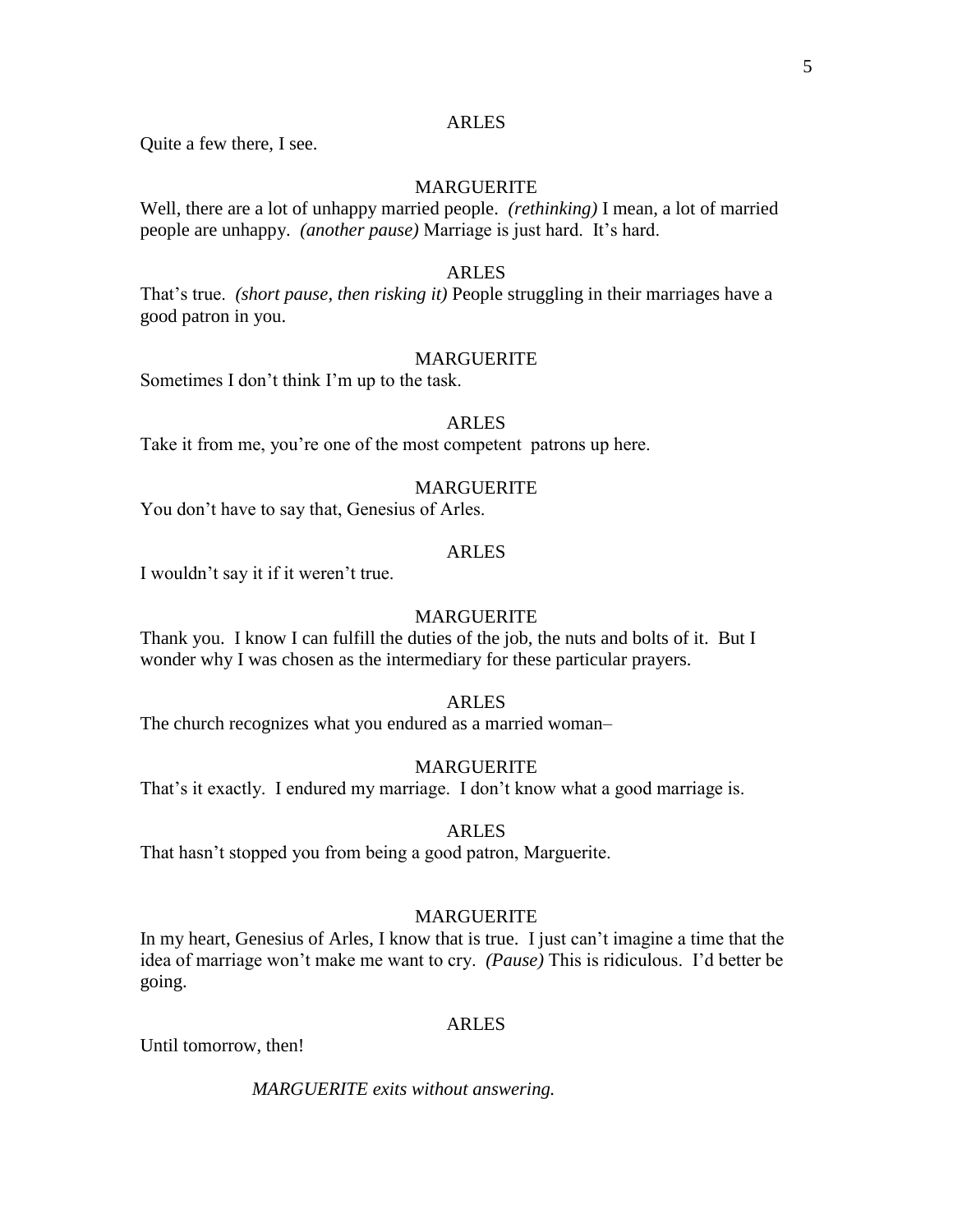*Scene 2. A table at the Patron's Club, a casual eatery in heaven into which only patron saints are allowed. JUDE sits, skimming over his massive pile of memo slips. He is frustrated, alone, without recourse.*

#### **JUDE**

Ugh! I feel like I'm reading the same prayer over and over. Oh, wait. It's a novena. *(Stacks nine slips together)*

*GENESIUS THE ACTOR enters.*

### ACTOR

*(like Cary Grant)* Judy, Judy, Judy! What's up?

#### JUDE

Hey, Genesius–Genesius the Actor. Nothing . . . except work.

#### ACTOR

Dude, that's too bad. You're busy tonight, then?

## **JUDE**

Yeah. Look at this stack. Whatever I don't get through in tonight's appointment I have to prep for next week. Then next week, there's a whole new stack and I sort those and--

#### ACTOR

I wish you could free yourself up, man.

#### JUDE

Why? What's going on?

# ACTOR

I got a date with Lidwina, of Schiedham. She's got a friend and she wants to double. We're meeting here at the Patron's Club for drinks. *(no response)* Hey—three's a crowd, four's a party!!

#### JUDE

I just saw Lidwina at work. You're going out with *her*? Genesius, she's 16!

#### ACTOR

No, man. She's over six hundred years old. She's a lot younger then my third century self, but don't let her fool you. She only *looks* 16. There's never been a more perfect woman. And she's an ice skater. How hot is that?

#### **JUDE**

She's not really. She fell down at an ice skating party and got an infection from her injury. She laid in bed for 37 years, barely eating, performed some miracles and died. She wasn't an Olympian or anything.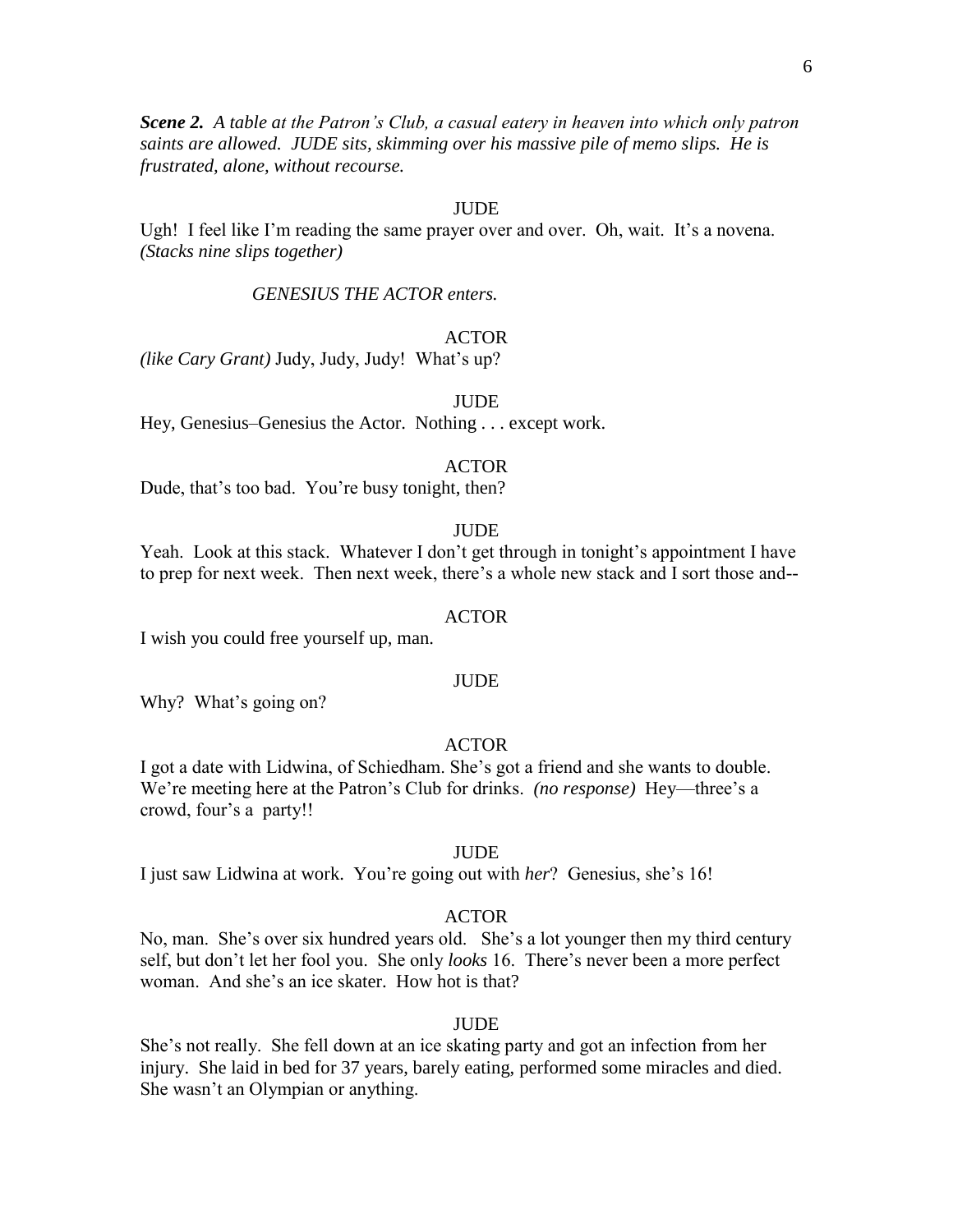# ACTOR

Dude, she wears the outfit. That's hot.

# JUDE

Whatever. It's hot, I guess. I don't have of time these days to think about women.

#### ACTOR

That's sad. I make the ladies a priority.

JUDE Don't you have your intercession appointment before mine?

#### ACTOR

Yeah, I'm ready.

# **JUDE**

Don't you have hundreds of prayers from little high school kids hoping they'll get perfect parts in the big school play?

ACTOR Yeah, I get those. But I . . . uh . . . I throw them out.

#### **JUDE**

You what?

# ACTOR

*(speaking of himself in the third person)* Genesius is the Patron Saint of Actors, not auditioners.

#### JUDE

You don't intercede for auditioners?

#### ACTOR

The patron saint of auditioners can handle that.

#### JUDE

Is there a patron of auditioners?

# ACTOR

I don't believe so.

**JUDE** You don't ask God to help the little high school hopefuls?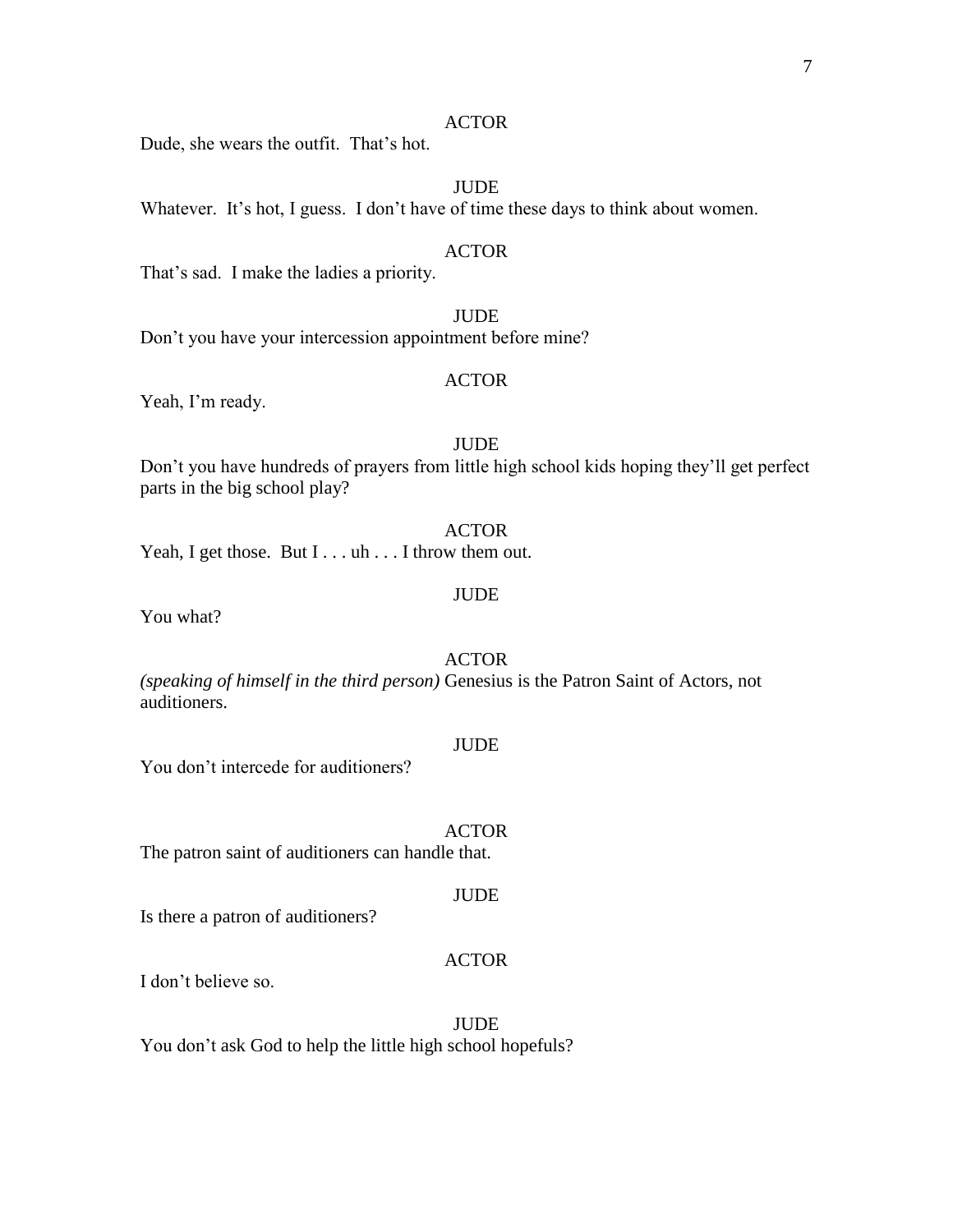# ACTOR

It's my policy not to.

# JUDE

Genesius of Arles–he gave this "policy" his approval?

# ACTOR

What do I need to deal with that guy for? He's my nemesis, my arch-rival. He's like the anti- Genesius. So bossy. So uptight. I wasn't going to get into it with him about something this minor.

# JUDE You made this decision on your own? ACTOR Yes, I did. JUDE Okay. So there are requests being made of you that you are ignoring. ACTOR In a nutshell.

And no one's noticed?

Not so far.

Interesting. Who else do you toss out?

What?

JUDE I'm guessing that, besides people in the audition process, you throw out some other ones.

ACTOR

JUDE

JUDE

ACTOR

JUDE

ACTOR

Well . . .

Come on.

ACTOR

I'm the patron of actors, right? So anybody who's not an actor gets the hook.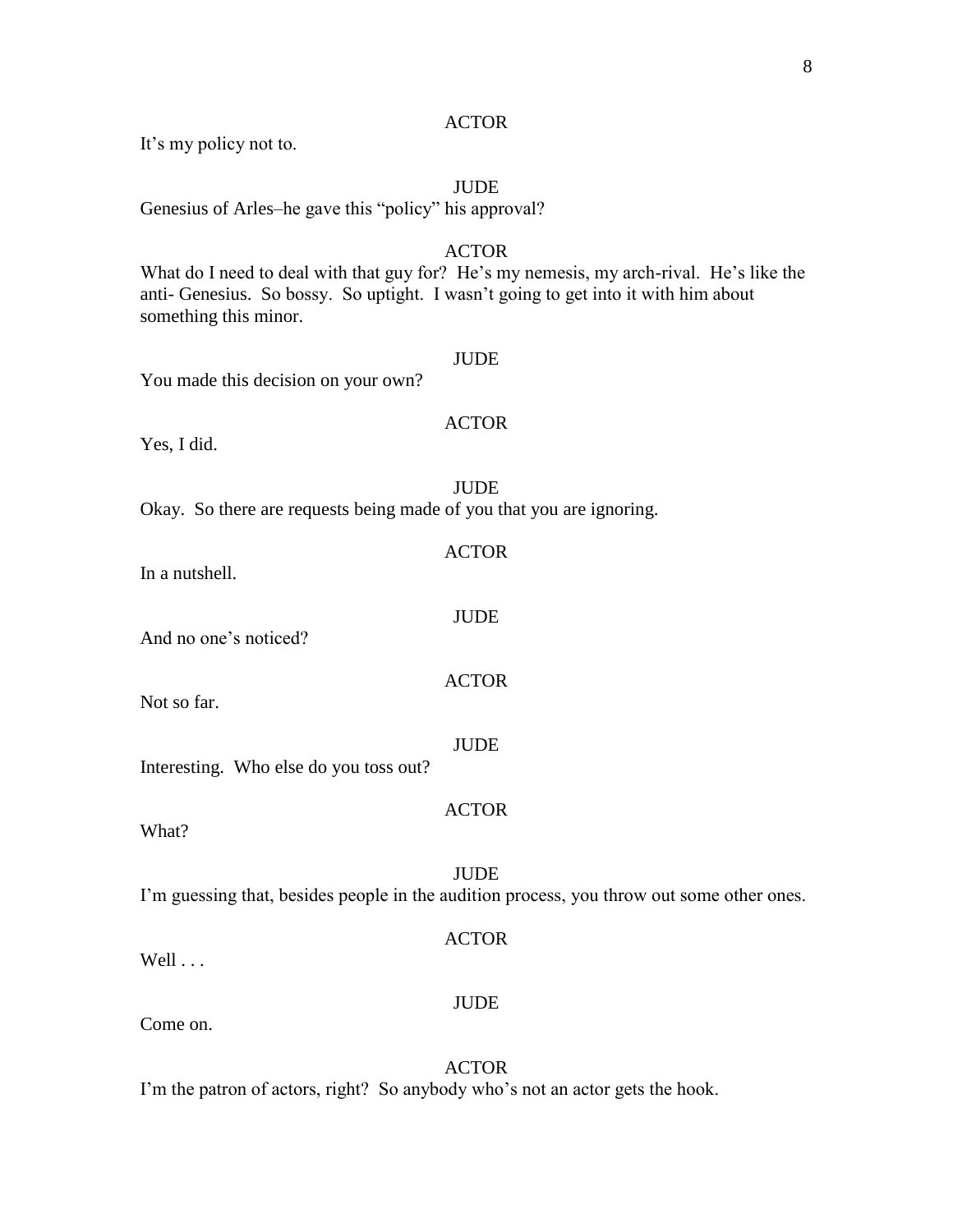#### **JUDE**

Like auditioners.

# ACTOR

Exactly. Auditioners, game show hosts, models, "reality" tv participants . . .*(suddenly proud of his system)* and when actors do ask for my help about something unrelated to the craft, I let those fall by the wayside as well.

#### JUDE

So you intercede only for actors praying about acting?

#### ACTOR

That's how I roll. *(Pause)* Genesius can't just give it up to anybody that asks. Genesius is selective, can't spread himself too thin.

#### **JUDE**

I get it.

#### ACTOR

Do you?

# JUDE

I think so. As the Patron of Hopeless Causes, I'm overwhelmed. But are all these causes really hopeless? I don't need to handle the ones that aren't. They've fallen into my vicinity through error. Human error.

# ACTOR

Exactly. It's not your job to plead prayers that have come to you by mistake.

#### JUDE

Okay. So let me look for some in here that are actually hopeless. *(Choosing a memo slip)* "St. Jude, please make my parents get me a pet." Not hopeless. *(Tosses it aside, takes another)* "St. Jude, please help my prayers for employment be heard." Not hopeless. There are jobs. *(Tosses it aside, takes a third)* " Saint Jude, I am utterly without hope. Please help me."

#### ACTOR

Well, keep that one. But listen–sort out the rest, meet with the Boss, and then catch up with me and the ladies after you're through.

#### JUDE

Fantastic. Thanks so much for all this help.

#### ACTOR

Glad to do it. *(Begins to leave)*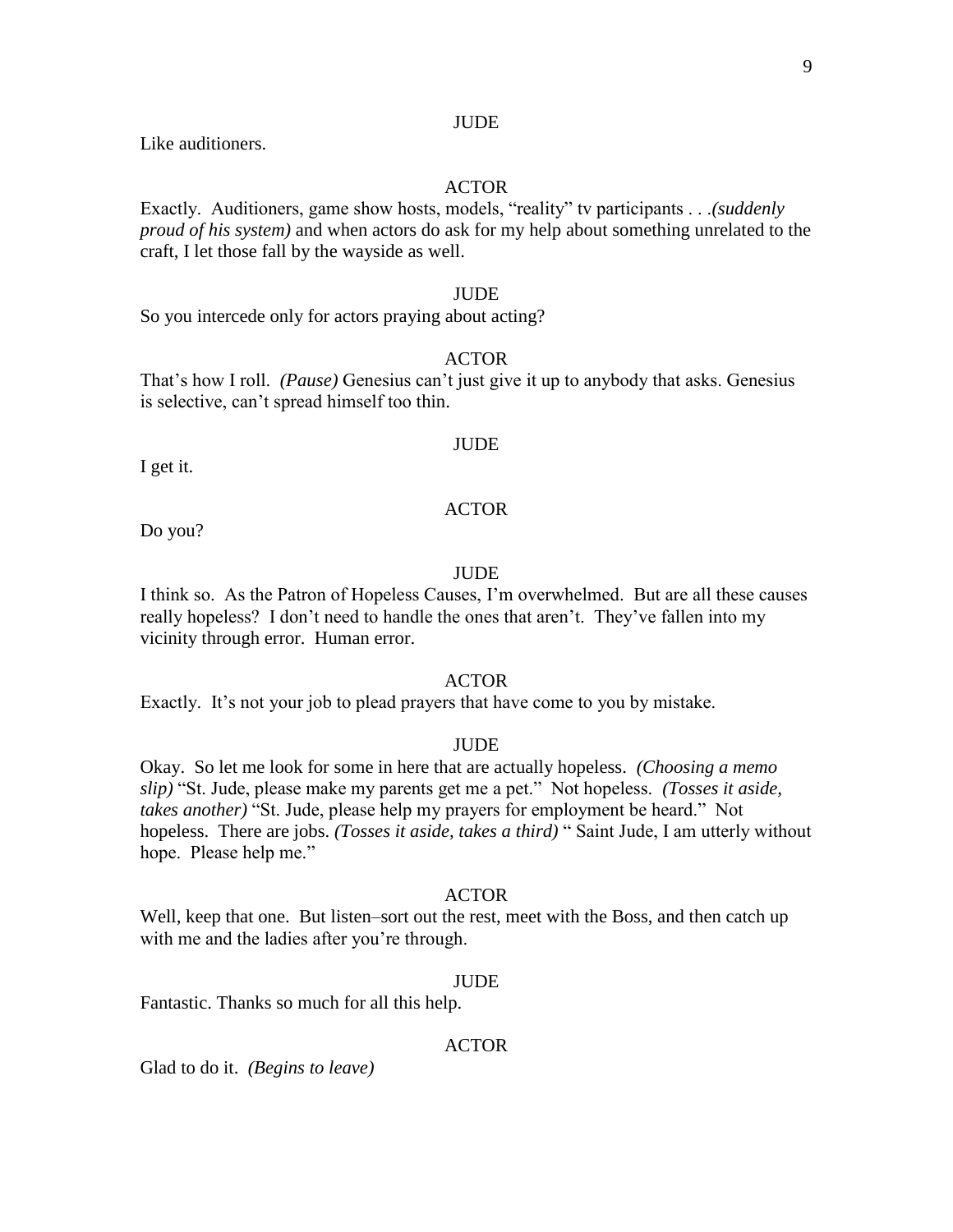# JUDE

Hey! My date better be a patron! Don't fix me up with some random angel!

# ACTOR

Genesius has it under control.

*(ACTOR exits. Lights fade on JUDE as he sorts.*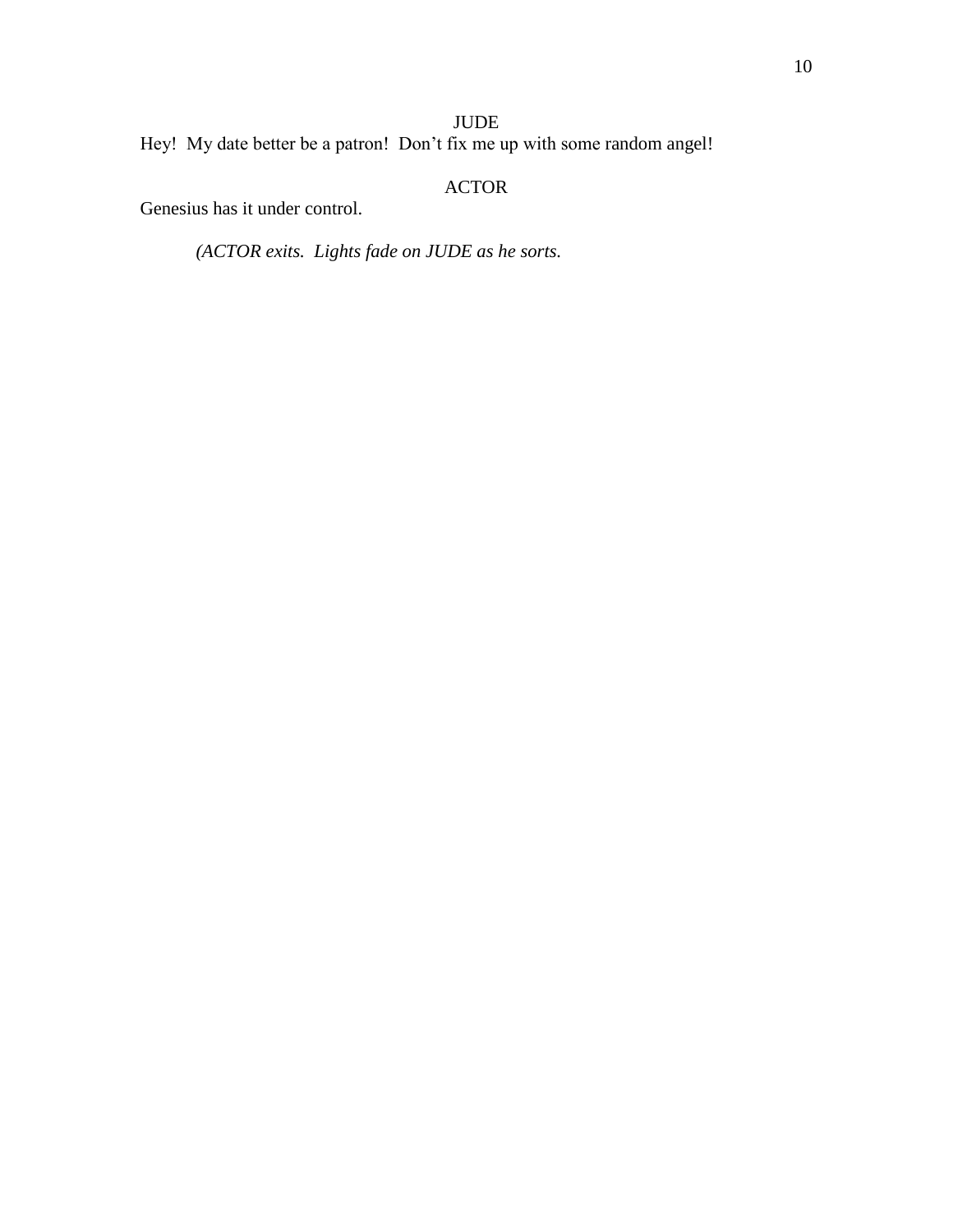*Scene 3. The Patron's Club, later that evening. GENESIUS THE ACTOR, LIDWINA and MARGUERITE D'YOUVILLE sit at a table for four.*

# MARGUERITE

Shall I get the attention of the waiter? Do you two know what you want?

# LIDWINA

Oh, we're still expecting one more person, Marguerite.

# MARGUERITE

Were you expecting this person on time or late?

# ACTOR

He's a friend of mine, and he'll be here. He was all stressed out about his intercessions. He's under a lot of pressure.

# MARGUERITE

Well, so am I. I'm stressed. I get a lot of requests. But I can still be somewhere when I say I'm going to be there. I'm mature enough to be on time.

# LIDWINA

It's no big deal, Marguerite. Sometimes guys are late for things.

### MARGUERITE

Right. And sometimes they lie to you, sometimes they cheat on you, and sometimes they lose all of your money running illegal businesses out of your home! *(Pause)* I'm going to the bathroom.

#### *MARGUERITE exits.*

# ACTOR

She's kind of hot when she gets mad.

# LIDWINA

Genesius! She's still really upset about what happened to her on earth.

# ACTOR

It's been over 200 years since she died.

# LIDWINA

I know. Just be nice.

ACTOR

I'm trying. Hey, does she even know she's on a date?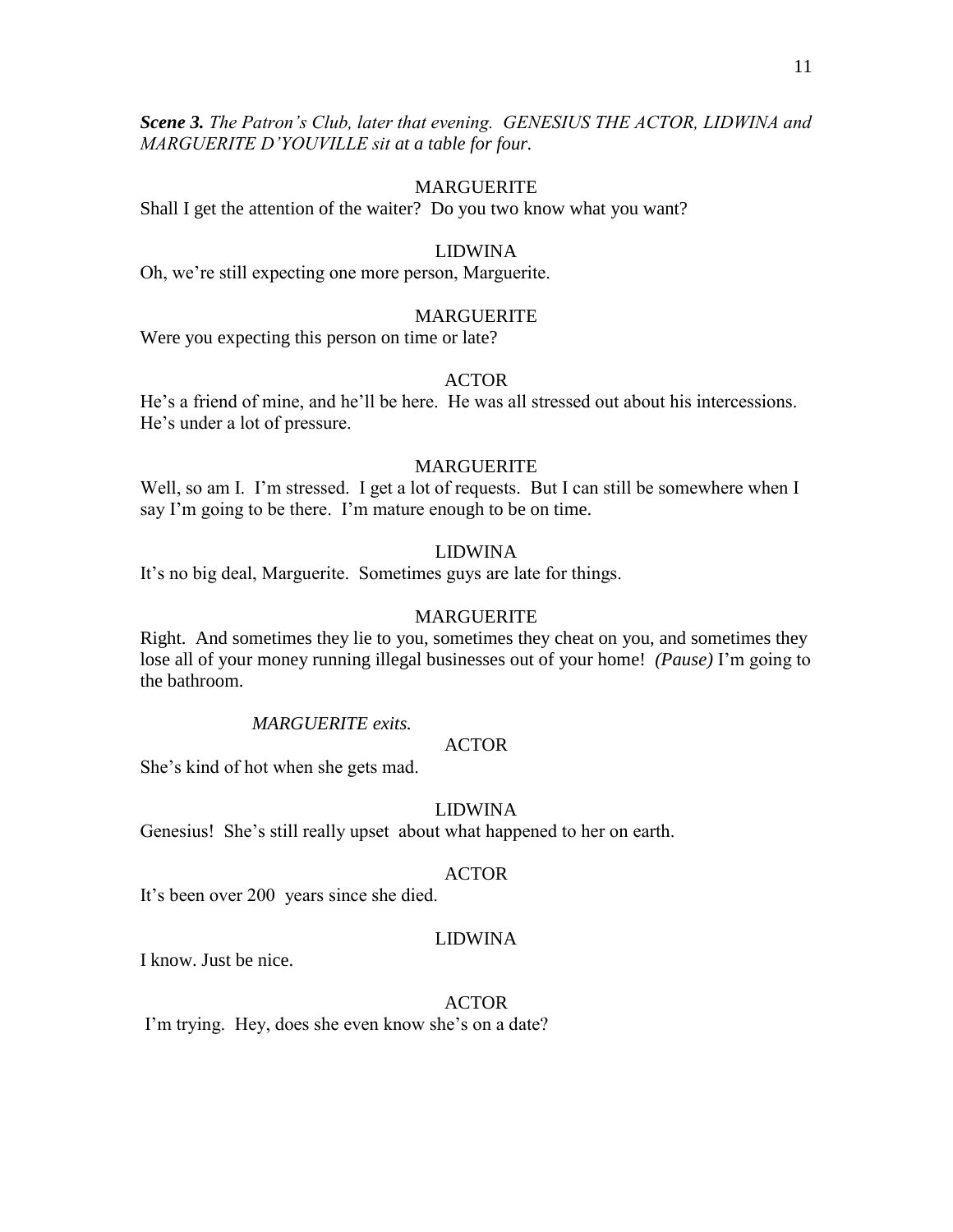#### LIDWINA

No. She wouldn't come if I told her that. I let her think it was going to be me and her. She got kind of mad when we walked in and you were here.

# ACTOR

That's great. I'm sure she's just the one to take Jude's troubles off his mind.

#### LIDWINA

She needs to get out, Genesius. She needs to be with people, and you have to start being much nicer. I'll go calm her down. See if you can figure out where he is. *(Pause)* Hey! You didn't say if you like my outfit!

#### ACTOR

It's beautiful. Baby, you're gorgeous!

# LIDWINA

It reminds me of what that little Sarah Hughes girl wore in the Winter Games. Remember how she went from fourth place to first? *(ACTOR nods)* I had **everything** to do with that! *(She kisses ACTOR)* Don't go anywhere!

#### *LIDWINA exits.*

#### ACTOR

That's a good looking woman! *(Pause)* Okay, where's my boy? *(Short pause before JUDE enters)* Hey, Jude! Don't be afraid . . .

#### JUDE

Yeah, I never hear that.

# ACTOR

Sorry. It's a good tune. I don't have a theme song. Nothing rhymes with Genesius. *(Suddenly remembers JUDE'S lateness)* Hey, where've you been? I've been sitting here stalling . . .

#### JUDE

My intercessions went great! Faster than ever. I was out of there in 19 minutes, 49 seconds. 11 seconds to spare!

#### ACTOR

Then why in heaven are you so late?!?

# **JUDE**

Well, Genesius of Arles was all over me. You should've seen him. *(Imitating ARLES)*  "Oh, Jude! You managed to finish up on time? How ever did you do it? Nose to the grindstone? See what a little hard work can do? Why, by the time you leave, you're usually crying! " *(Ends imitation)* What is it with that guy?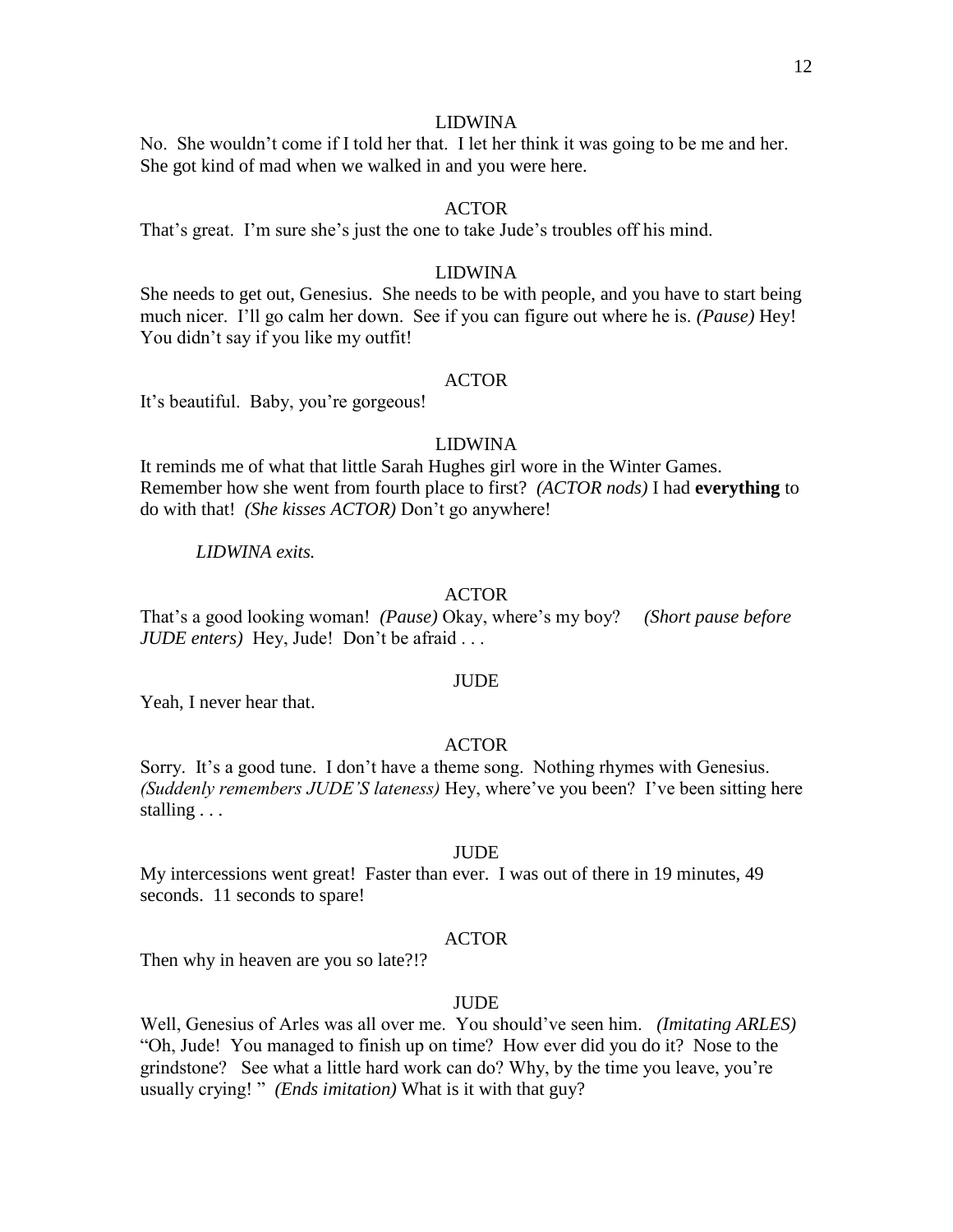#### ACTOR

I do everything I can to avoid him. You know, when he comes over the intercom, giving me my two minute, he says my name like it's offensive. Like, "Genesius, *the actor,* this is your two minute call!" Like saying my name makes him want to throw up. Sometimes I want to say something to God about it, but then I might look like I can't handle myself, you know? I don't want God to think I'm some kind of whiner.

### **JUDE**

Me neither. I didn't even respond to Arles tonight. I just let him think his little lecture this afternoon made me able to do it all!

#### ACTOR

Hmmm. He probably liked that. Sit down. The girls will be out in a minute.

| Who's my date? | <b>JUDE</b>  |
|----------------|--------------|
| Marguerite.    | <b>ACTOR</b> |
|                | JUDE         |

D'Youville?

#### ACTOR

I think that's her last name.

#### **JUDE**

Genesius, no! You've got to be kidding me!

# ACTOR

What? She's fiesty!

#### JUDE

She's the Patron of grieving children and difficult marriages! Her husband on earth was a philanderer and a bootlegger. She's coming to this with an awful lot of baggage!

#### ACTOR

Well, I hate to be the one to point this out to you, but you're a little complex as well, my friend.

#### **JUDE**

What's that supposed to mean?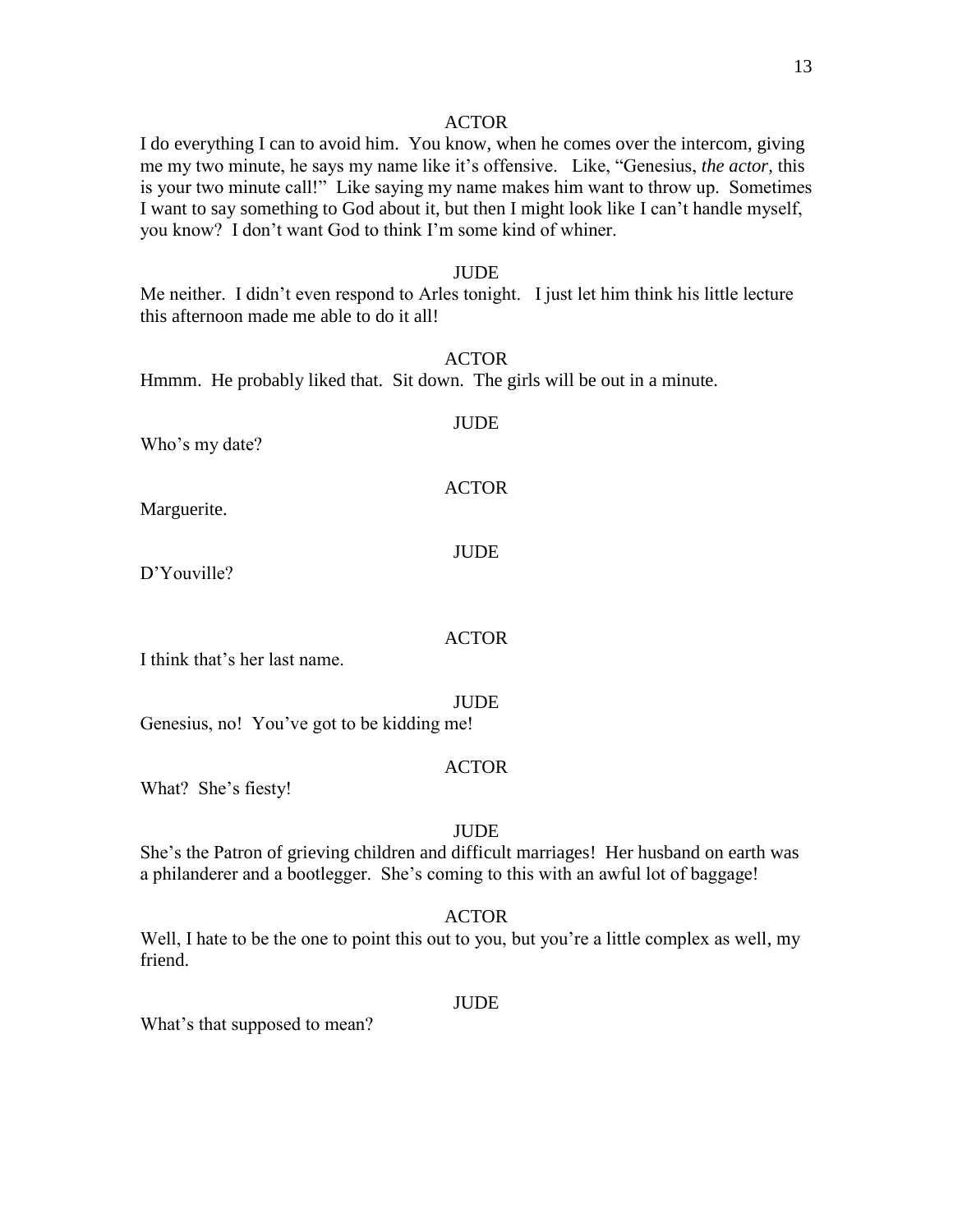# ACTOR

How do I pitch you to a girl? "You know, Jude! He was the cousin of Jesus, he was beaten to death with clubs . . .?"

# **JUDE**

I know, I know. I just can't see Marguerite being a real good time girl.

# ACTOR

And you're in the market for a good time girl?

#### JUDE

*(surprised)* I don't know. Maybe.

# ACTOR

Really? One talk with me and you've turned your whole attitude around. Maybe I should petition to be the patron saint of life coaches.

#### JUDE

You think?

# ACTOR

No, actually. My advice is usually ignored. But let me offer you one more little piece. Give Marguerite a chance. She's friends with Lidwina. Lidwina's great. Maybe Marguerite will surprise you.

#### JUDE

I can see why you're usually ignored.

# ACTOR

Anyway, she doesn't even know it's a date. Lidwina was afraid she wouldn't come if she knew it was a fix up.

#### JUDE

Then we're all set for a disastrous evening.

#### LIDWINA

*(re-entering with Marguerite)* Hi, Jude! I'm glad to see you. Look, Marguerite, it's Jude!

#### MARGUERITE

Yes, it is. I didn't recognize you at first, since you're not nearly knocking me over.

#### JUDE

What? Oh, right . . . I'm sorry about that.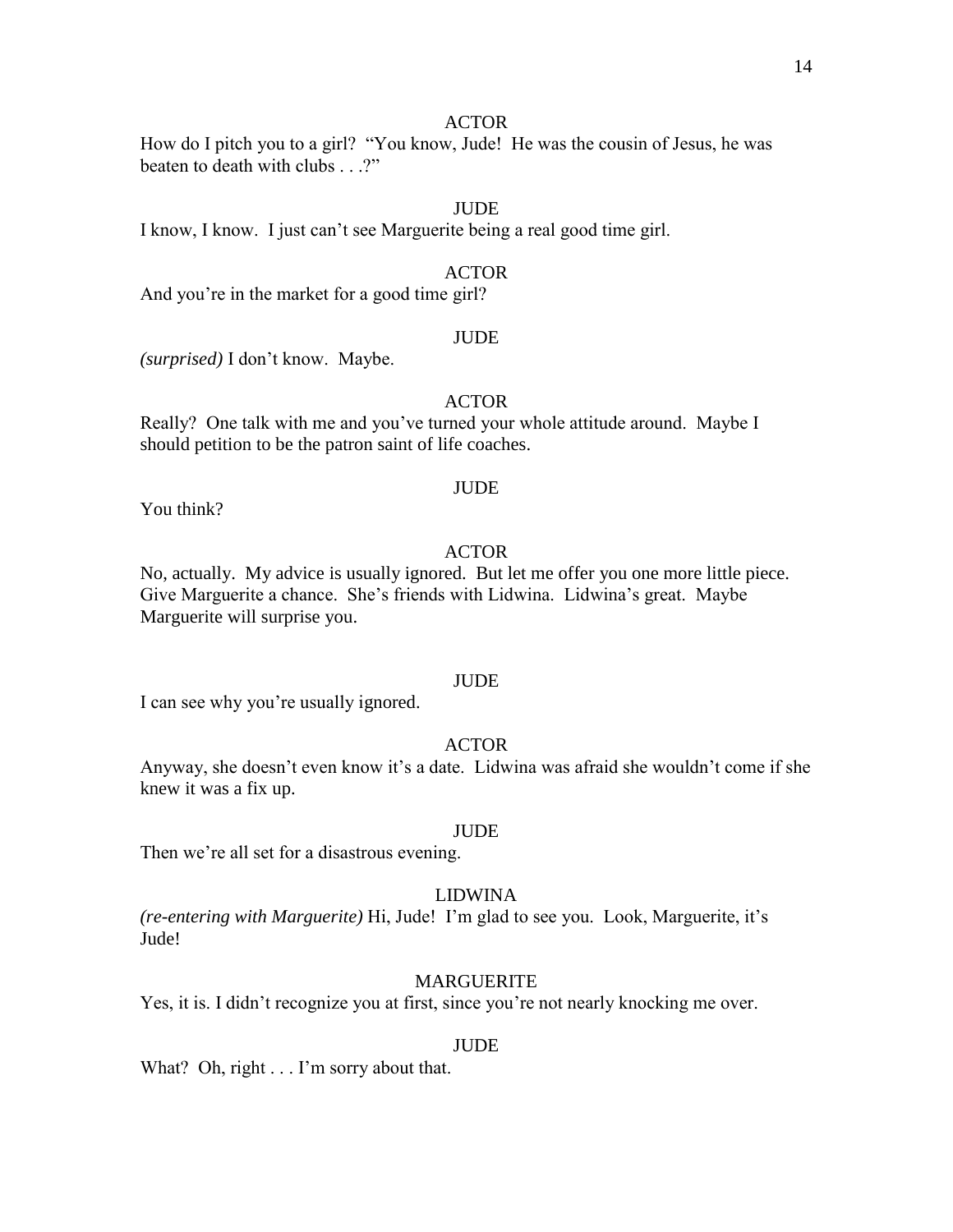#### MARGUERITE

I don't want apology. I want reform. *(A long silence, then to JUDE)* Have you been drinking?

# JUDE

# Um, no.

# MARGUERITE

Have you been at the track? Or having amorous encounters with multiple women?

# **JUDE**

No.

# MARGUERITE

Right. *(A pause, then quickly)* Then where were you?

JUDE

After work I got caught up in a conversation with Genesius.

#### MARGUERITE

Genesius is here.

# ACTOR

The other one.

# MARGUERITE

You should refer to him as Genesius of Arles. Then people would know about whom you were talking. *(A pause, no one has a response so MARGUERITE continues)* Genesius . . . of Arles is a model of efficiency. And such a gentleman. You can always count on him to be where he's supposed to be, when he's supposed to be there. And he manages his work so - - -

#### JUDE

So Lidwina, how's it going?

# LIDWINA

Um, all right. You look a lot better than when I saw you earlier.

#### JUDE

I was under a lot of stress–but I think I've got it under control now, thanks to your man over there.

#### LIDWINA

Really? *(To ACTOR)* You helped Jude out?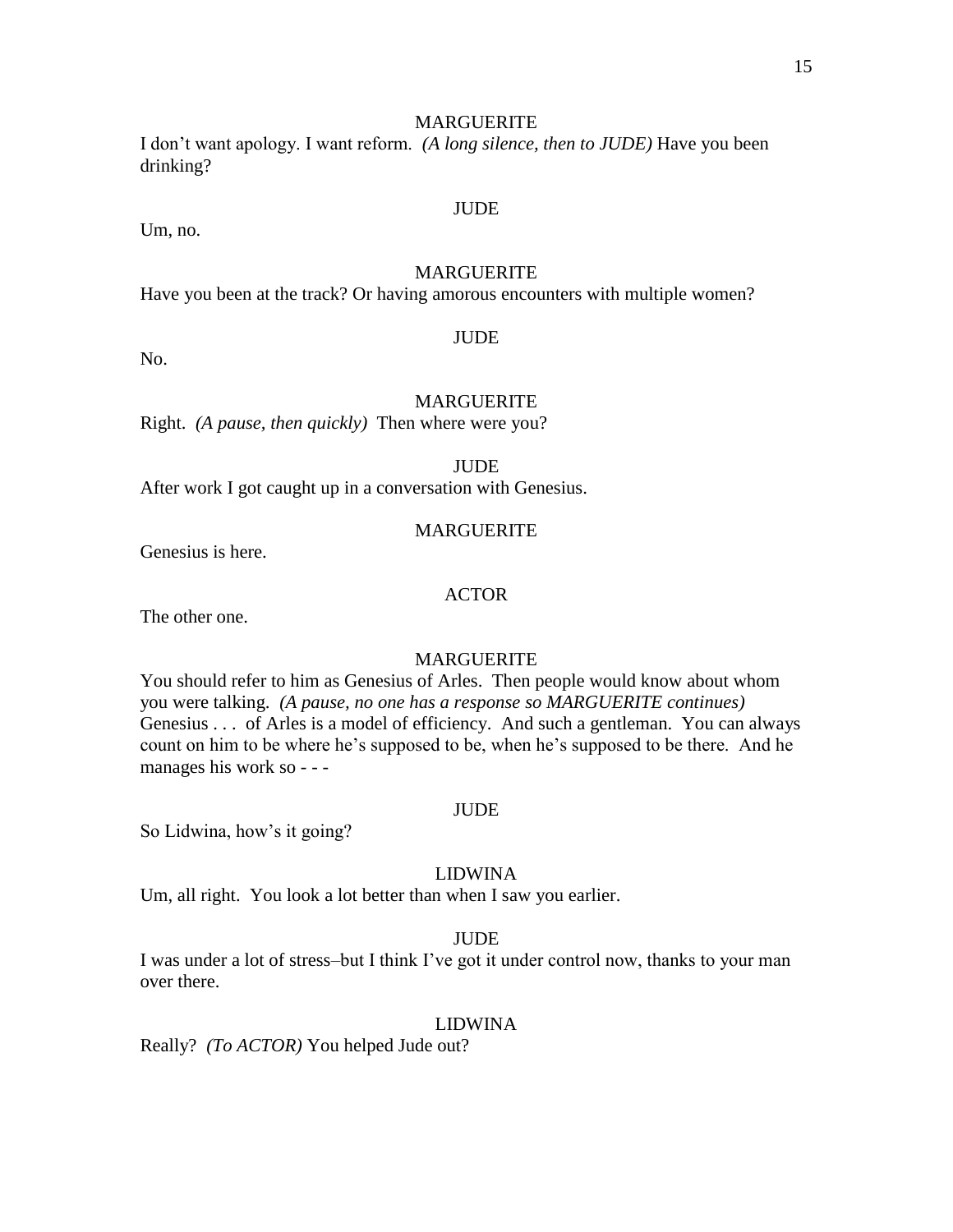# ACTOR

Genesius did what he could.

# LIDWINA

Oh, my helpful guy!

*She sits on ACTOR'S lap, they cuddle.*

JUDE So let me get a round of beers, since I held everybody up.

# ACTOR/LIDWINA

*(ad lib)* Thanks. Great.

# MARGUERITE

I'll have a glass of milk.

*Lights down.*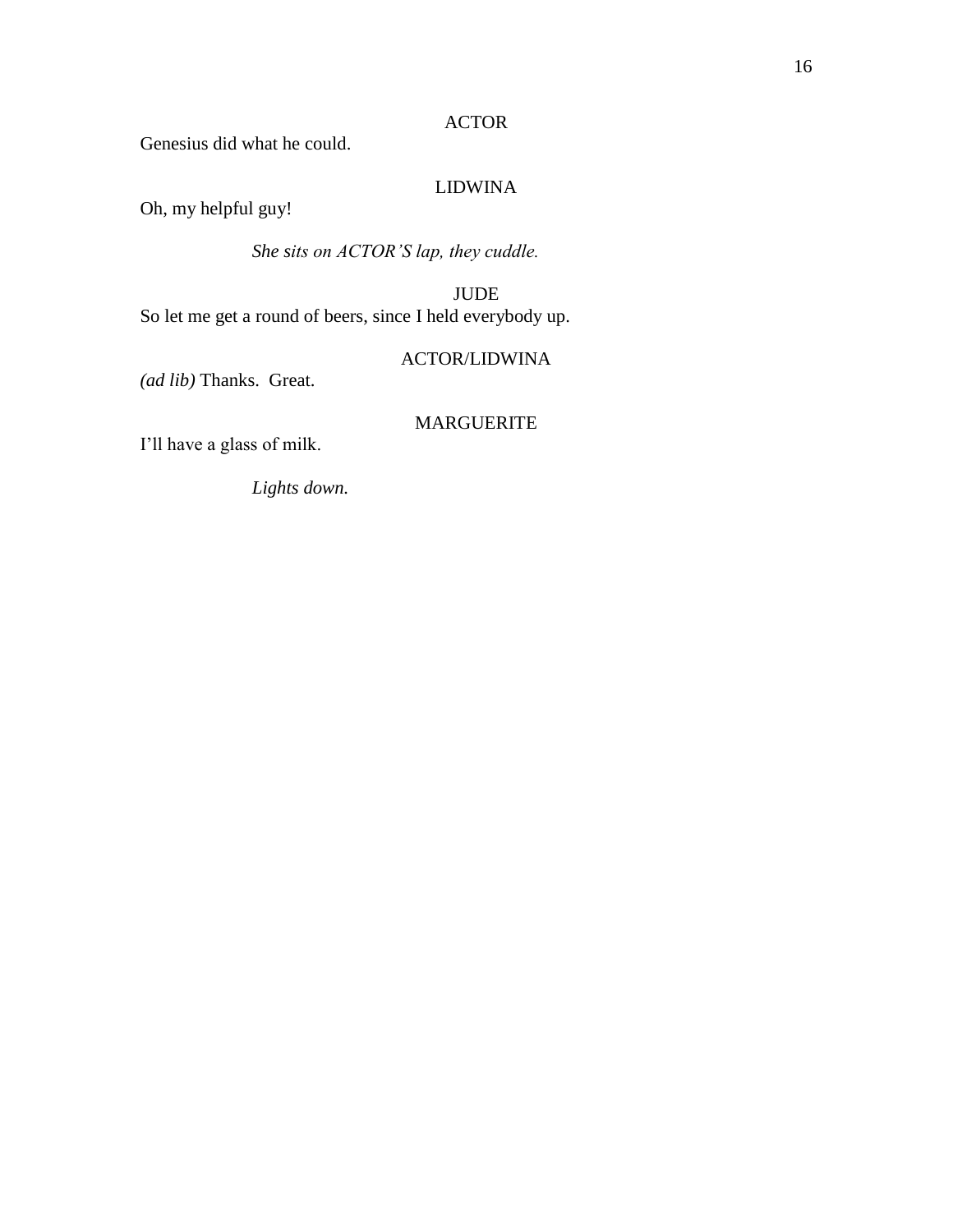*Scene 4. The Office of Saintly Intercession*

*ARLES is at his desk straightening things that are already straight as the lights come up. JUDE exits God's office.*

#### ARLES

All done, Jude?

# JUDE

*(Heading for the door)* Yep.

# ARLES

This is the third week in a row that you've finished in less than your allotted twenty minutes.

# **JUDE**

I finally figured out how to buckle down, and get it all done.

#### ARLES

*(under his breath )* Get it all done. *(Full voice)* Where are you headed now?

**JUDE** 

I'm meeting Genesius for a drink. *(ARLES looks puzzled)* Genesius the Actor.

# ARLES

That lowbrow? What are you doing running around with him? He's about the worst role model you could choose.

ARLES

JUDE

He's not my role model--he's my friend. He's a cool guy.

At best, he's a slacker—and at worst, a con artist.

What?!?

#### ARLES

JUDE

Well, I don't want to break up the gang, but you should know that a lot of angels around here think his "miraculous conversion" was a publicity stunt. They say he was bombing as a comedian and to charge up his career – he converted – on stage– mid-performance!!

**JUDE** 

You know as well as I do that he got beheaded for his conversion! His devotion to God cost him his life!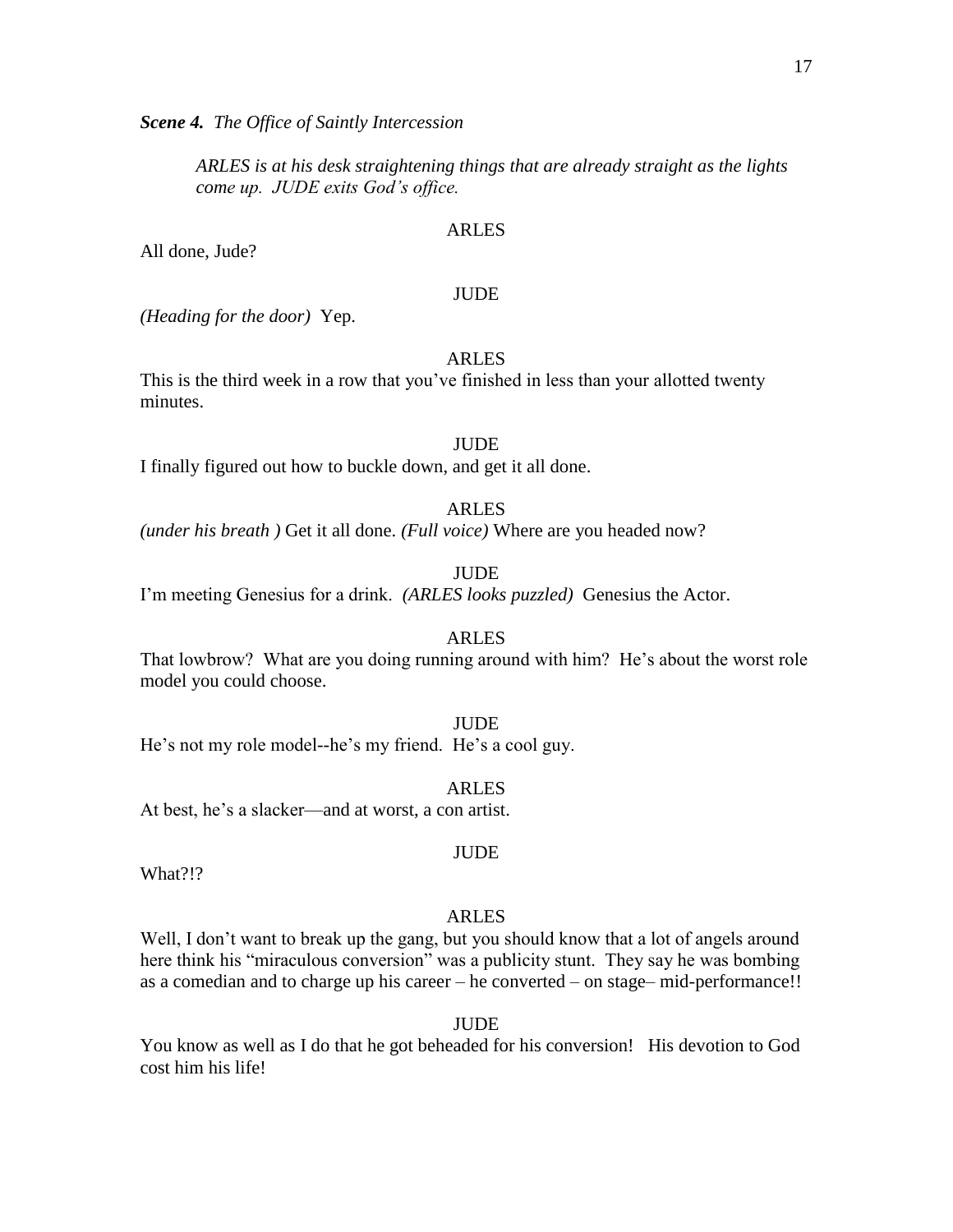So he left behind a floundering stage career and became a saint. Not a bad trade, I'd say. I guess I'm not all that surprised that you've gotten so tight with him. You've always struck me as a hanger-on. All through Jesus' ministry you sort of followed in the background– the apostle off to the side. Then, come the Last Supper, suddenly you're pressuring Jesus to reveal himself to the whole world!

# JUDE

I did not pressure him!

# ARLES

Then once Jesus ascended, you followed Simon all the way to Mesopotamia!

#### JUDE

We were missionaries!

# ARLES

Now you're playing side-kick to a slickster who's conversion was a ploy to jump start--

#### **JUDE**

You know what? Leave him out of this. If you're mad at me for being able to do my job–say it to my face. Don't rag on my friends.

#### ARLES

Oh, Jude. I'm not mad at you for being able to do your job. My greatest desire is to serve God by running this office run as efficiently and as effectively as I possibly can. It is difficult to achieve that goal, however, when I am being undermined by the likes of you!

#### JUDE

What's that supposed to mean?

#### ARLES

After the first week that you sailed out of here, I got a little suspicious. I wanted *so badly*  to believe that you had really mastered the system and were finally ready to perform to your alleged abilities. But something in me wouldn't make that leap.

Oh no?

# ARLES

JUDE

No. So I kept track of your prayer requests the following week. In fact, I had the mailman *(indicating the man behind the mail slots)* keep duplicate copies of every request you received. I then met with God, shortly after your intercession appointment, and it became clear to me that you had ignored roughly 30% of your requests.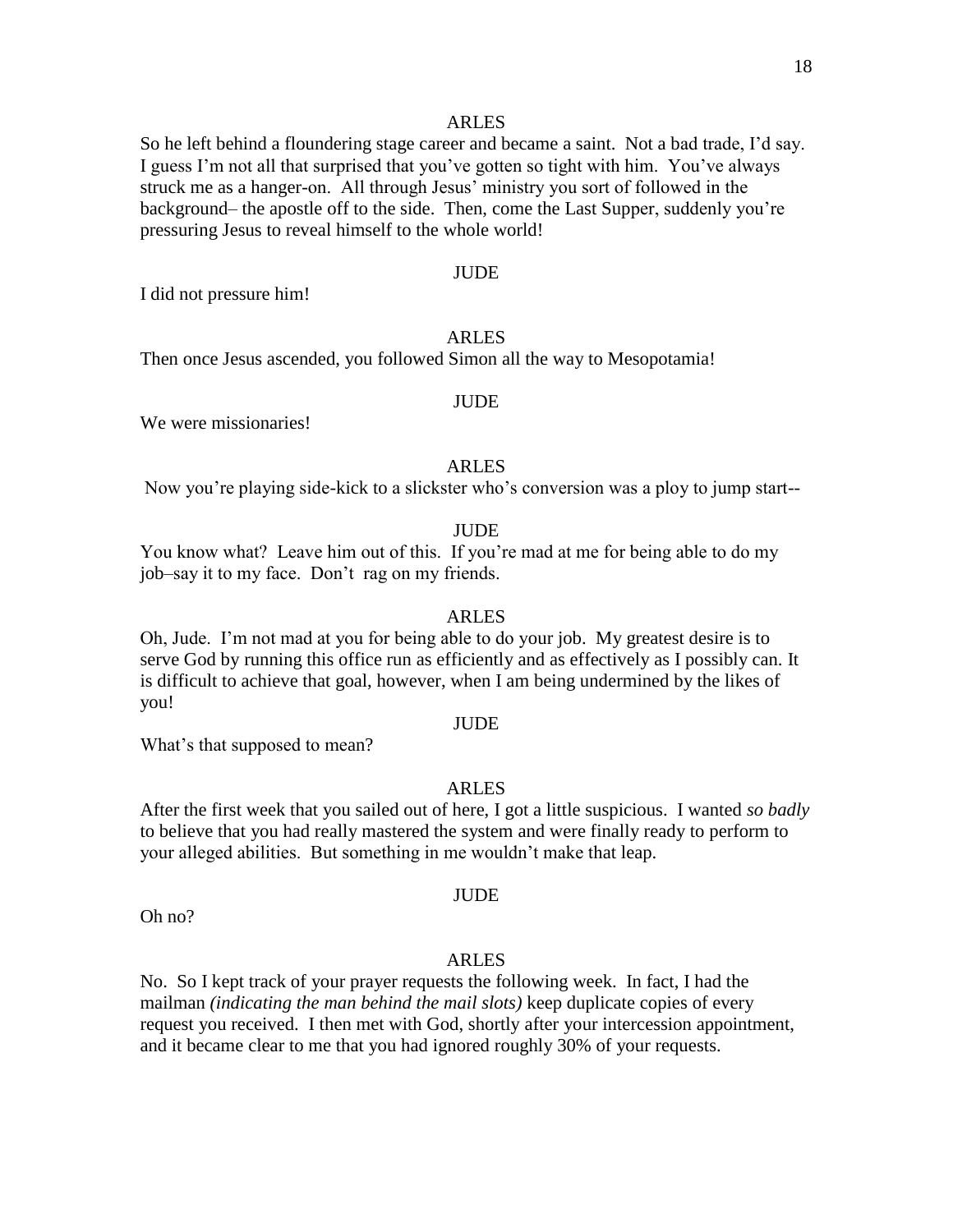# **JUDE**

"The mailman?"

# ARLES

Don't try to change the subject. You know who's back there and you know why. You need to tell me why you've been dodging your responsibilities.

# JUDE

*(caught)* I set aside the requests that weren't truly hopeless.

#### ARLES

Set them aside?

# JUDE

Yes.

# ARLES

Did you imagine coming back to them?

**JUDE** 

At some point, yes. If I ever had a light week, I thought I'd throw a few of them in.

# ARLES

Have you ever had a light week? *(No response)* Since you were martyred, canonized and given patron status, Jude, have you ever had a light week?

#### JUDE

No. But Genesius, I think we–Genesius of Arles–I think we need to revisit my situation. If we look at it again we might–

#### ARLES

You can look at it all you want, I have other things to do. You need to figure out how to *do your job*. Your *whole* job.

#### **JUDE**

I can't imagine how that will be possible.

#### ARLES

Perhaps you should consider stepping down.

# JUDE

Why? So I can end up like him? Pushing requests into mail slots?

#### ARLES

It's an option.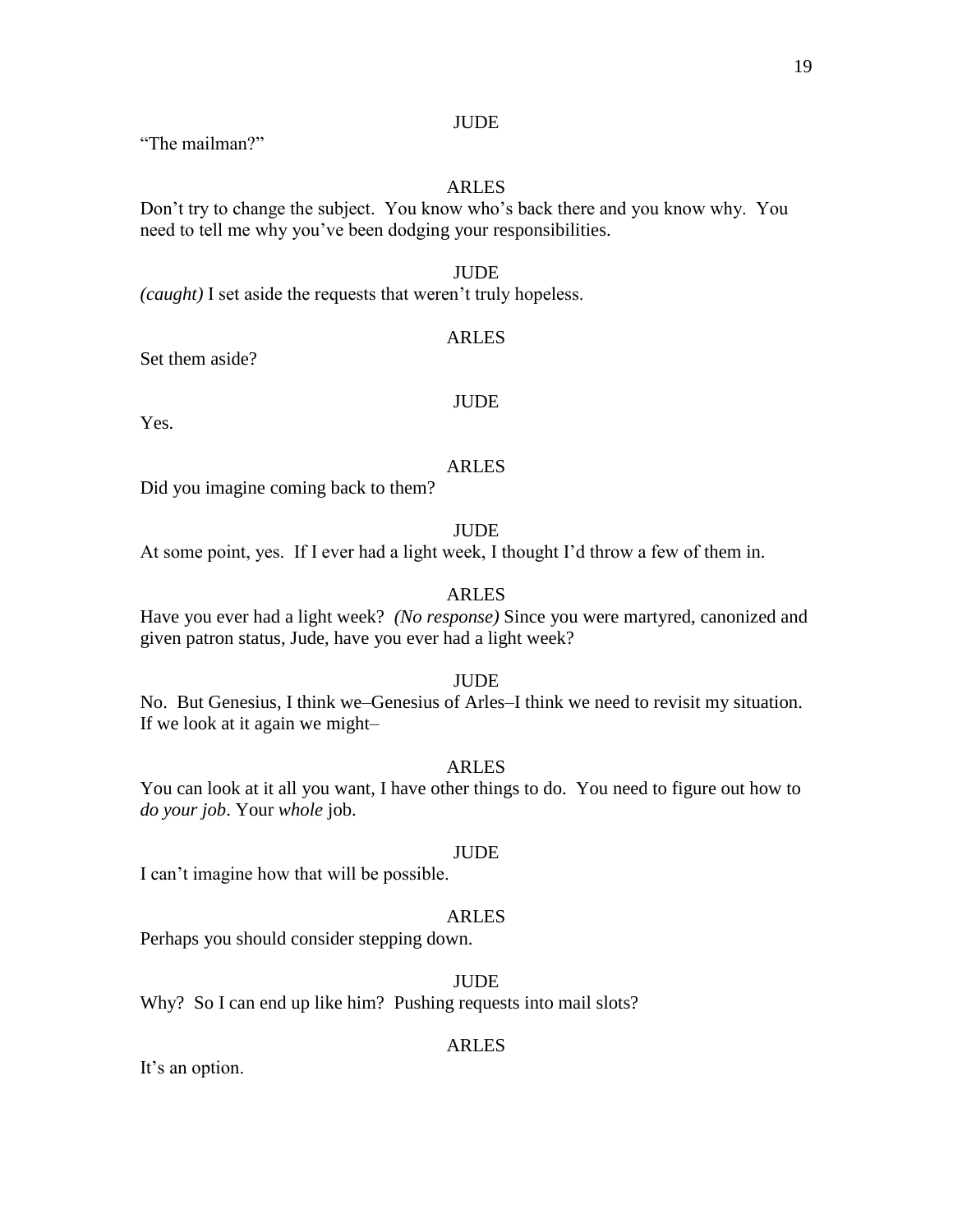# **JUDE**

No it isn't.

# ARLES

Well, run along now. Go imbibe with your Thespian friend. Perhaps he can teach you how to "act" like a real patron saint. *(Grabs the memos from JUDE'S box, hands them to him*) Just so you're aware, I'm going to continue keeping copies of these.

# JUDE

Whatever.

*JUDE exits. ARLES sits at his desk for a moment and then speaks into his intercom.*

# ARLES

Bernard of Methon, Patron of Mountain Climbers, this is your two-minute call. Bernard, you have two minutes remaining.

# **CHRISTOPHER**

*(from behind the mail slots)* You should be nicer to him.

# ARLES

Excuse me?

### **CHRISTOPHER**

You should be nicer to him.

# ARLES

Have you no requests to sort? Is all of *your* work finished, and *you* now have time to pester me?

# **CHRISTOPHER**

*(emerging, ideally he is a big, big man)* I'm simply saying you should be nicer to him. He's not a bad person.

# ARLES

No one in heaven is, Christopher.

# **CHRISTOPHER**

He's trying, Genesius of Arles, and you've got to respect that.

# ARLES

Interestingly enough, I don't. I don't respect effort, I respect success. Niceness and the ability to try hard do not a patron saint make!

# **CHRISTOPHER**

What qualities do? Vindictiveness and a short temper?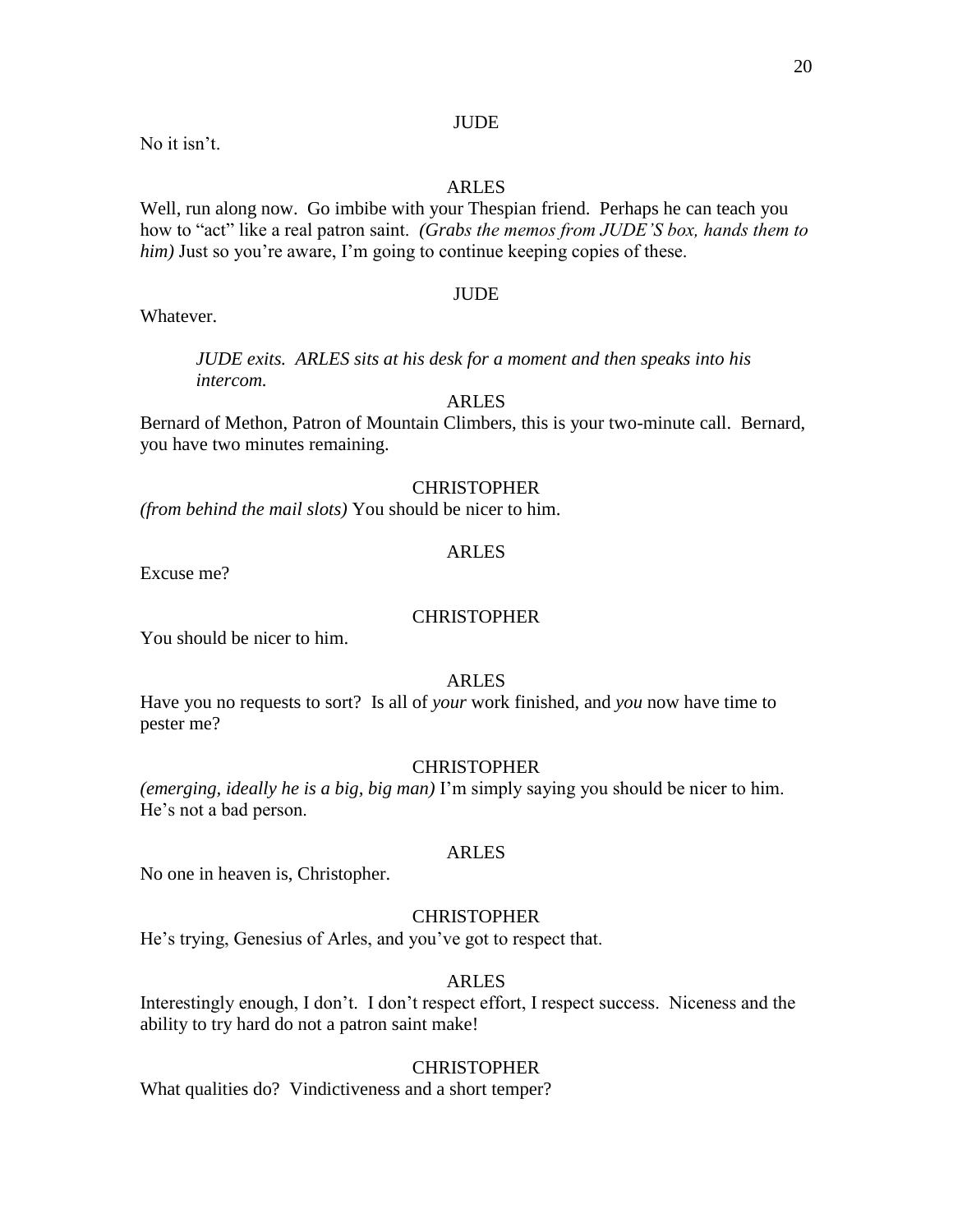Don't cross that line, Christopher. You have me to thank for letting you stay around this office. When your patron status was stripped from you, no one knew where you would go. I found you a spot here, sorting mail. Just because you're not the Patron of Travelers anymore didn't mean there wasn't a place for you in the upper tiers of heaven. I found a place for you!

# **CHRISTOPHER**

But that's not true.

#### ARLES

Oh, it's not? Then how do you imagine you ended up here?

# **CHRISTOPHER**

When I lost my patron status, it was a very dark time for me. And be honest with yourself, Genesius of Arles, you had no intention of giving me a job. What were my earthly skills? I put people on my back and carried them across a dangerous stream. What good is that going to do me in an office environment? None. So I prayed, Arles, I prayed for myself. And I asked Jude to pray for me.

#### ARLES

That's ridiculous. Saints don't pray for other saints.

#### CHRISTOPHER

Oh yes we do. We just keep you out of it.

Right.

# ARLES

# **CHRISTOPHER**

So Jude prayed for me. Very hard. Took more than a minute out of his intercession appointment to do so. And God saw fit to change your heart. *(Pause)* Go easy on him, Arles. He's done right by a lot of people in the afterlife.

*Lights fade as Christopher recedes to his place behind the mail slots.*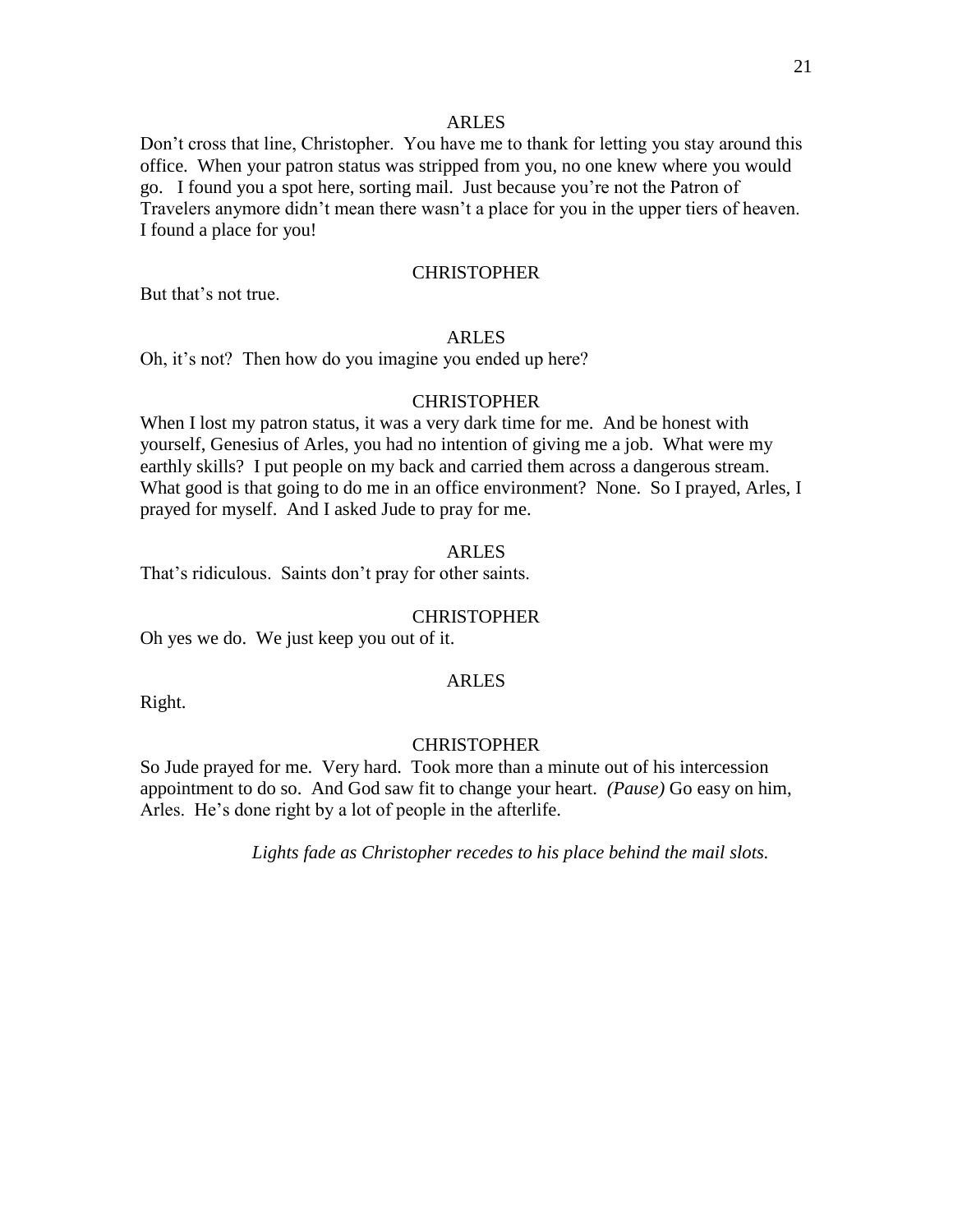*Scene 5. The Patron's Club. ACTOR and JUDE are sitting together at a table. They may be drinking and snacking on something.*

#### JUDE

Fun while it lasted, I guess.

#### ACTOR

And what was that? All of three weeks?

#### **JUDE**

About.

# ACTOR

I hate seeing you like this, man. You're like . . . downtrodden, or something.

#### **JUDE**

I know. It's darkly ironic, but I'm actually hopeless.

### ACTOR

*(laughing)* That's hilarious. Is there a Patron of Comedians? You could apply for that!

#### **JUDE**

I think comedians fall under your umbrella, to tell you the truth.

#### ACTOR

Oops. Too late now. *(Pause)* Think about it though–maybe a career change is what you need. Not comedians, necessarily, but something more specific than "hopeless." *(Pause, JUDE thinks it over, with a face that says he's not really considering it)* How about toothaches?

#### **JUDE**

It's covered. St. Apollonia.

#### ACTOR

Hmmm. Tornados?

#### JUDE

Swithun. Actually, he covers all hazardous weather*.* Oh, except storms. That's Scholastica*.*

And floods. I almost forgot. That's St. John Nepomuk.

# ACTOR

Okay. *(Pause)* I got it. Paratroopers.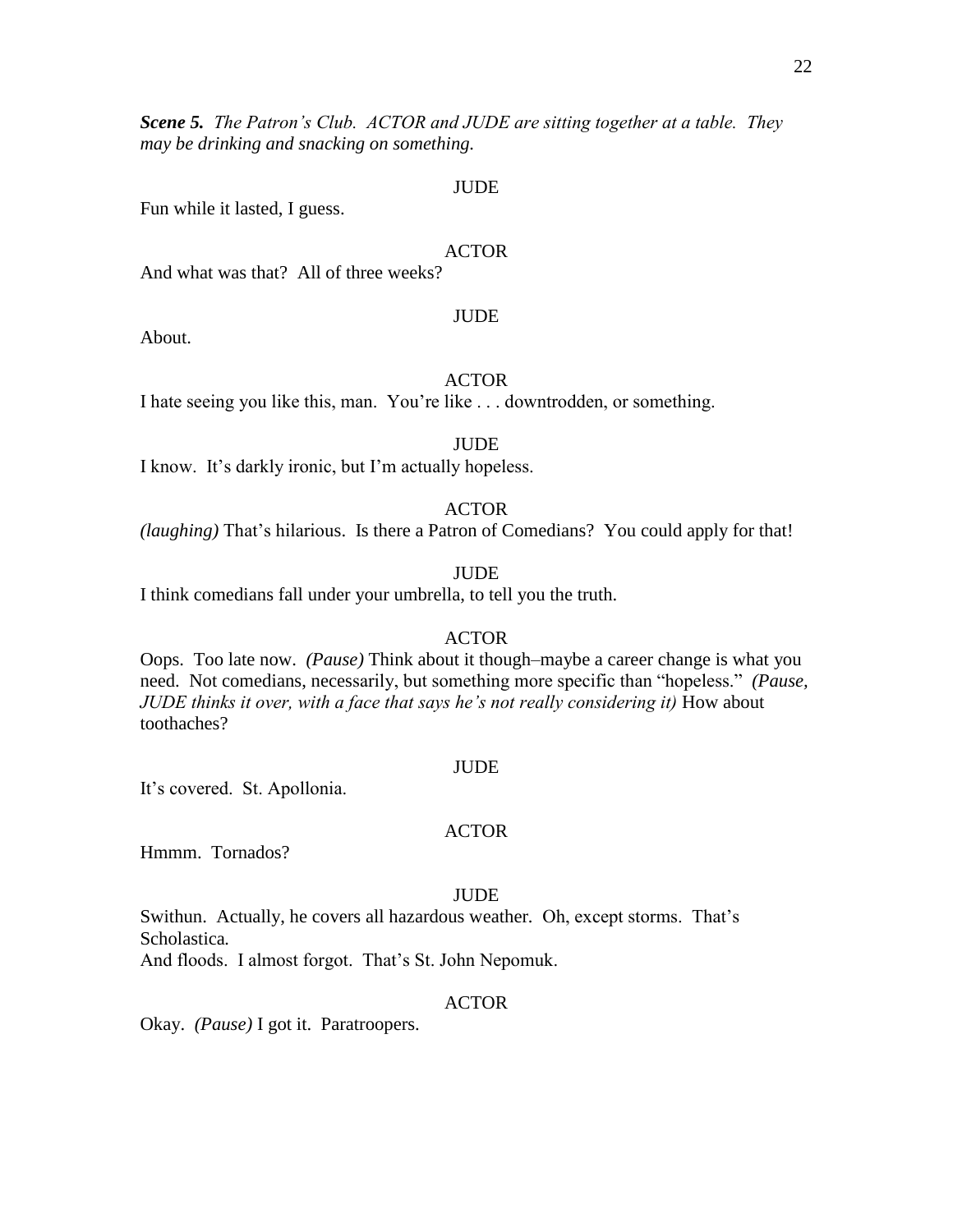#### **JUDE**

Sorry. Michael the Archangel. He's got a bunch of little ones–EMTs, Law Enforcement people, paratroopers, those in battle danger, Papua New Guinea and the Northern Solomon islands, and one other place . . . hold on . . . Germany! I can't believe that almost slipped my mind.

#### ACTOR

You're unbelievable! You know everybody!

# JUDE

I guess. A lot of people have come to me for help, you know?

#### ACTOR

No one up here comes to me for help.

# **JUDE**

I guess there aren't a lot of actors in heaven. *(ACTOR concedes)* Anyway, I don't want to change jobs. I like being there for people in their darkest times, being the one they turn to. I like watching God turn things around for them, you know?

#### ACTOR

Yeah. My requests aren't that intense. You know, "Saint Genesius, please pray that I am able to discern the best interpretation of the role of Harold Hill, and that I am able to milk every moment of 'Seventy Six Trombones' . . ."

#### **JUDE**

Well, I love my job. I love it so much that I want to do more of it. I want more time with God.

# ACTOR

*(thoughtful pause)* So instead of figuring out how to get you out of this, you want me to help you figure out how to get deeper in?

#### Yes.

#### ACTOR

JUDE

We need to convince Genesius of Snarls to see things your way.

#### JUDE

I've tried that.

# ACTOR

You've tried it your way.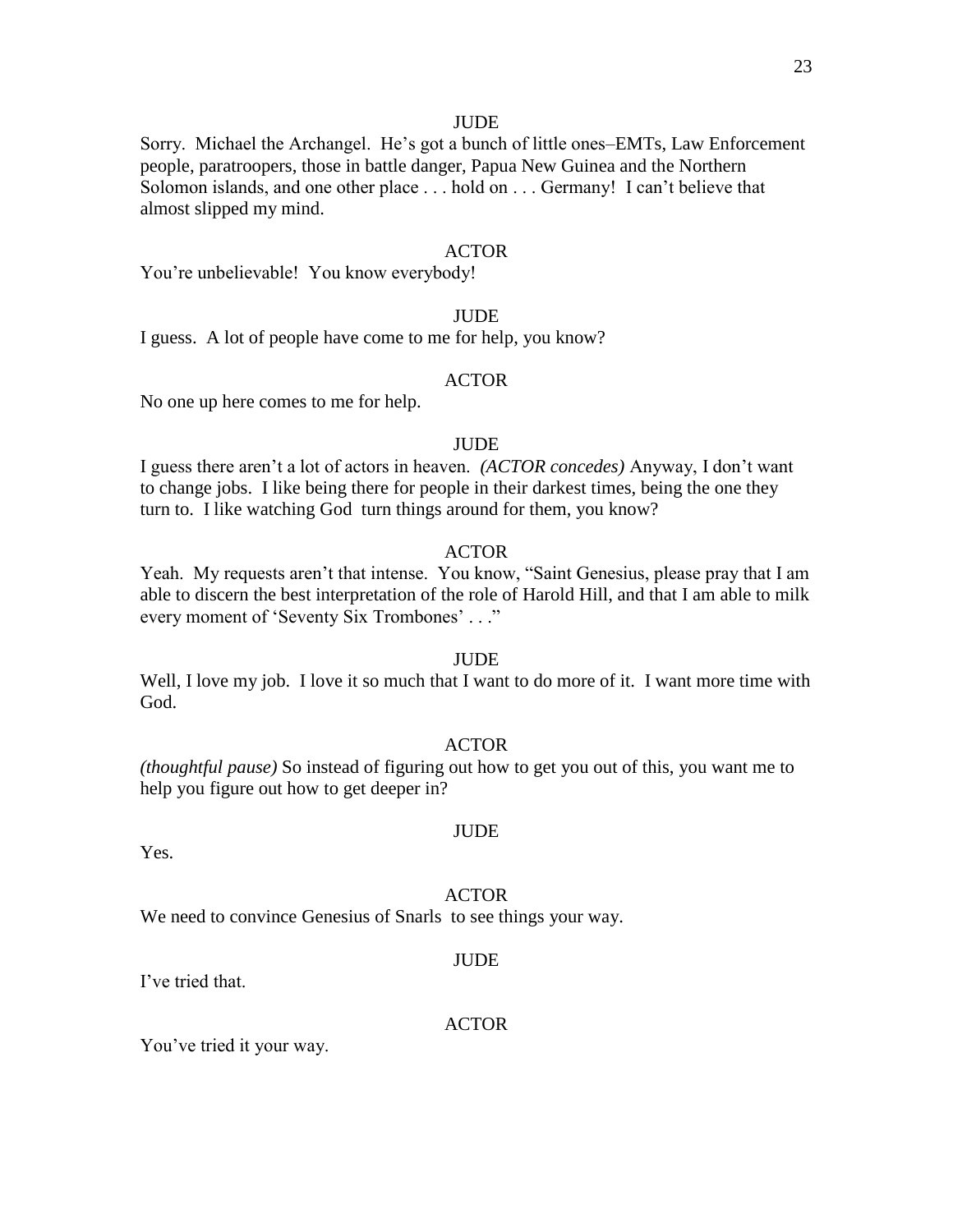#### **JUDE**

How else should I have tried it?

# ACTOR

I don't know. Mine?

#### **JUDE**

Wasn't your way to ignore half my requests?

# ACTOR

That was my way of lightening your burden. That had nothing to do with Genesius of Arles.

#### JUDE

Oh.

# ACTOR

How about a strike? The patrons refuse to intercede until you're given more time.

#### **JUDE**

That wouldn't affect Genesius. It just hurts the people who are praying. And God would get really mad.

#### ACTOR

But you know so many people. You've helped a lot of the saints. I bet they'd do it for you.

# **JUDE**

They might do it for me, but I'd never ask them to.

#### ACTOR

Dude, you've done all these favors! Now's the time to call them in!

# JUDE

I'm not comfortable doing that. I didn't pray for my friends expecting something in return. I did it because I knew they needed help.

#### ACTOR

That's great. You're a saint. You truly are. But it's going to take more than you and me working on this thing to get Arles to come around.

#### **JUDE**

Maybe. But I don't want to put anybody out.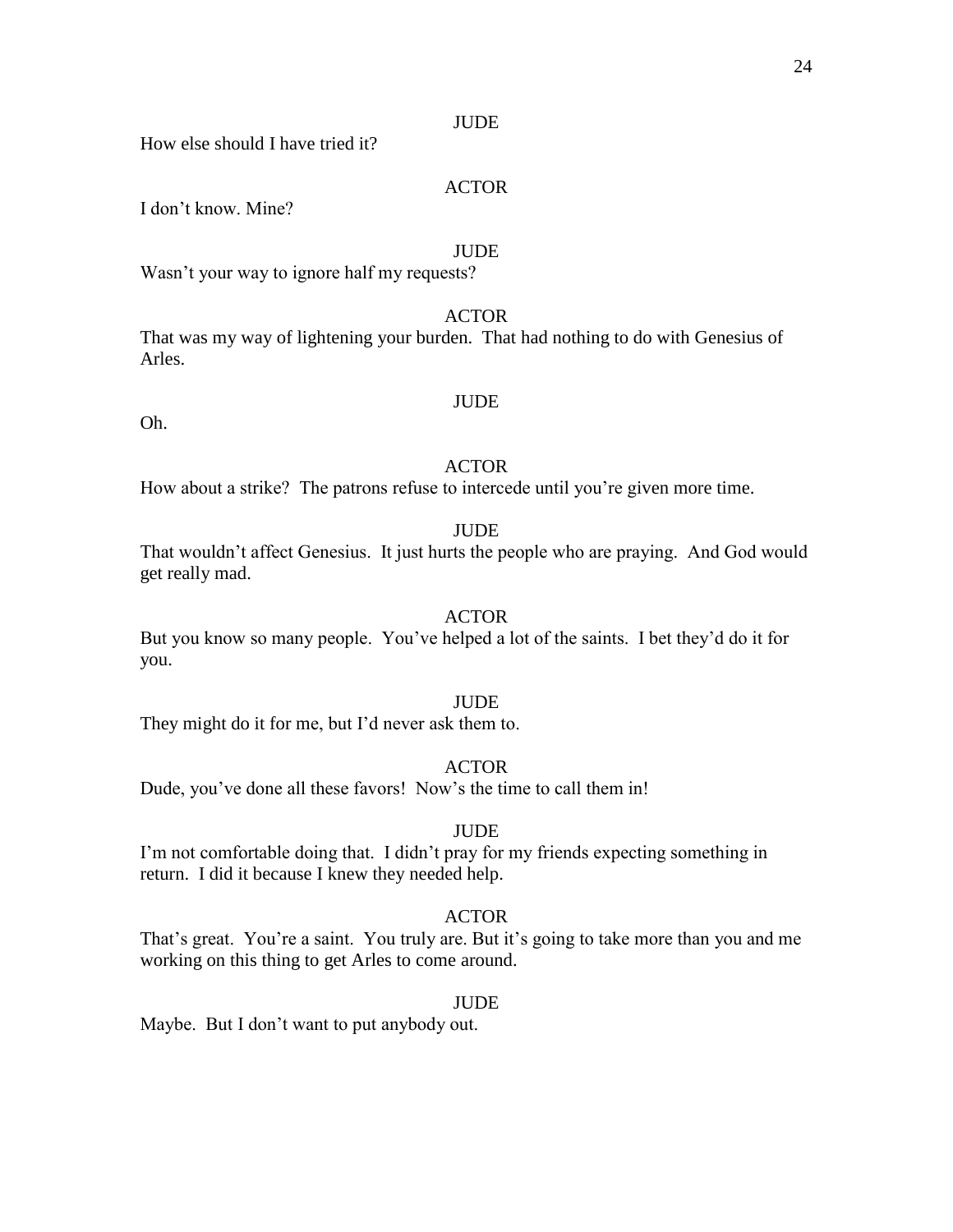# ACTOR

Man, you're a tough guy to help! I'm trying to put a plan together here and you're stepping----

# **JUDE**

Hold on! Look at that! Is that . . .?

# ACTOR

Well, saints be praised. I think it is.

**JUDE** *(standing and waving)* Hey, Christopher! C'mon over here!

#### ACTOR

You want him to sit with us?!?

# JUDE

He's a good guy.

# ACTOR

I heard he's a real downer. Ever since he lost his patron status, he can't catch a break.

# **JUDE**

That's not true. Look, he retained his Patron Club membership. He's nice. He's just kind of floundering right now.

*(CHRISTOPHER enters.*

# **CHRISTOPHER**

Hi, Jude. Hi, Genesius the Actor. Thanks for inviting me over.

#### JUDE

No problem. Are you on lunch or something?

# **CHRISTOPHER**

Just a quick something to eat and I have to get back. Zita is doing the slots while I'm out. Genesius of Arles likes her to sub for me. She's a sweet woman, and she's really orderly.

# ACTOR

All that housekeeping will do that for you, I guess.

#### JUDE

Is the job going well for you?

# CHRISTOPHER

It is. It is. I'm grateful to be of use, you know? I miss interceding.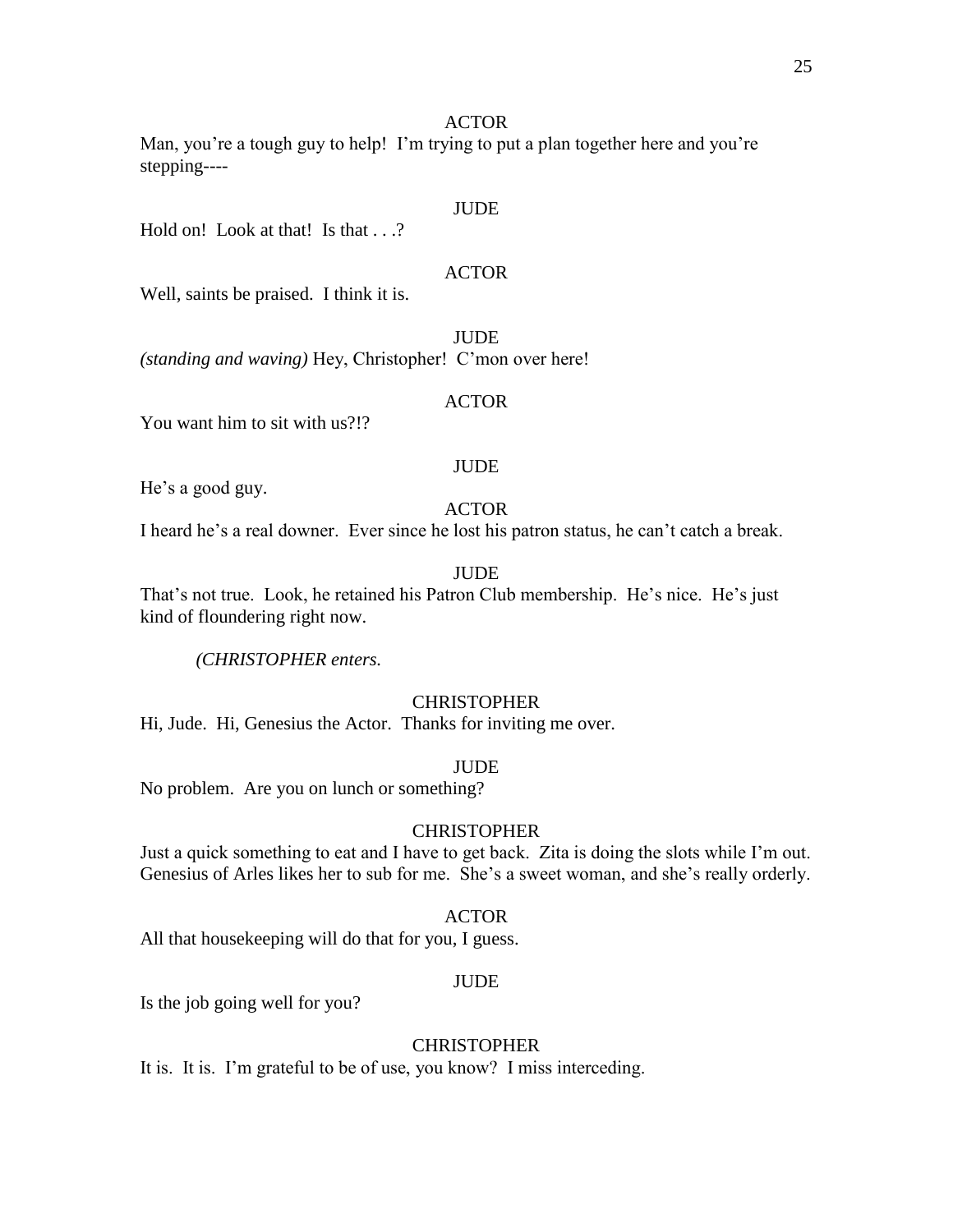### **JUDE**

I know. If the church could've found proof that you carried the Christ child across that river, they never would've de-patronized you.

# ACTOR

But Jesus is here. And God is omniscient. They know that you carried the kid across the raging waters!

#### **CHRISTOPHER**

They do. But it's not the Lord that decides who's a patron and who isn't.

# ACTOR

Well, you'd think some things could get overruled, you know?

### **CHRISTOPHER**

You can't ask God to do everything for you, Genesius. Some things you have to deal with on your own. Even if God re-instated me, I wouldn't get that many requests anymore, probably. I'm not official on earth.

#### **JUDE**

You want requests? You can have some of mine.

# **CHRISTOPHER**

Funny, I actually wanted to talk to you about that. I overheard the argument you had with Genesius of Arles earlier. I thought he was out of line.

#### JUDE

Well, thanks for saying that, Christopher. It's appreciated. *(Pause)* I can't figure out how to deal with that guy.

#### ACTOR

Jude's got to call in a few favors. He's got IOUs all over heaven. He's got to capitalize on those.

#### JUDE

That's not my style.

#### **CHRISTOPHER**

I understand. *(Pause)* But what if one of the saints you'd helped was to come to you? What if I was to say I'd like to repay what you did for me?

# JUDE

That's not part of prayer, Christopher. There's no payback.

#### ACTOR

Listen to the man, Jude!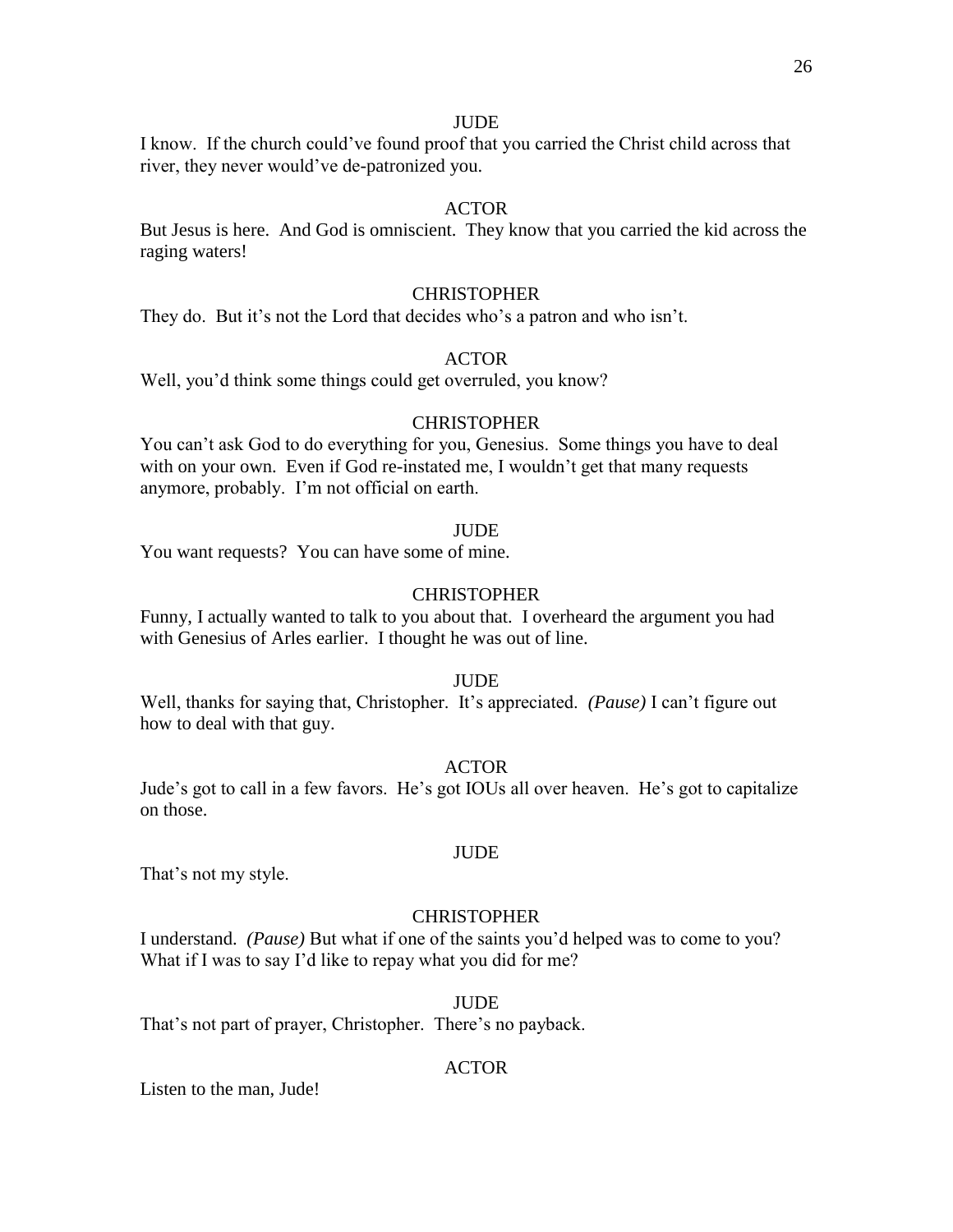# **CHRISTOPHER**

What if we don't think of it like payback? What if I'd like to help you out, as your friend?

#### JUDE

Totally unrelated----

# **CHRISTOPHER**

Totally unrelated to anything you've done for me in the past.

#### JUDE

I might consider it.

# ACTOR

I feel a deal coming on.

# **CHRISTOPHER**

Genesius of Arles wants something. As soon as I told him that patrons pray for other saints, he's been submitting the same request. He's been putting it in about every thirty minutes.

#### JUDE

Really?

#### ACTOR

Is he asking for a better personality?

| <b>CHRISTOPHER</b> |
|--------------------|
|--------------------|

No.

# ACTOR

Better hair?

# **CHRISTOPHER**

No.

#### ACTOR

A winning smile?

#### **CHRISTOPHER**

No! Now, I can't discuss individual requests outside the office. That's part of my contract. But I will tell you that he's been submitting his request to the wrong slot. This prayer is hopeless, Jude. It's absolutely hopeless. I'm going to start making a copy of it and putting it in your slot.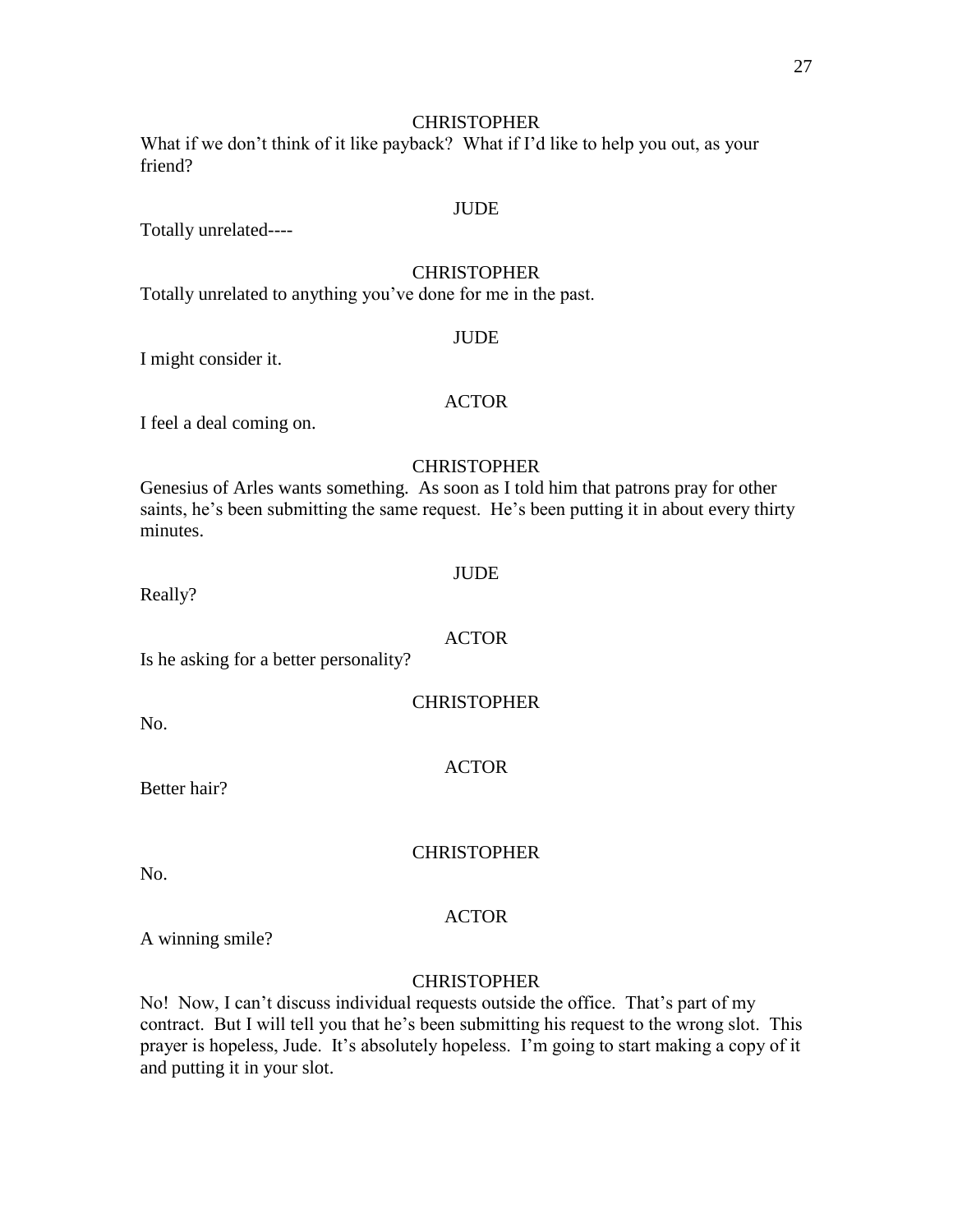28

# ACTOR

You're going to help Jude by adding to his workload? What a plan!

# CHRISTOPHER

You can do this, Jude. You can get this prayer answered.

### JUDE

I don't know, Christopher. I can't get through my requests as it is.

# CHRISTOPHER

You have to find time for this one, Jude.

# JUDE

I can try, I guess. Does he put his name on it?

# **CHRISTOPHER**

No. But I'll make a note. In the corner, I'll write "Offero."

# ACTOR

You'll write *what*?

# JUDE

"Offero." It's Christopher's original name.

# **CHRISTOPHER**

When you see my name, you'll know it's his.

# ACTOR

I don't like this plan. Arles is treating you like garbage, so you're going to increase your work load–you're going to take on MORE on his behalf? How can that possibly help?

# CHRISTOPHER

Genesius, God teaches us to love our enemies. It's difficult to have an enemy on earth or in heaven. But I think this will work.

# JUDE

I do too. I feel good about this.

# ACTOR

Oh, you're such a martyr!!

# JUDE

Clubbed to death, baby, clubbed to death!

# ACTOR

Tortured and beheaded, dude! They cut off my head!!!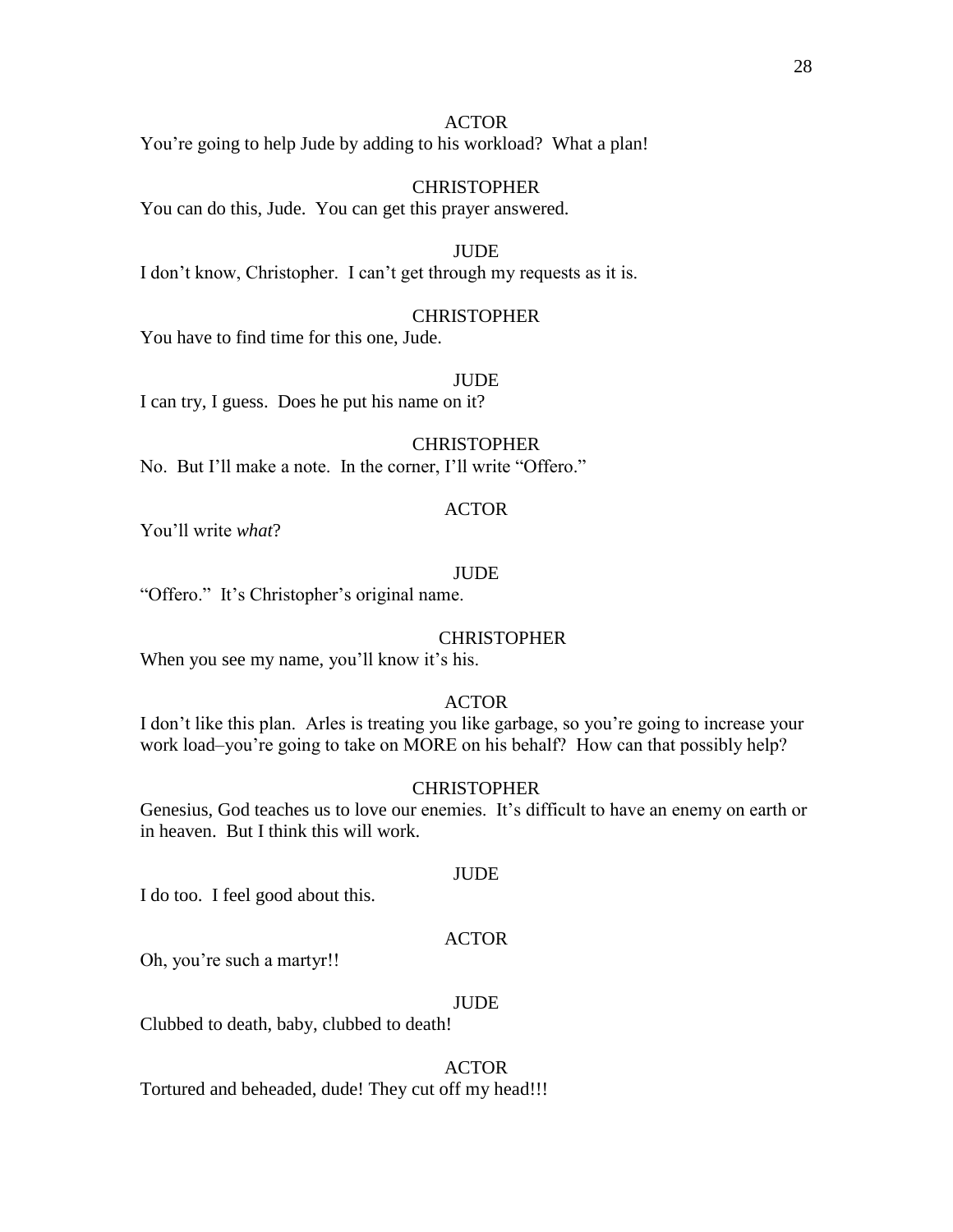# **CHRISTOPHER**

*(rising)* I'm leaving.

# JUDE

Wait! Wait! We're sorry. Let me ask you one thing. Who was Genesius sending his prayer to, if not to me?

# **CHRISTOPHER**

You don't need to know that. You'll get the request the next time it comes through.

# **ACTOR**

But if he had an idea, he could get a head start!

# **CHRISTOPHER**

Here's a tip–the saint's name starts with V. Keep an eye out for Offero.

# *CHRISTOPHER leaves.*

# ACTOR

The only patron that starts with V is Valentine. Is Genesius in love?!?!

# JUDE You're wrong there. There are six major patrons that start with V.

# ACTOR

Okay, hit me.

# **JUDE**

Valentine, as you said. Vincent de Paul, Patron of Charitable Organizations.

# ACTOR

Why would he be praying about that? Heaven *is* a charitable organization.

# JUDE

I agree, it doesn't seem right. Okay. Vincent Ferrer, Patron of builders, construction workers and plumbers.

# ACTOR

You think he wants to work construction? That is hopeless!

# JUDE

Maybe he wants to improve the workplace. The plumbing or something.

# ACTOR

Okay. Keep that one around.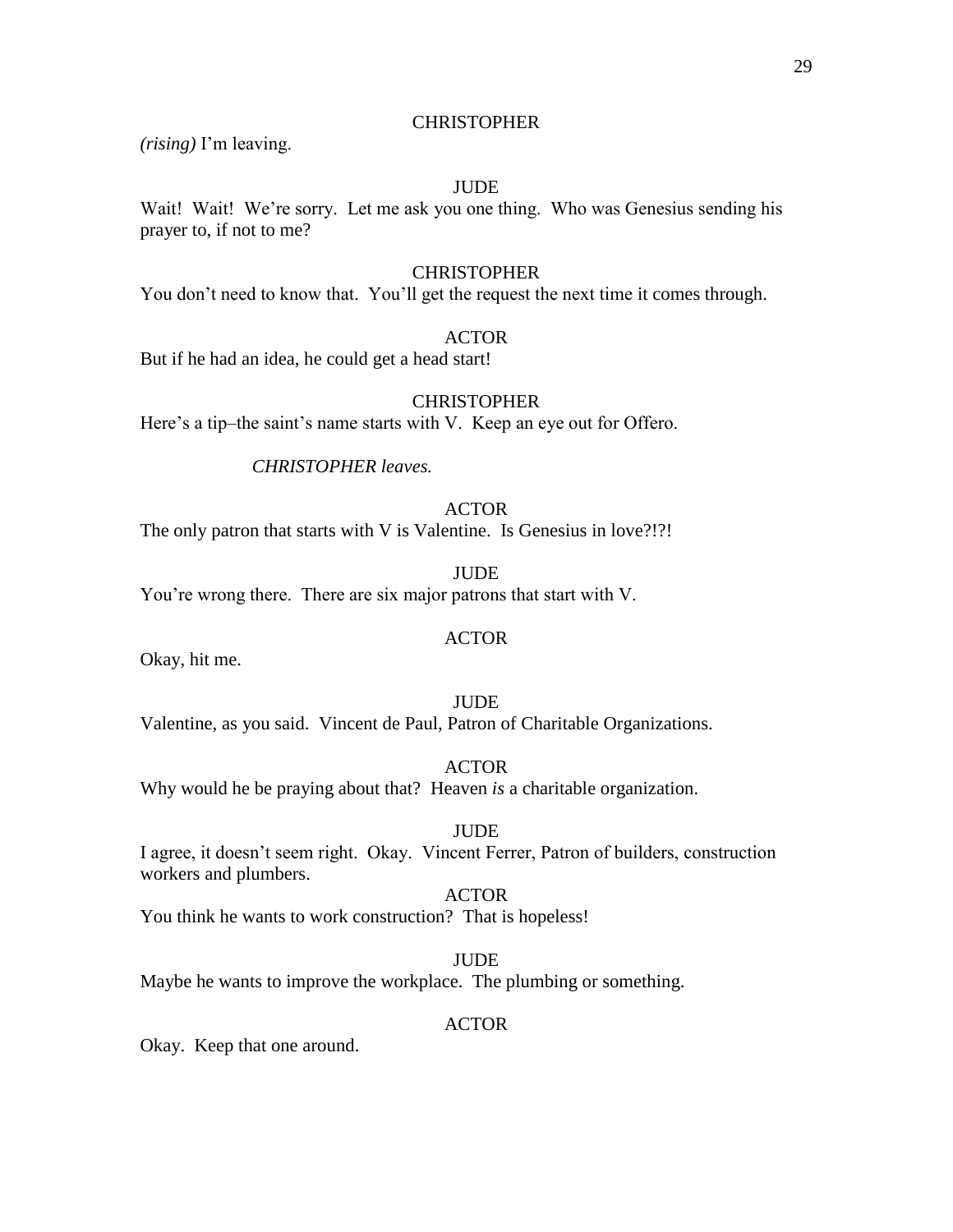### JUDE

Next is La Virgen de los Treinte y Tres.

# ACTOR

The what now?

**JUDE** 

The Virgin of the Thirty Three. She's the patron of Uruguay.

# ACTOR

Can we let that go?

# JUDE

Yes. We can probably also let go of the Virgin of La Altagracia–virgin of High Grace. She's Patron of the Dominican Republic.

# ACTOR

Out the window. Who's left?

#### JUDE

Vitus. Patron of Epileptics and Dancers.

# ACTOR

Strange combo.

# JUDE

Yeah, it is. I don't think Genesius is epileptic, but maybe he is. Or maybe he wants to be a good dancer.

# ACTOR

So we have Valentine–love. Vincent Ferrer–plumbing and such. Vitus–dancers and epileptics.

That's about the size of it.

#### ACTOR

JUDE

Let's get to work.

*Lights down as JUDE and ACTOR begin planning.*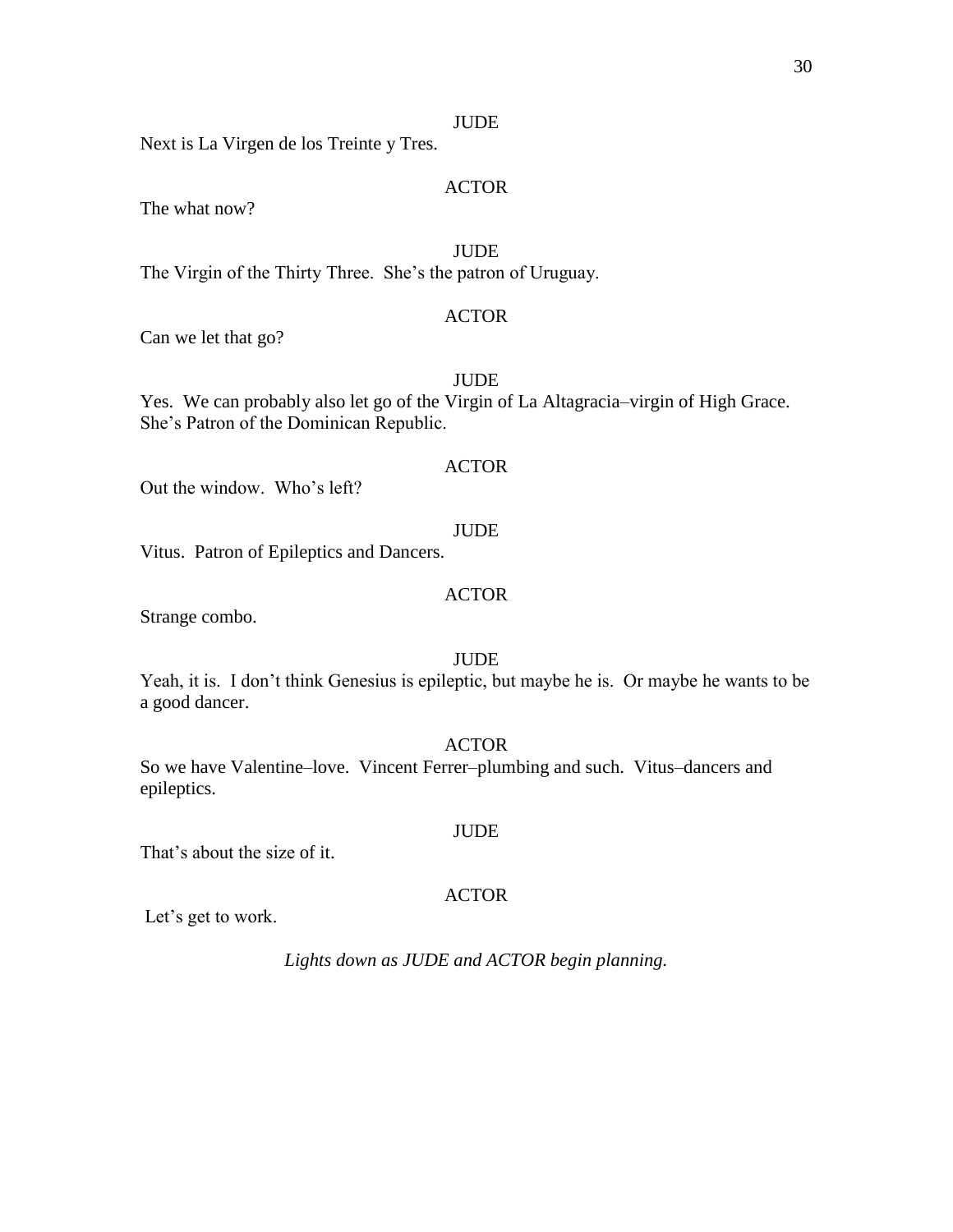*Scene 6. The Office of Saintly Intercession. ZITA is cleaning while ARLES is working quietly.*

# ZITA

I'm about finished. It looks pretty good, I think.

# ARLES

Zita, bless you for coming in and restoring order. The patron of gardeners always leaves quite a dirt trail behind him.

# ZITA

St. Phocas doesn't mean any harm.

# ARLES

I know, but it's certainly kind of you to clean up after the messy saints have been in.

I don't think of it as cleaning—I think of it as caring.

# ARLES

For whom?

# ZITA

For Phocas, for you, for the office, and for God.

# ARLES

What if I adjusted the schedule so that all the mess-makers came in one right after tht other? Patron of gardeners, then farmers, then horse-riders, then bakers! Then we'd only need to clean up once.

# ZITA

Don't go to the trouble. I'd come in anyway. *(a gesture toward CHRISTOPHER, behind the slots)*

# ARLES

Oh that's right. Can I ask what you---? No, excuse me. That's not my business.

# ZITA

What I see in Christopher? *(no response)* I'm not embarrassed to tell you. He's kind, and funny, and gentle. Most of all, in his heart, he truly wants the best for every person, every angel, and every saint.

# ARLES

He's kind of sloppy.

ZITA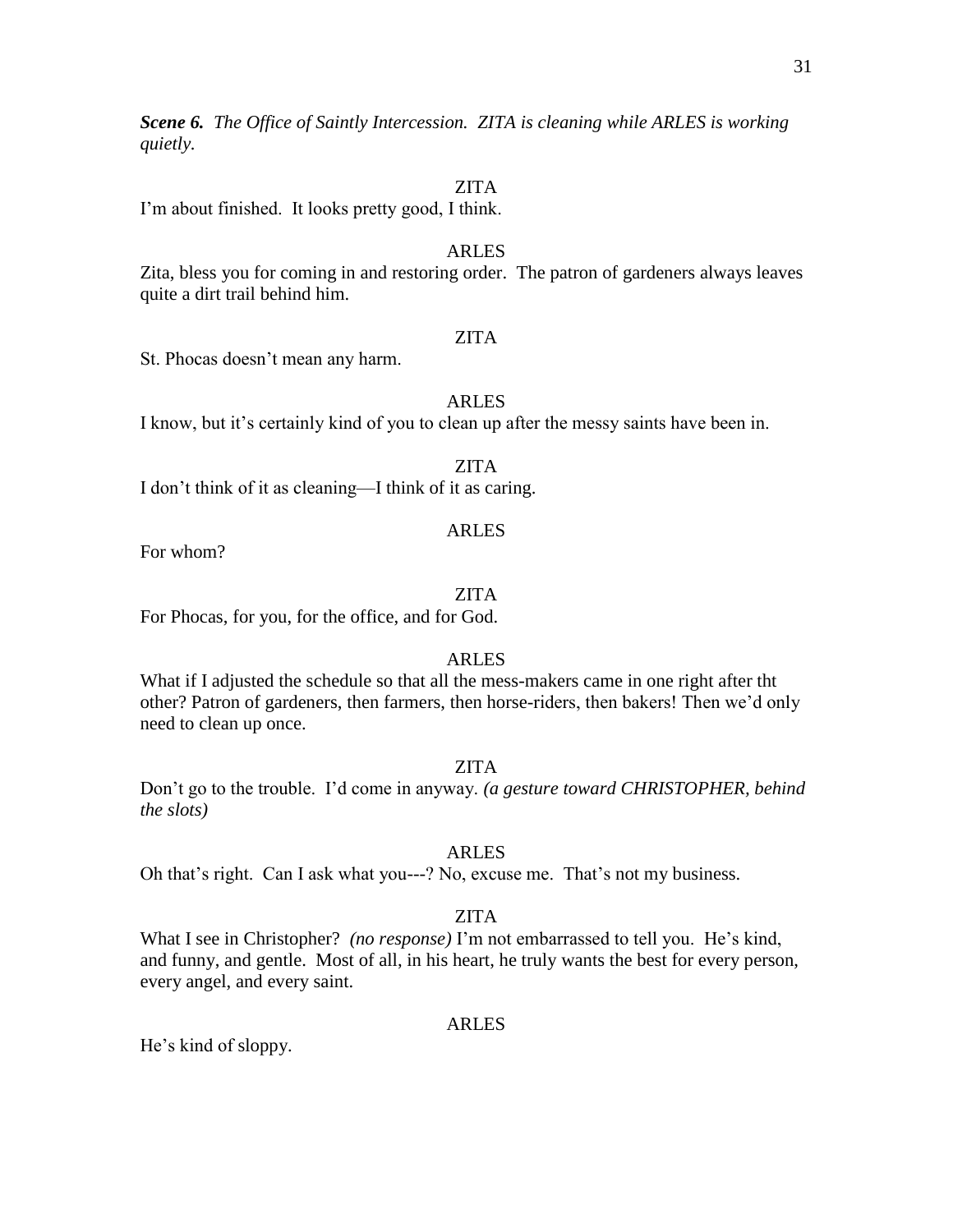# ZITA

That just gives me more chances to care for him. Have a nice day!

*JUDE and ACTOR enter. The friends clearly have an agenda, and much of what they say here has been thought of in advance*. *ZITA crosses paths with them on her way to see CHRISTOPHER behind the slots. They may exchange a casual greeting.*

#### ARLES

Oh hooray. I can't wait to hear what this is about.

# ACTOR

We just stopped by to pick up our messages.

# ARLES

*(to ACTOR)* You don't have any. *(HE looks at JUDE, shrugs and points at the slot, full to bursting)* 

#### JUDE

Great. Can't wait to tackle these.

# ACTOR

What's new Genesius of Arles?

# ARLES

Nothing. Did you get your messages? That'll be all then.

# ACTOR

*(to JUDE)* Hey, Lidwina and I are going to go dancing tonight. Want to meet us at the club?

# **JUDE**

Yes! Dancing sounds great. *(A pause, JUDE and ACTOR stare at ARLES)* But . . . um . . . sometimes I feel silly when I dance. How about you, Genesius of Arles?

# ARLES

What? I don't dance. I don't like to dance.

# ACTOR

Oh, well. It would be hard to dance if you were having a seizure. *(JUDE glares at him)* 

# ARLES

What did you say?

# ACTOR

I meant to say that it must be difficult to struggle with epilepsy.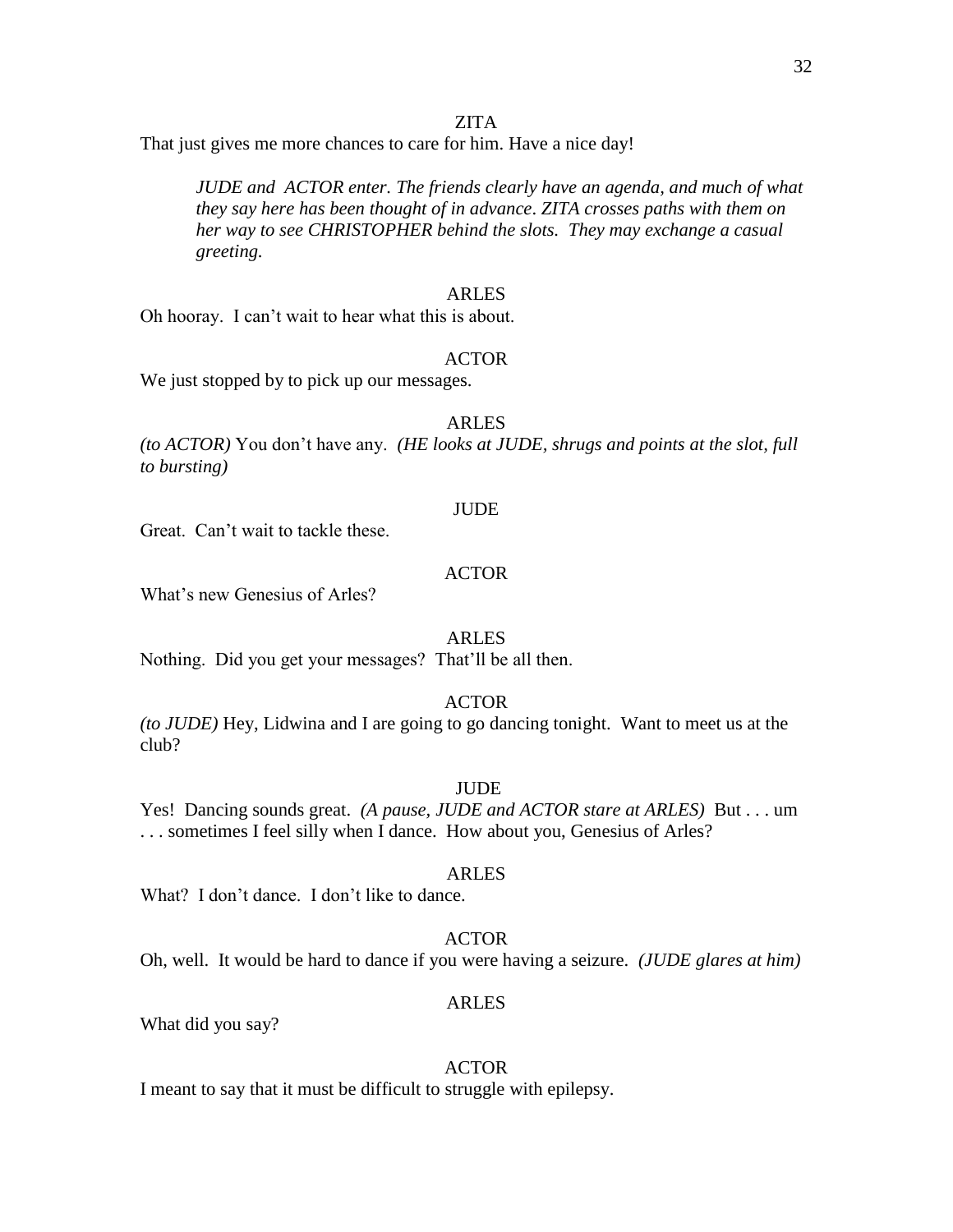# **JUDE**

Anyone who struggles with dancing or epilepsy should pray to St. Vitus. Isn't that right, Genesius of Arles?

# **ARLES**

What, are you quizzing me? Of course that's right. Can you two make your evening plans elsewhere? I'm trying to keep this office running.

# JUDE

That's your job all right! Did you ever want a different job? Like construction?

# ACTOR

Did you ever want to build things, Genesius of Arles?

# ARLES

Right now I would like to build a wall between me and the two of you.

# **JUDE**

Ha,ha. Does any construction work or plumbing need to be done around here?

# ARLES

No. I inspect the building every day. If there were physical problems with it, I would call on–

# JUDE and ACTOR

St. Vincent Ferrer!!

# ARLES

Exactly. Bye bye now.

# ACTOR

One last thing, before we go dance and build things. Do you have any plans this weekend, Genesius of Arles?

# ARLES

I plan to do what I do every weekend. Review the previous week and plan the week ahead.

# ACTOR

Do you want any company?

# ARLES

I don't really like seeing you for 3 minutes a week, why would I want your company over the weekend?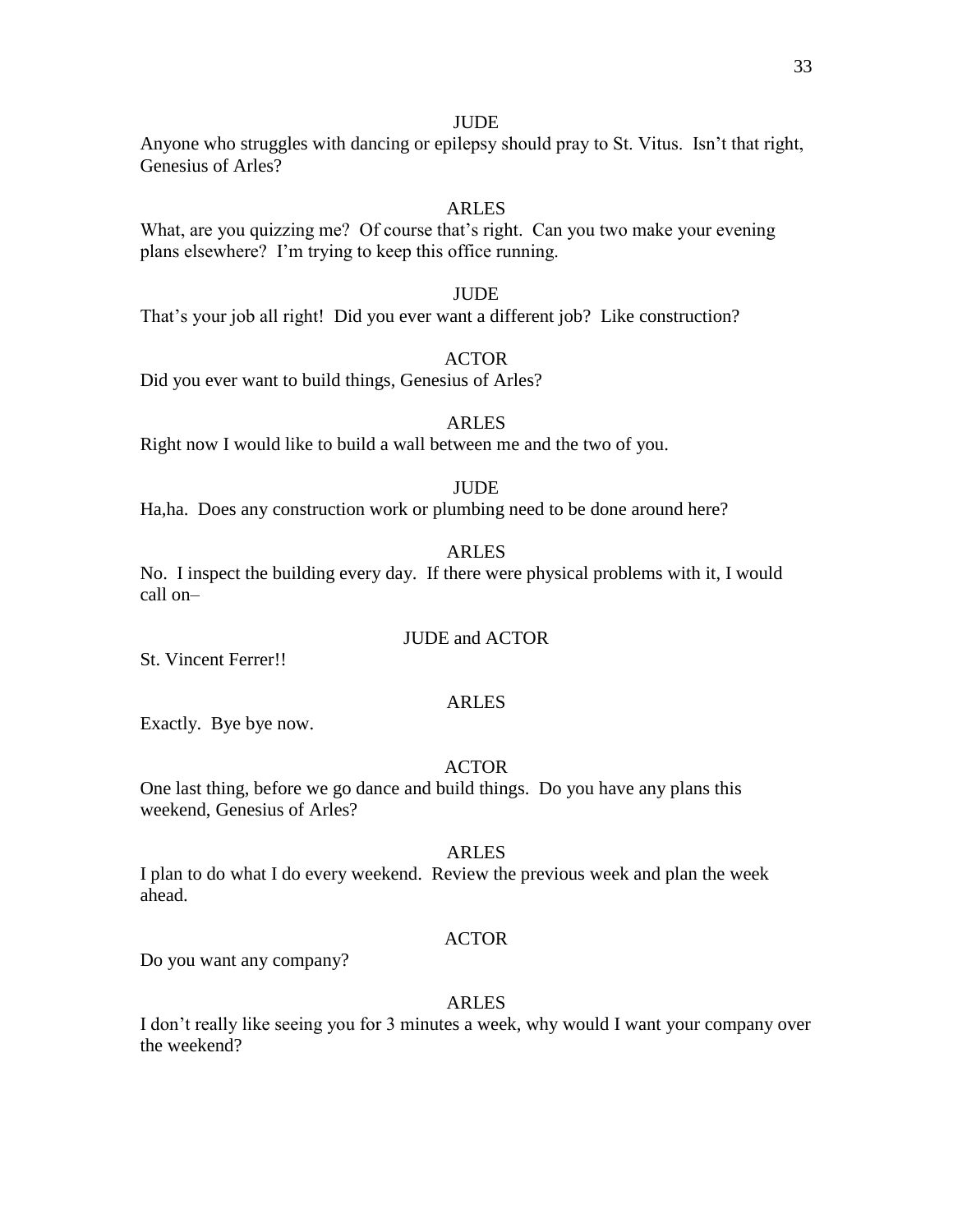#### ACTOR

Oh not me! I, um . . . I made friends with a new angel and she's really lonely up here and I was wondering if you'd like to . . . um . . .

# **JUDE**

We were wondering if maybe you'd like to spend some time with this new angel. I've seen her. She's pretty.

#### ARLES

*(flustered)* This is ridiculous! I'm going to suggest that the two of you stop drinking in the morning. You're not pulling it off. *(HE begins to sort of push them toward the door)* 

#### JUDE

But she's nice too! And she's very orderly. She might make a good patron some day!

# ARLES

Please go away. I don't want to talk about this.

#### JUDE

You should give it a chance.

# ARLES

To whom I give chances is no business of yours. Goodbye.

*He has succeeded in removing them. The door is shut and he returns to his desk, exasperated. He sits and works as lights fade.*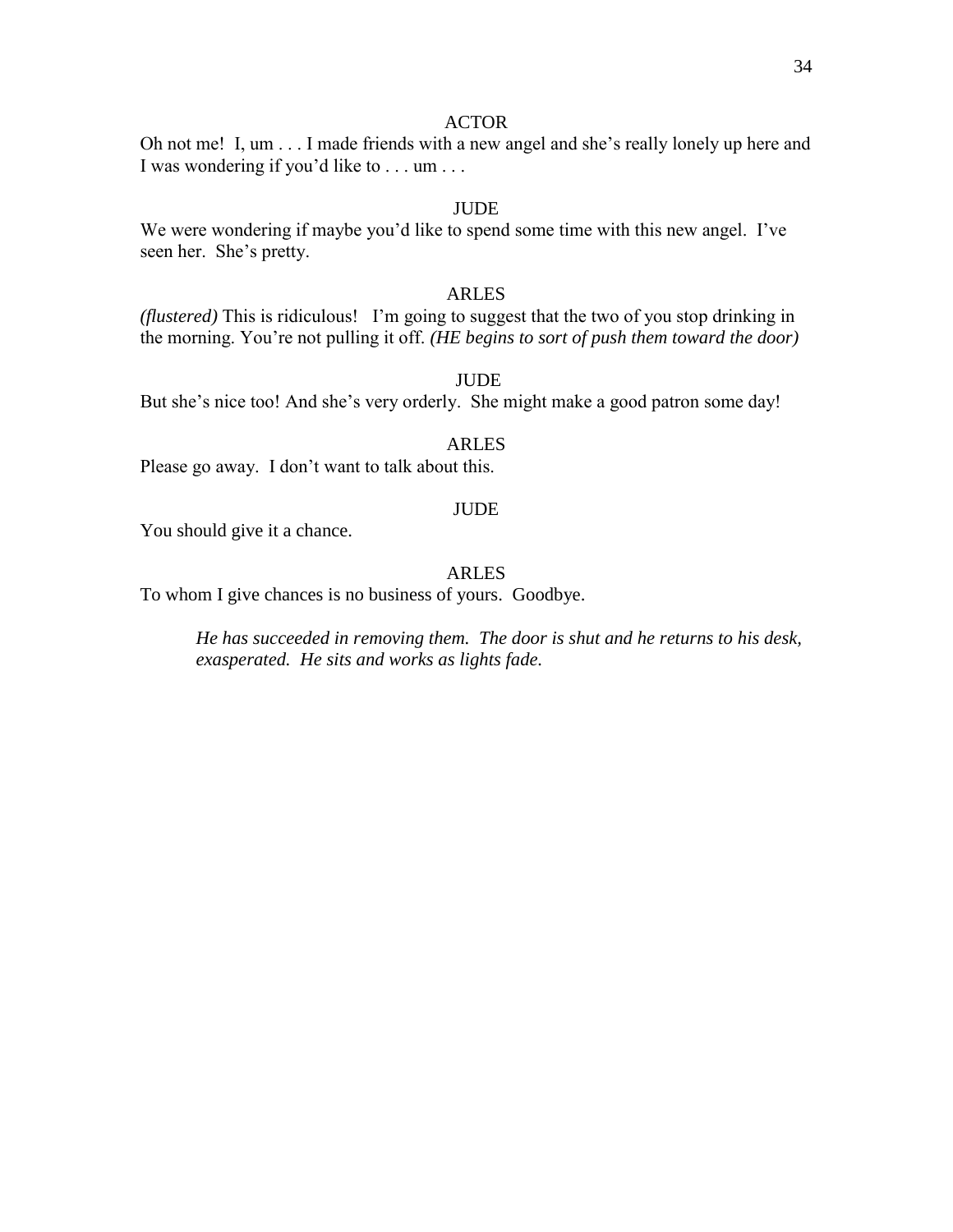*Scene 7. The Patron's Club, later. ACTOR and LIDWINA are together.*

# ACTOR

So that's it.

# LIDWINA

You think Genesius of Arles wants a girlfriend?!?!

#### ACTOR

It definitely wasn't dancing, epilepsy or construction.

#### LIDWINA

*(wistfully)* And he's been praying for love, to all the wrong patrons.

ACTOR

Only Valentine. But now Jude is going to step in, and try to get it done.

# LIDWINA

Do you think he can do it?

# ACTOR

I don't know, baby. I was thinking . . . *(trails off)*

#### LIDWINA

What? You were thinking what?

# ACTOR

I think Jude needs to think that he's done it. If Arles wants love, he should get it, and Jude should think he had a big role in making it happen. Then everyone's self-esteem gets a boost, Arles feels a bit indebted to Jude, so he goes easier on him, and some charitable woman hangs with the Patron Saint of the Anal Retentive for the rest of eternity. But I feel like I want to give it a push in the right direction. I want to find a woman for Genesius of Arles.

# LIDWINA

What woman would want to go out with him?

#### ACTOR

A tricky question indeed. *(Pause)* Is there a patron of boredom?

#### LIDWINA

No.

#### ACTOR

We need someone easy to trick. Is there a patron of barflies?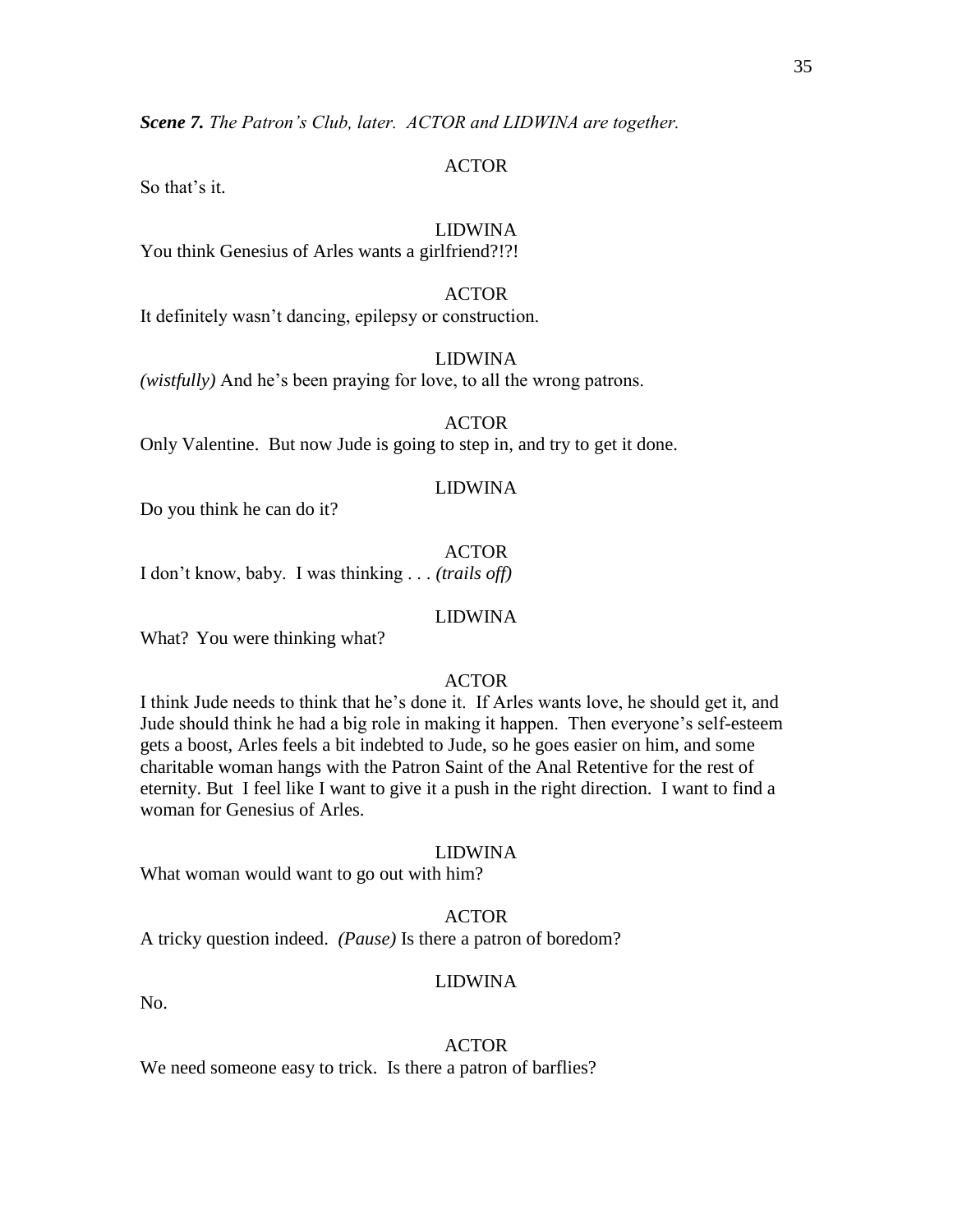#### LIDWINA

No–well, Saint John of God is the Patron of Alcoholics, but I think he's really more about helping people to stop drinking then getting them really drunk and facilitating ill-fated hook ups.

#### ACTOR

Probably true. Is there a patron of perfectionists? Of people who obsess over order and punctuality?

*JUDE enters. He is ambling, slowly, looking through a large stack of messages for the one with Christopher's mark. He does not notice, and is not noticed, by ACTOR and LIDWINA.*

# LIDWINA

No, Genesius. You need to think more broadly if you're going to make this work. What about Brigid of Ireland?

#### ACTOR

Patron of-?

# LIDWINA

Nuns.

# ACTOR

Way too much fun for Arles.

#### LIDWINA

Our Lady of Guadalupe? She's really nice. She's the patron of Mexico! Ole!

#### JUDE

*(JUDE has found the memo)* Offero!

#### ACTOR

LIDWINA

JUDE

ACTOR

*(startled)* Dude! I didn't even see you there.

What did you yell?

Oh, sorry. Um, "Offero."

That's the code word, baby.

#### JUDE

You told her?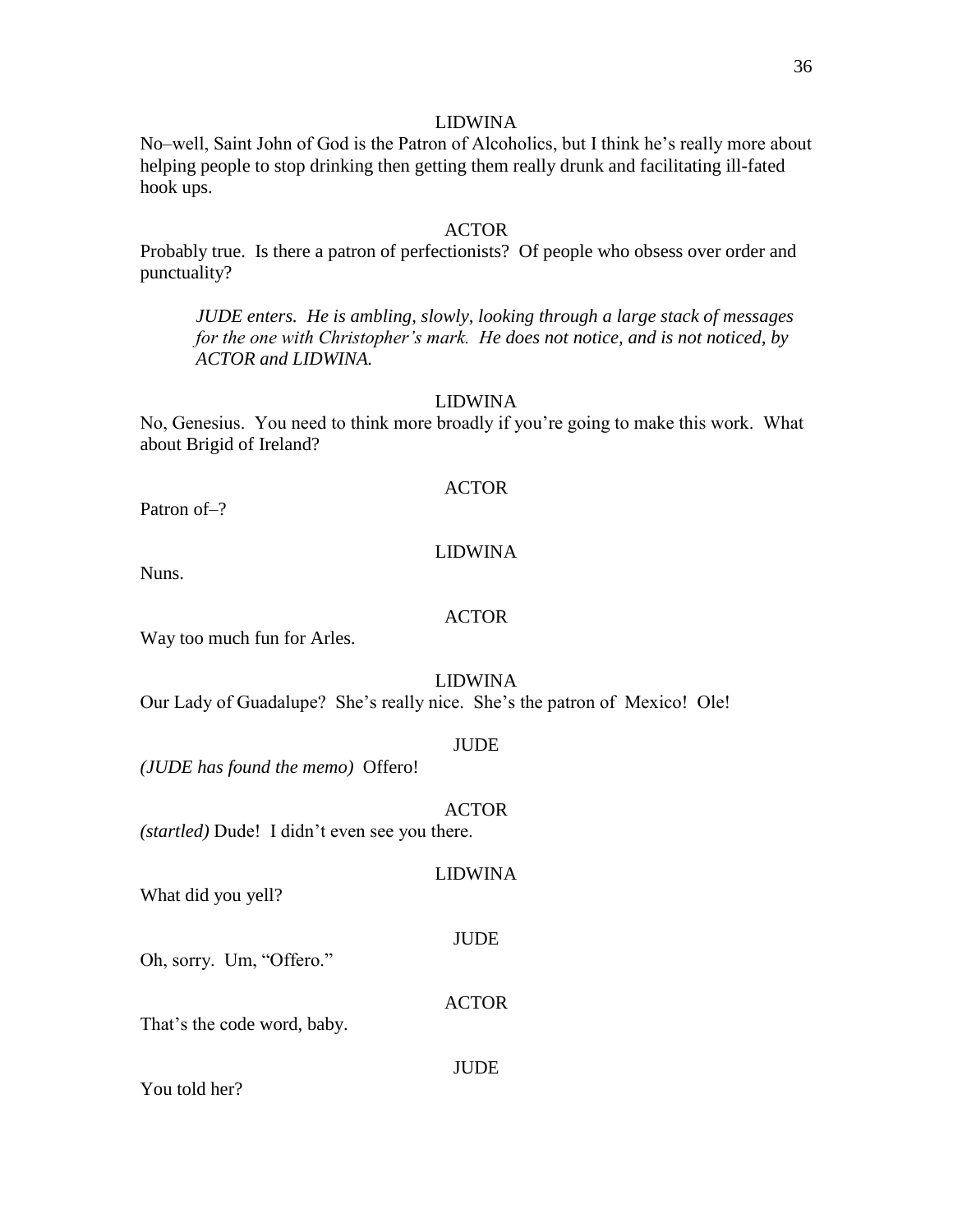# ACTOR

Yeah, it's no big deal.

# JUDE

It is a big deal. Christopher could get in a lot of trouble.

#### ACTOR

She's not going to say anything, are you baby?

#### LIDWINA

ACTOR

It's cool. *(Pause)* So what does it say? *(JUDE reads to himself)* Is it what we thought?

#### JUDE

I've got to go.

No.

*JUDE runs off the way he came.*

# ACTOR

Okay. Back to the plan.

#### LIDWINA

He doesn't seem like he needs your help.

# ACTOR

Oh, he needs my help. He just doesn't know how much.

# LIDWINA

You don't even know what the prayer is for!

# ACTOR

What else could it be? Genesius wants love. Jude's a good intercessor, but God has bigger things to deal with than, "please get this saint a girl." Now, name some more of your friends.

#### LIDWINA

Okay. *(She thinks)* It's hard to think of a girl who would want to go out with someone so uptight.

#### ACTOR

Whoever you pick , it's going to be a hard sell.

*MARGUERITE enters, making entries in some kind of notebook.*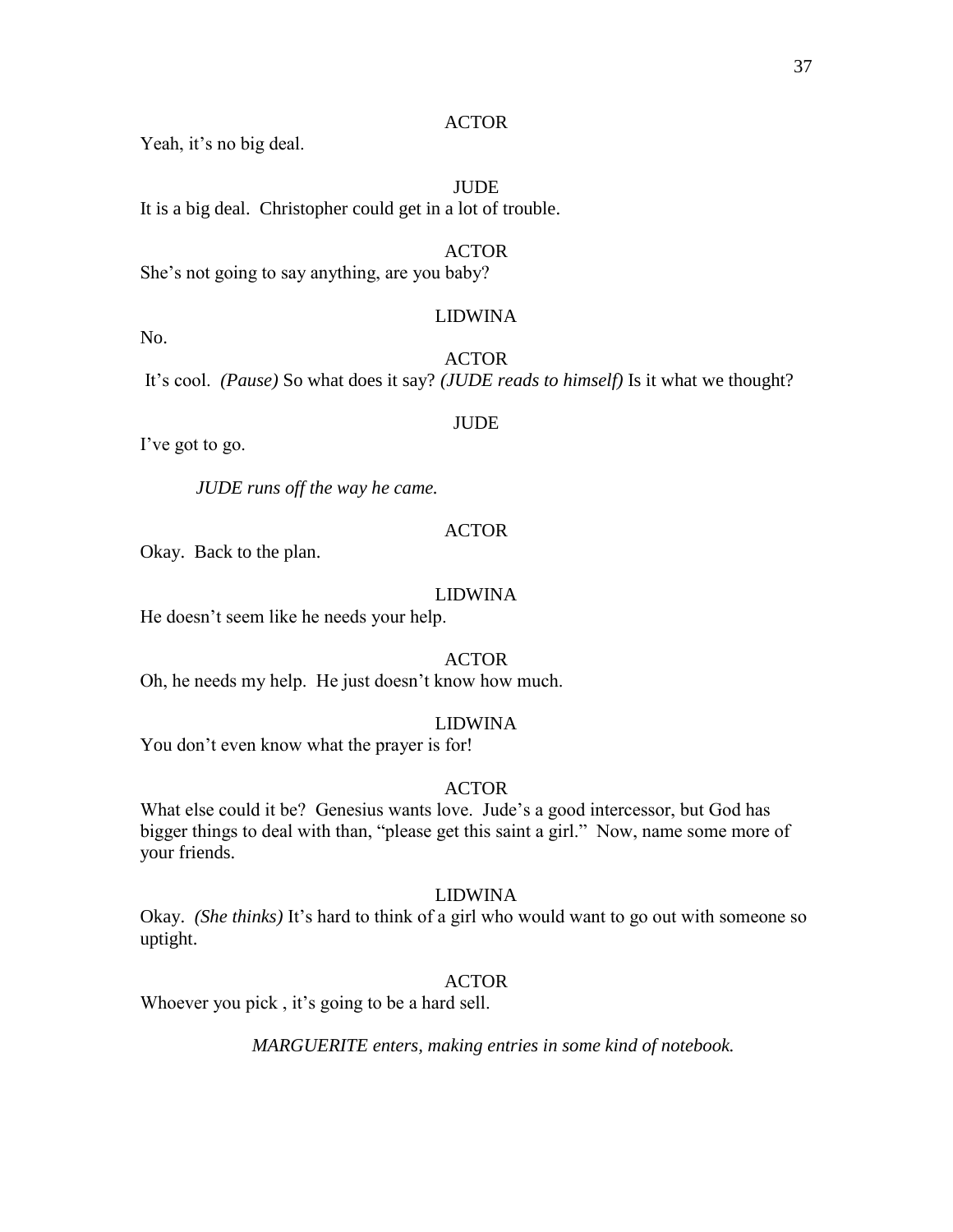# LIDWINA

*(to ACTOR)* Hey!

# ACTOR *(Seeing MARGUERITE)* Oh no. I don't think that's even an option.

### LIDWINA

Why not? She's nice.

# ACTOR

She's as nice as Genesius is easygoing.

# LIDWINA

*(Stands up, calls to her)* Marguerite! Would you like to join us?

*MARGUERITE looks pleased to see LIDWINA, but her expression turns when she spies ACTOR. She walks over*, *because there is no other appropriate choice.*

#### MARGUERITE

Hi, Lidwina. Good afternoon, Genesius the Actor.

# ACTOR

How's it going?

# LIDWINA

Did you just get out of work?

# MARGUERITE

Yes. I had a lot of intercessions to get through this week. It seems like as soon as I ask God to repair one marriage, another takes a bad turn.

# LIDWINA

It must be hard. There are a lot more married people than actors or ice skaters, I imagine.

#### MARGUERITE

Yes, there are. I maintain a detailed record of what I ask for. I check in a few days after I intercede, to see if things are better. Usually they are. If they're not improved, I repeat the request at my next appointment.

# LIDWINA

You re-plead prayers on your own? That's awesome!

# ACTOR

That's crazy.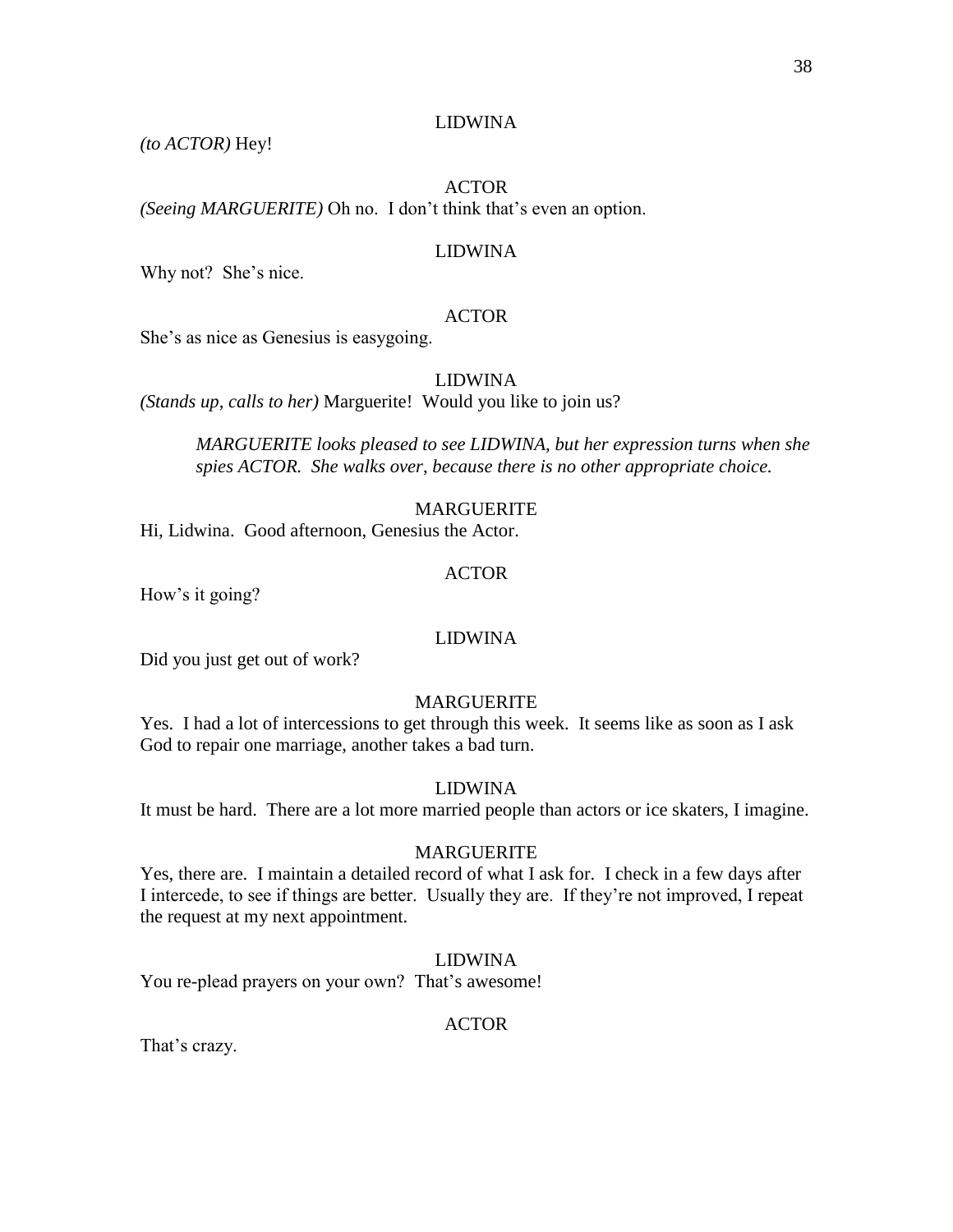# MARGUERITE

What did you say?

# ACTOR

I said, "That's crazy." That's not part of the job. Why can't you just do the job? If everyone met their requirements, things would stay on a nice even keel.

# MARGUERITE

And if everyone exceeded their requirements, heaven and earth would be infinitely more pleasant.

# LIDWINA

Let's not let this get out of control. You disagree, and that's fine. Marguerite, you're really efficient, and a super hard worker. Genesius, you fulfill your responsibilities to the letter. Both of you are doing your jobs. And that's really great.

# MARGUERITE

It's too bad we can't say the same for your friend Jude.

# ACTOR

Don't you say a word against Jude. He's got it harder than anybody up here, and he does the very best he can.

#### MARGUERITE

Of course he does. Too bad it's not enough.

#### ACTOR

Listen. Lay off him. He's working on it! He's been at that office all day!

# MARGUERITE

He was hanging around while I had my appointment. And today's not even his day. I'm surprised Genesius of Arles lets him loiter around like that.

#### ACTOR

Loiter?!? You need to—

#### LIDWINA

Did you see Genesius of Arles before your appointment?

# MARGUERITE

Of course I did.

#### LIDWINA

Can you think of anyone who'd like to go out with him?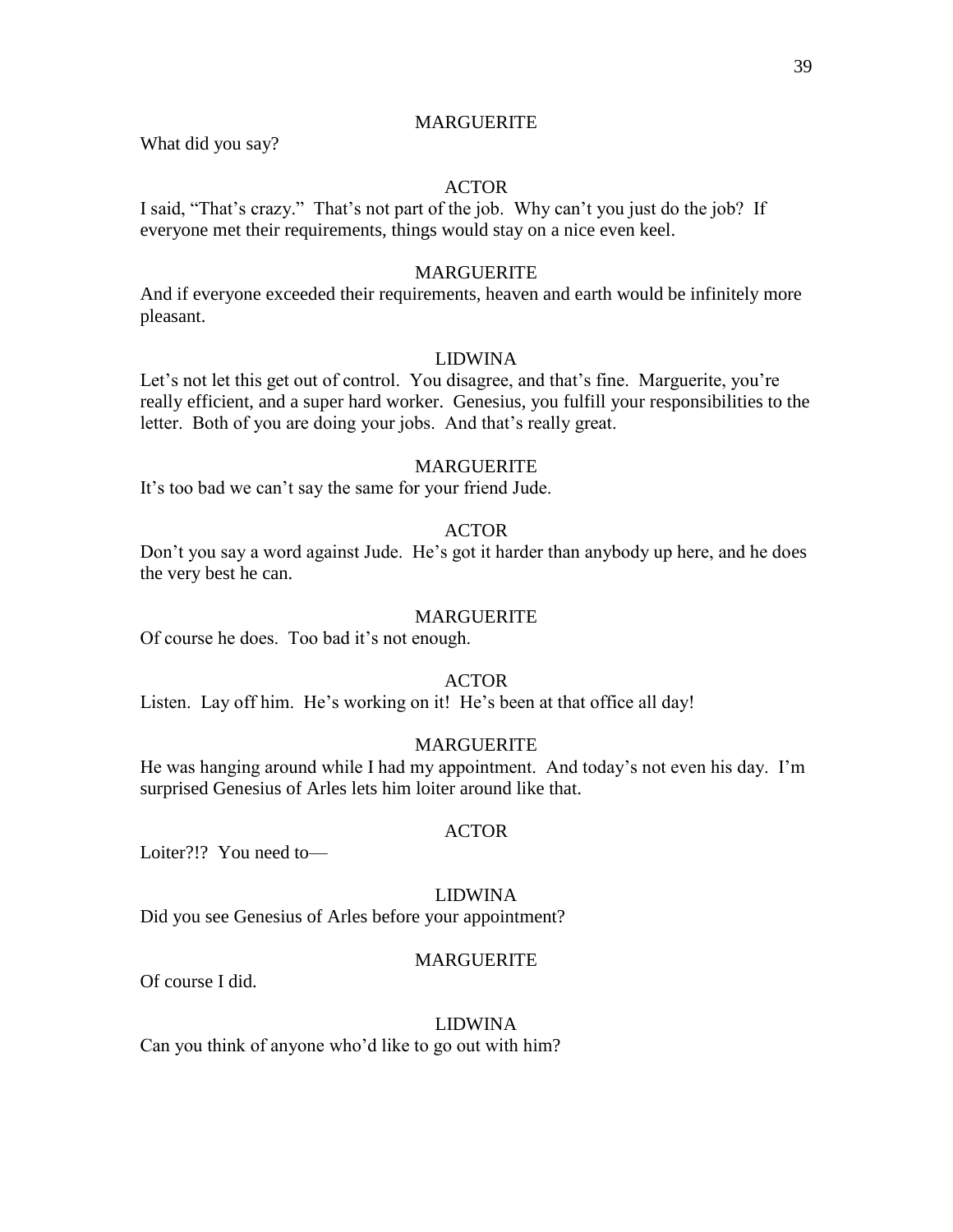# ACTOR

Lidwina!

# MARGUERITE

No.

# LIDWINA

You wouldn't want to, would you?

# MARGUERITE

Of course not!

# LIDWINA

Oh, I know you've said before–

# MARGUERITE

that I admire him. He is a hard worker, an effective patron, and extremely organized. He's devoted to his job. A woman in his life would detract from that. And that would be a shame.

# LIDWINA

He's all those things, and he's nothing like the husband you landed on earth—Wouldn't you just consider Genesius of Arles? *( a cold stare from MARGUERITE)* Listen, how long have you been here?

# MARGUERITE

A bit over two hundred years.

# LIDWINA

Well, you're practically still the new girl! And everybody loves the new girl. Right Genesius?

# ACTOR

Oh, yeah. Everybody loves you, Marguerite.

# MARGUERITE

I'm pretty busy right now with my sainthood and patronage. I won't consider it, Lidwina.

# ACTOR

You're going to be up here a long time, Margie.

# MARGUERITE

Goodbye, Lidwina.

*MARGUERITE exits and LIDWINA looks at ACTOR with exasperation.*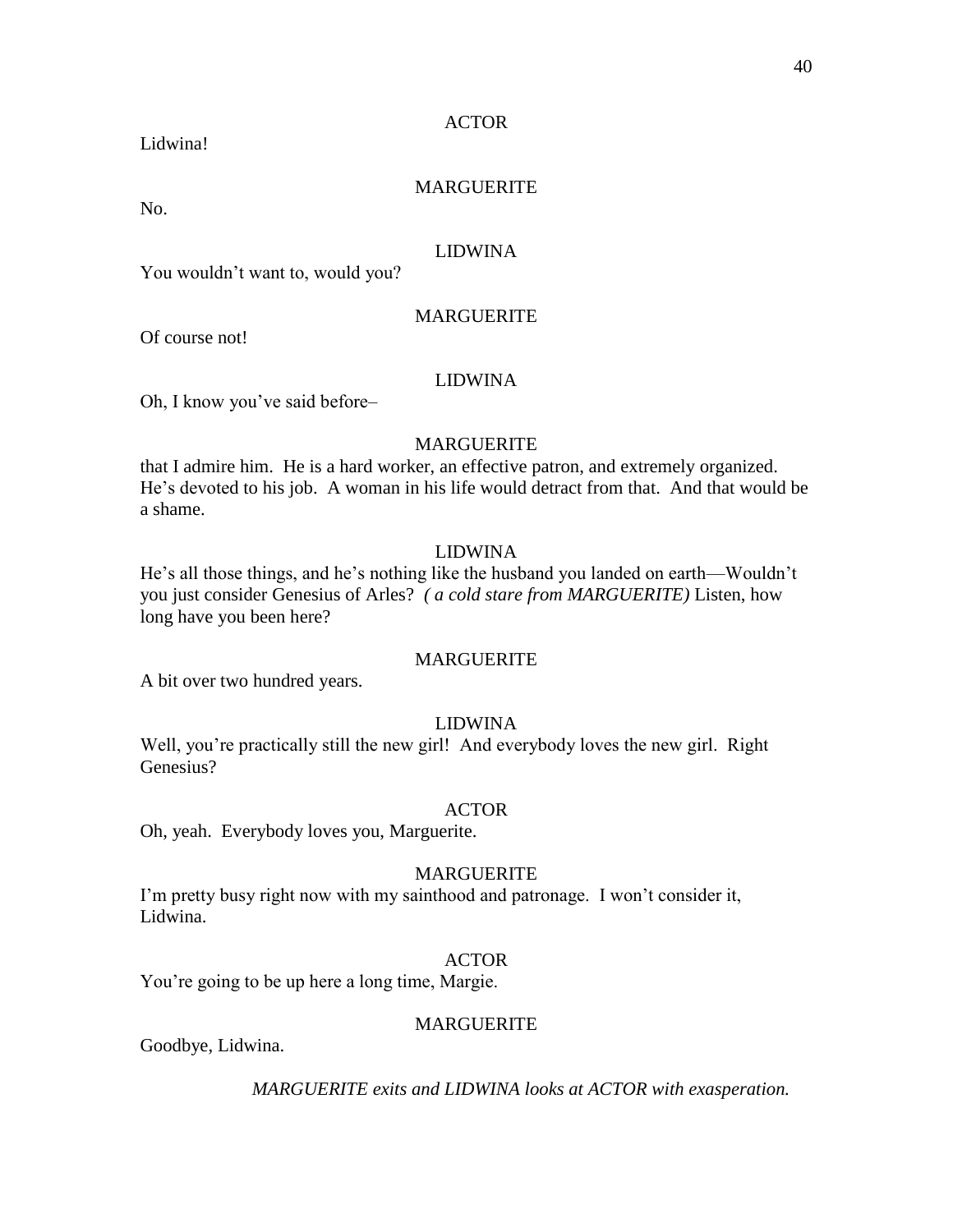# ACTOR

I like to get her riled up! She's better looking when she's flustered! Besides, she didn't even want to do it!

# LIDWINA

She was our best prospect!

#### ACTOR

If she's the best we've got, then we're sunk.

# LIDWINA

That's not funny, Genesius. She's a nice person. Maybe a little stern, but nice. Genesius of Arles would be lucky to get a girl like that.

#### ACTOR

LIDWINA

Lucky. *(thinking)* I got it. Baby, I'm a genius.

# ACTOR

The Queen of Clean has been spending a lot of time around the office lately.

# LIDWINA

Zita!?!

Who?

# ACTOR

Maybe she already has a thing for him! This could be a breeze.

*Lights fade as LIDWINA considers it. ACTOR looks pleased with himself.*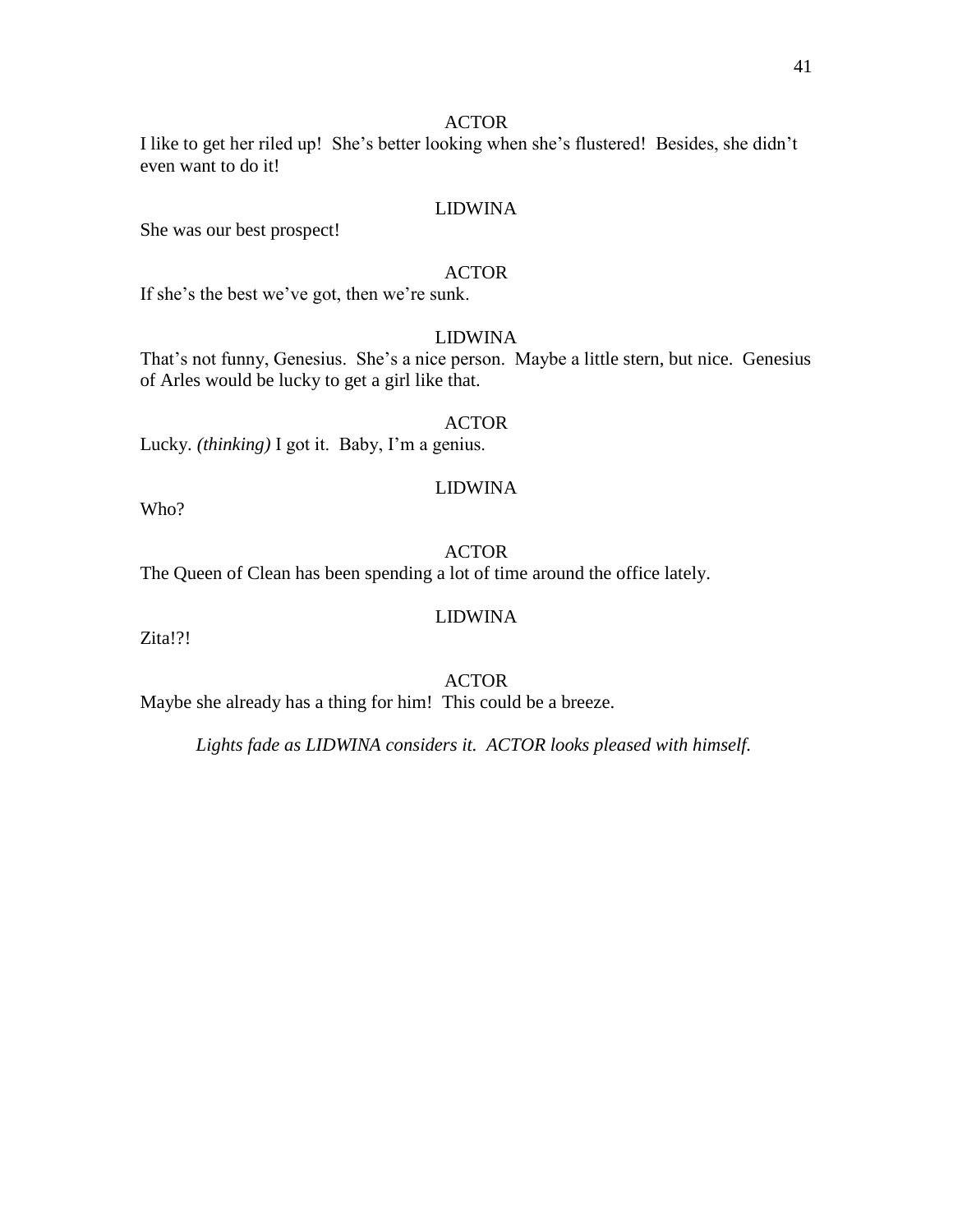*Scene 8. The Office of Saintly Intercession. ARLES is working at his desk, with intensity. JUDE ambles in, unseen by ARLES. He is in a pleasant mood. JUDE strolls to his mail slot, pulls out a large stack of memos, begins perusing them. He may whistle, or hum, or sing.*

# ARLES

What?!? Oh, when did you walk in? I didn't see you come in.

#### JUDE

Me? Oh, I've only been here for a minute or so.

#### ARLES

What are you doing here?

#### JUDE

I'm trying to do my job. I don't mean to sound rude. I mean I'm really, really trying to do my job.

#### ARLES

That's good. Good to hear. *(Pause)* What's the latest gimmick?

#### JUDE

What?

ARLES What's your latest scheme? What corners are you cutting?

#### **JUDE**

Actually, none.

#### ARLES

You expect me to believe that?

# JUDE

I'm no liar, Genesius of Arles. And you were right about my first plan. I was skipping out on part of my job. I was doing things wrong.

#### ARLES

Yes you were. *(Into intercom)* Zita, Patron of Housekeepers, attention please. Zita, this is your two minute call. You have two minutes remaining.

#### **CHRISTOPHER**

*(enters from behind mail wall)* Zita's in there?

#### ARLES

Yes. What are you doing out here?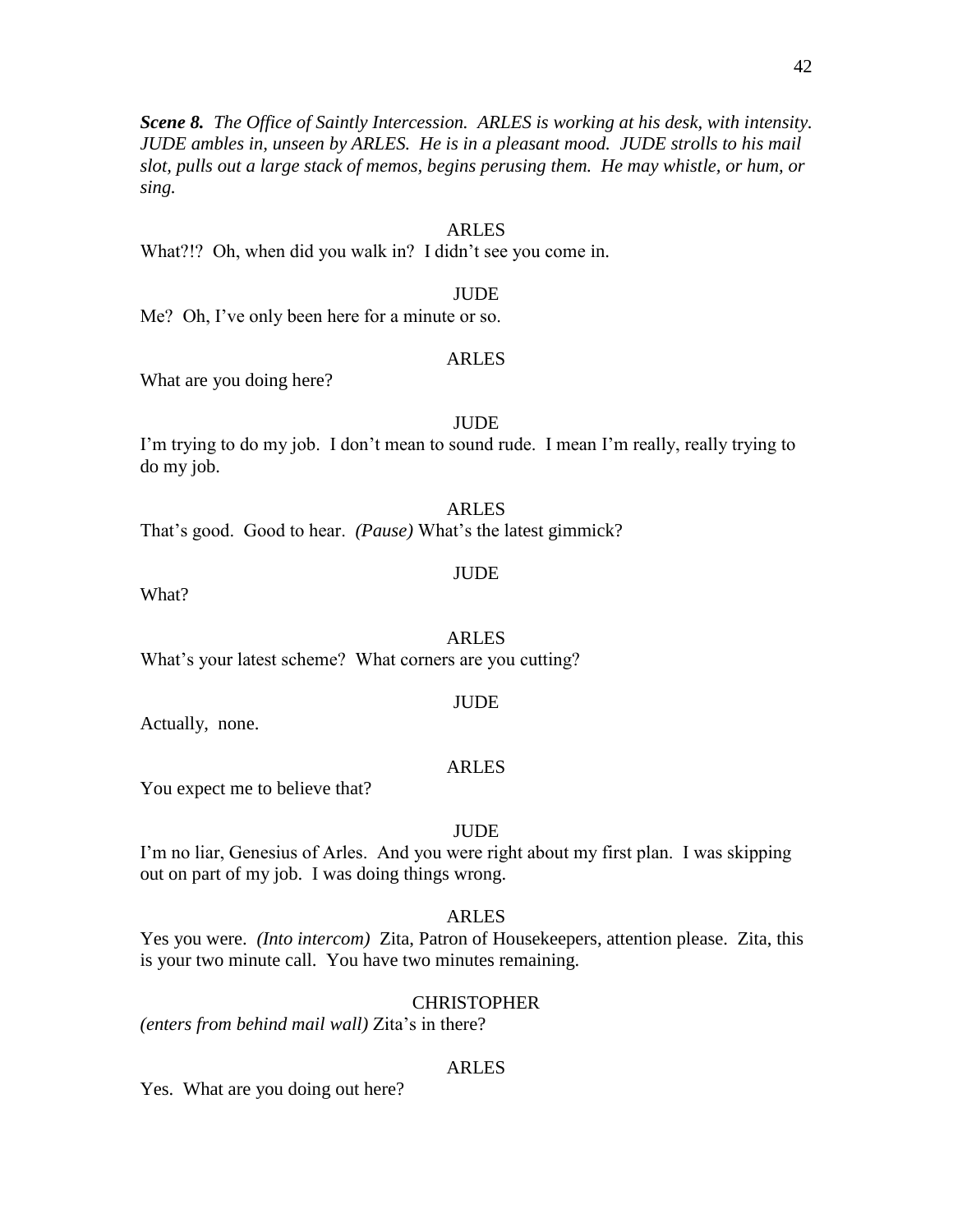# **CHRISTOPHER**

I'm caught up for the next few minutes. Hi, Jude. How's it going?

JUDE Chris, it's going really well. I appreciate all your support lately.

### ARLES

What's that supposed to mean?

JUDE It means I appreciate the support he's given me of late.

#### ARLES

You'd better not be messing with his requests.

# **CHRISTOPHER**

I'm not.

# ARLES

Letting some fall on the floor? Accidentally disappearing?

# **CHRISTOPHER**

I'm not.

# **JUDE**

Listen. He's not doing anything wrong. Unless being a friend to me is a sin.

# ARLES

Let's not get extreme! I don't hate you, Jude. You have a million friends, you're everyone's "go to guy" up here, apparently, but I *do* hate that you can't seem to get it all done.

# *CHRISTOPHER steps towards ARLES. JUDE refuses to let them fight.*

# **JUDE**

This is stupid. Genesius of Arles, I'm improving my performance . . . honestly. Chris, take it easy. Go back and finish your work and I'll see you later on, okay?

# *CHRISTOPHER leaves. ZITA emerges, dusting.*

# ARLES

Zita! Thanks for your promptness and efficiency today. You're certainly a valued part of the patron program.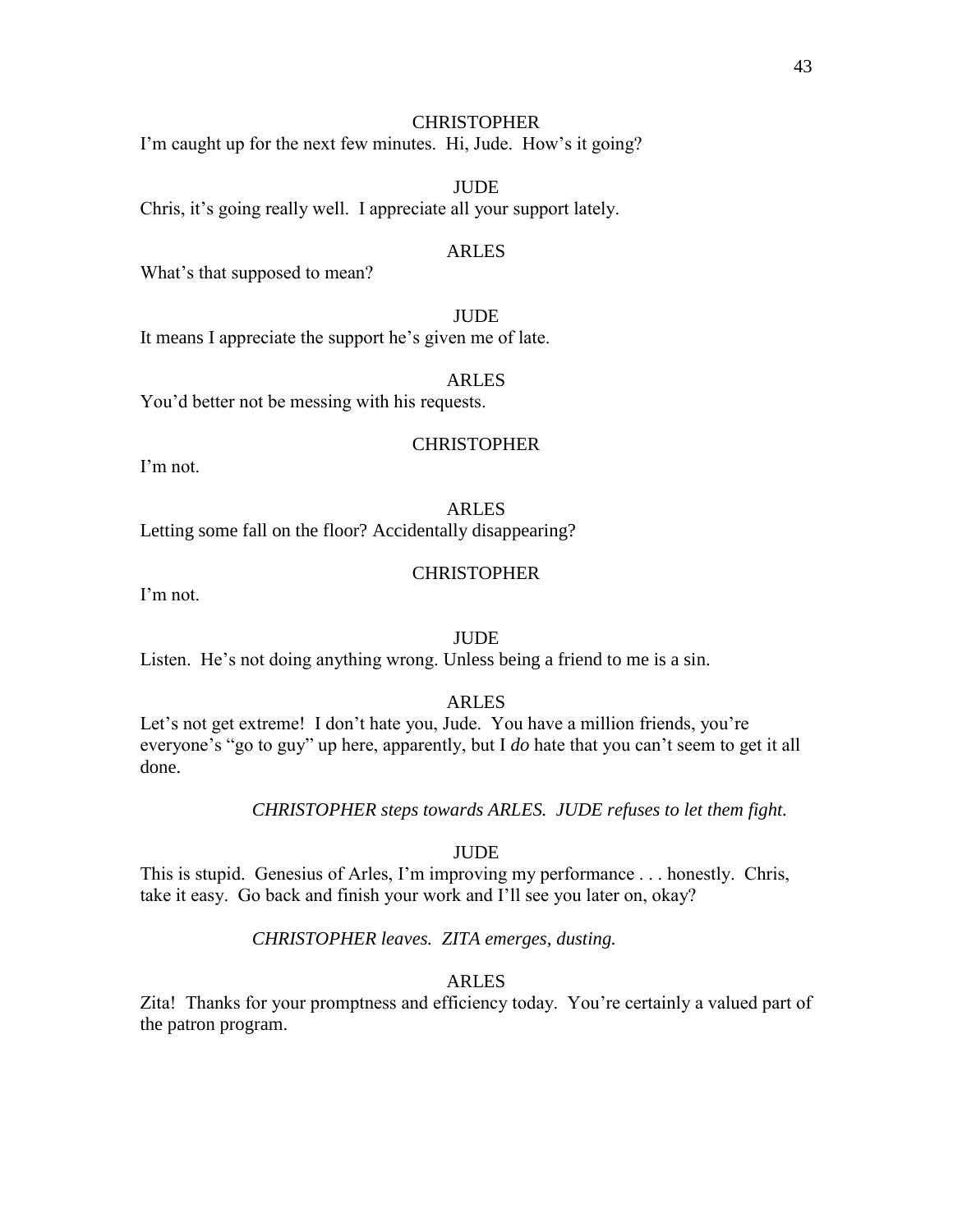# ZITA

Oh, Genesius of Arles, thank you for saying that. I feel lucky to have you as my supervisor.

*A burst of memo slips from behind the wall, through Jude's mail slot. CHRISTOPHER emerges, to take care of the mess. ZITA helps.*

# **CHRISTOPHER**

Now how did that happen?!? Oh, Zita! I didn't know you were here! Now stop that, you don't have to help me with this.

#### ZITA

Don't be silly, Christopher! I don't mind a bit!

#### **CHRISTOPHER**

Things got a bit out of hand back there, with Jude's messages! He gets twice as much as any other patron.

#### ARLES

No he doesn't!

# **CHRISTOPHER**

Yes he does.

#### ZITA

Well, he gets a lot. Everyone knows that.

# **JUDE**

That's enough, everybody. I get as many as I should get, and I do my best to handle them.

#### **CHRISTOPHER**

And handle them he does.

# ARLES

So he's beloved by one and all! We get it. Now get back there and do your work.

#### ZITA

Need a hand, Christopher?

ARLES

No. He said he had it all under control a little while ago.

#### ZITA

Would you like some company then?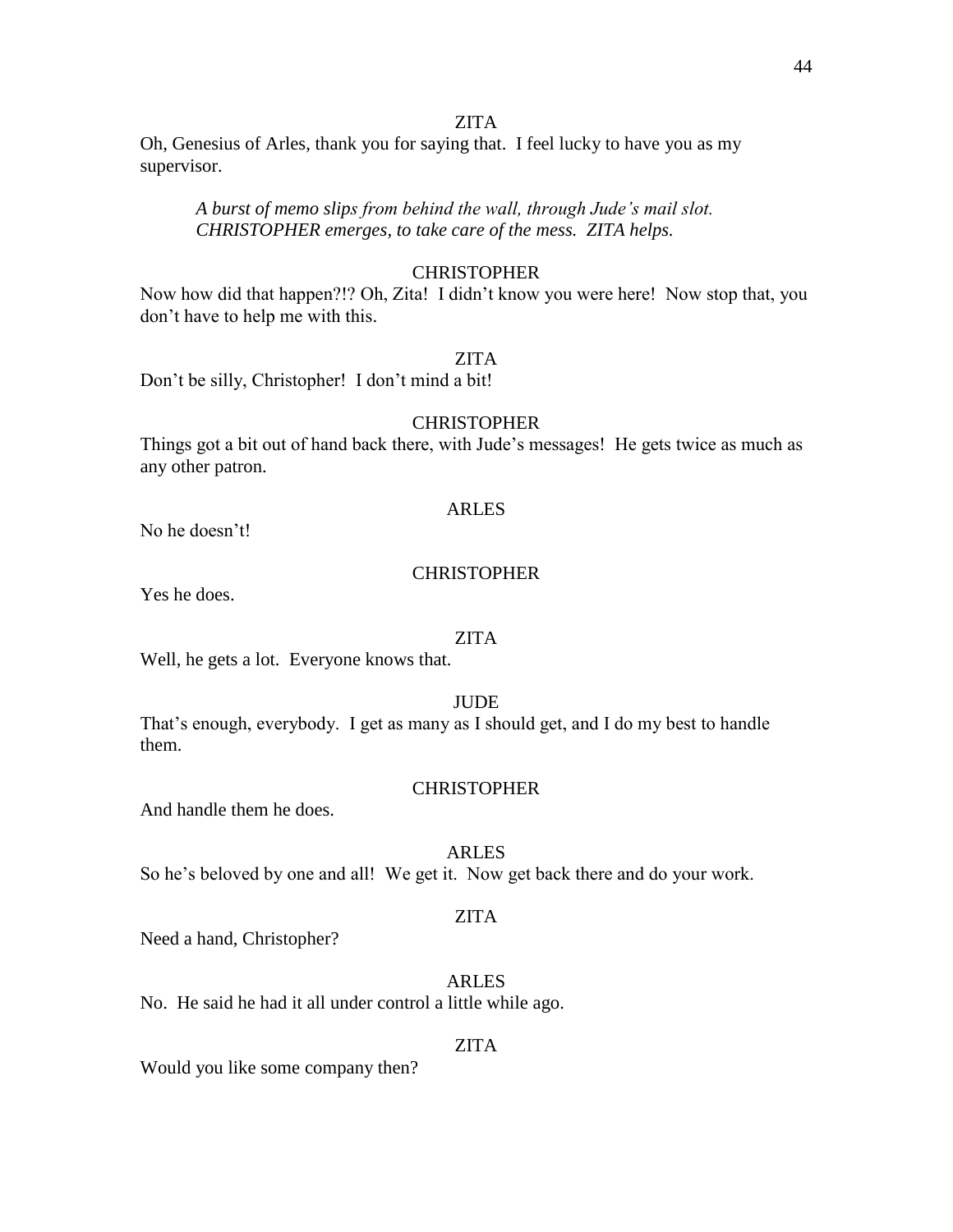#### **CHRISTOPHER**

I wouldn't mind that at all. In fact, I'd like that, Zita.

# *CHRISTOPHER and ZITA exit to behind wall.*

# ARLES

I don't get it. *(Sits at his desk, begins working)* Why are you still here?

JUDE

Just sorting my requests. *(Short pause)* You don't get what?

# ARLES

Zita? And Christopher? That's absurd.

# **JUDE**

Why?

# ARLES

Hmmm. For starters, she was gainfully employed on earth. He carried people across a river for money! She's a patron now, and a good one. He was stripped of his patron status. He's from Canaan, she's Italian! It'll never work.

#### JUDE

Pretty pessimistic.

# ARLES

Just realistic.

#### JUDE

So what if they're taking a chance? They like each other. They want to spend time together.

#### ARLES

They're taking a chance all right. Why even undertake an endeavor that has such an enormous chance of failing? *(JUDE laughs)* That's not funny.

#### **JUDE**

It is coming from you. Of everyone up here, patrons, saints, angels . . . nobody risked more than you did, and few of us had a smaller chance of success than you.

#### ARLES

What are you talking about?

#### JUDE

On earth! You know, I got up here way before you did. I saw it happen down there. You don't think it was risky to study Christianity in secret?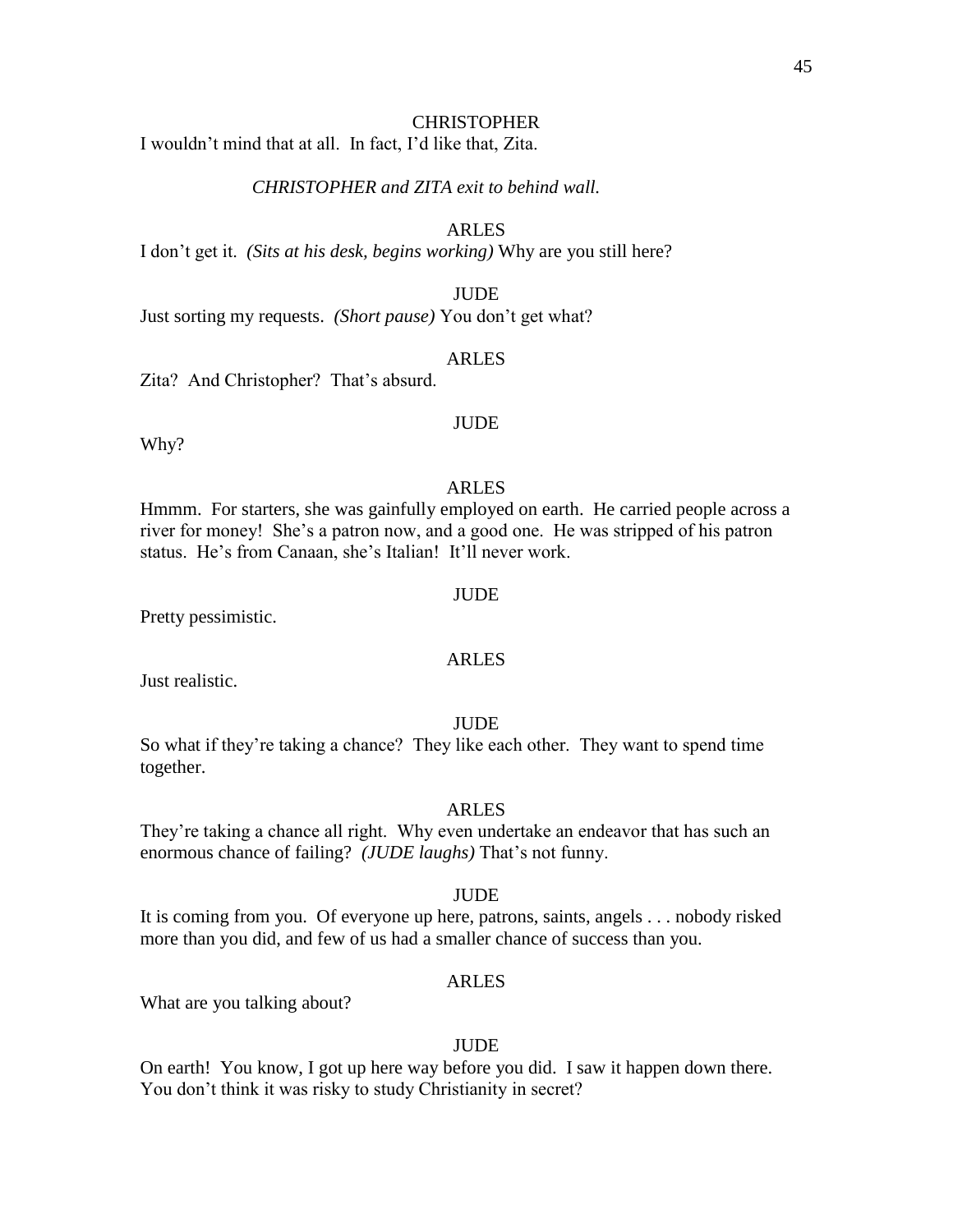It wasn't that risky. It was the year 300. I was in France!

# JUDE

Why did you do it?

# ARLES

I did everything I did because of the love I have for God.

# **JUDE**

And God wants us to love each other. God wants us to find happines in all of creation and that includes other people.

# ARLES

I don't put myself out there like you . . . like Christopher, Lidwina, all of you . . . I undertook my studies privately and prayed privately.

# **JUDE**

Okay then. What about when your boss gave you a dictated order to begin the formal persecution of Christians. What did you do?

#### ARLES

JUDE

I threw my pen.

And?

# ARLES

JUDE

ARLES

JUDE

Denounced the order and any who would follow it.

Where did that land you?

Jail.

And then?

# ARLES

They killed me.

# **JUDE**

There you go. So don't try to tell me you're not about taking a risk. You're one of the most courageous guys up here. You took a huge risk.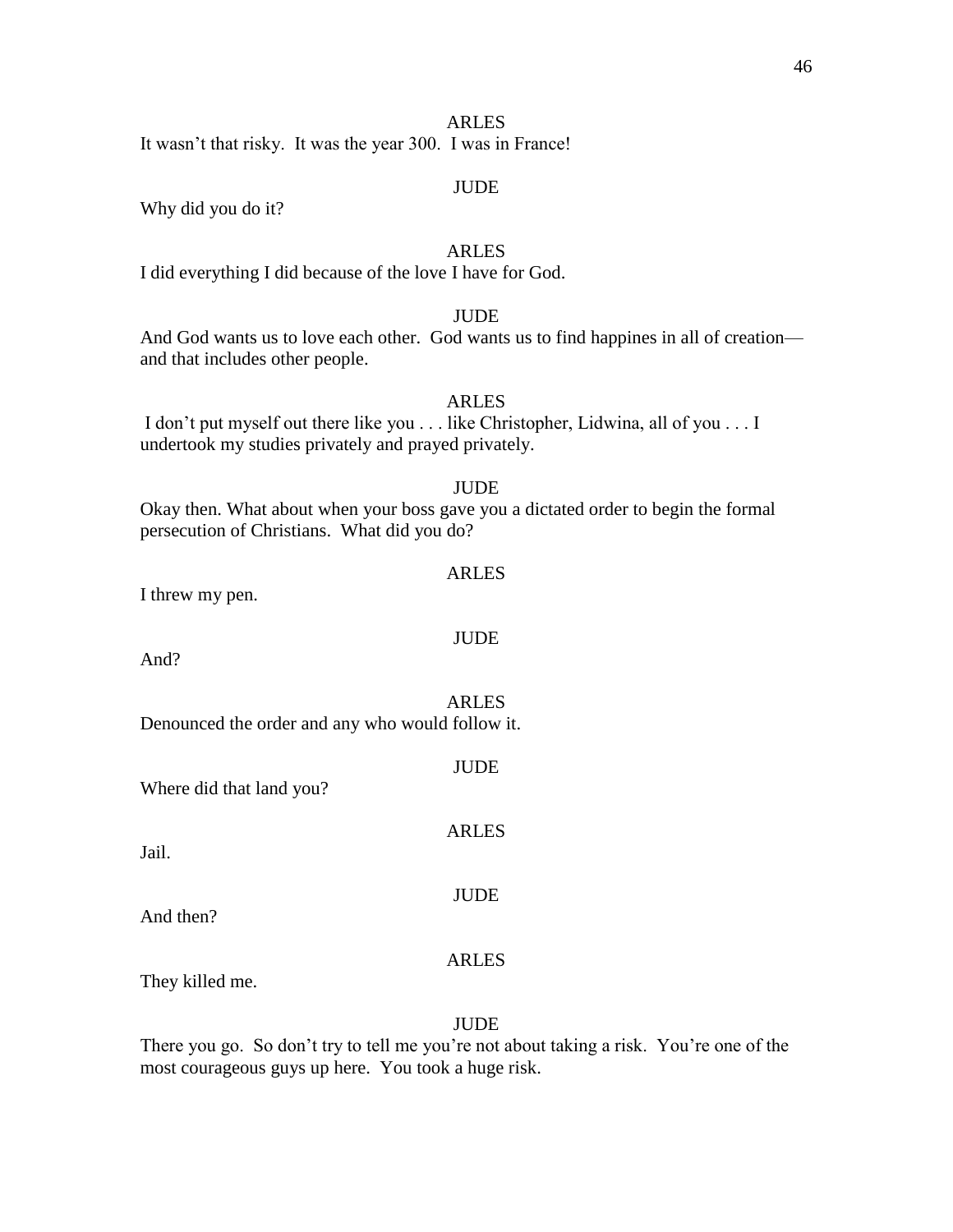*(softening slightly)* And it got me martyred.

# JUDE

Well, that can't happen again, can it? *(ARLES chuckles)* Any chance I could get in a few minutes early for my intercession appointment tonight? I've got something really big cooking.

# ARLES

Hold on, let me check the book. *(Stands perfectly still)* Nope. Doesn't look good.

# JUDE

*(laughing)* Okay. See you later on!

*JUDE exits. ARLES returns to his desk, but does not work. He seems lost in thought, as lights fade.*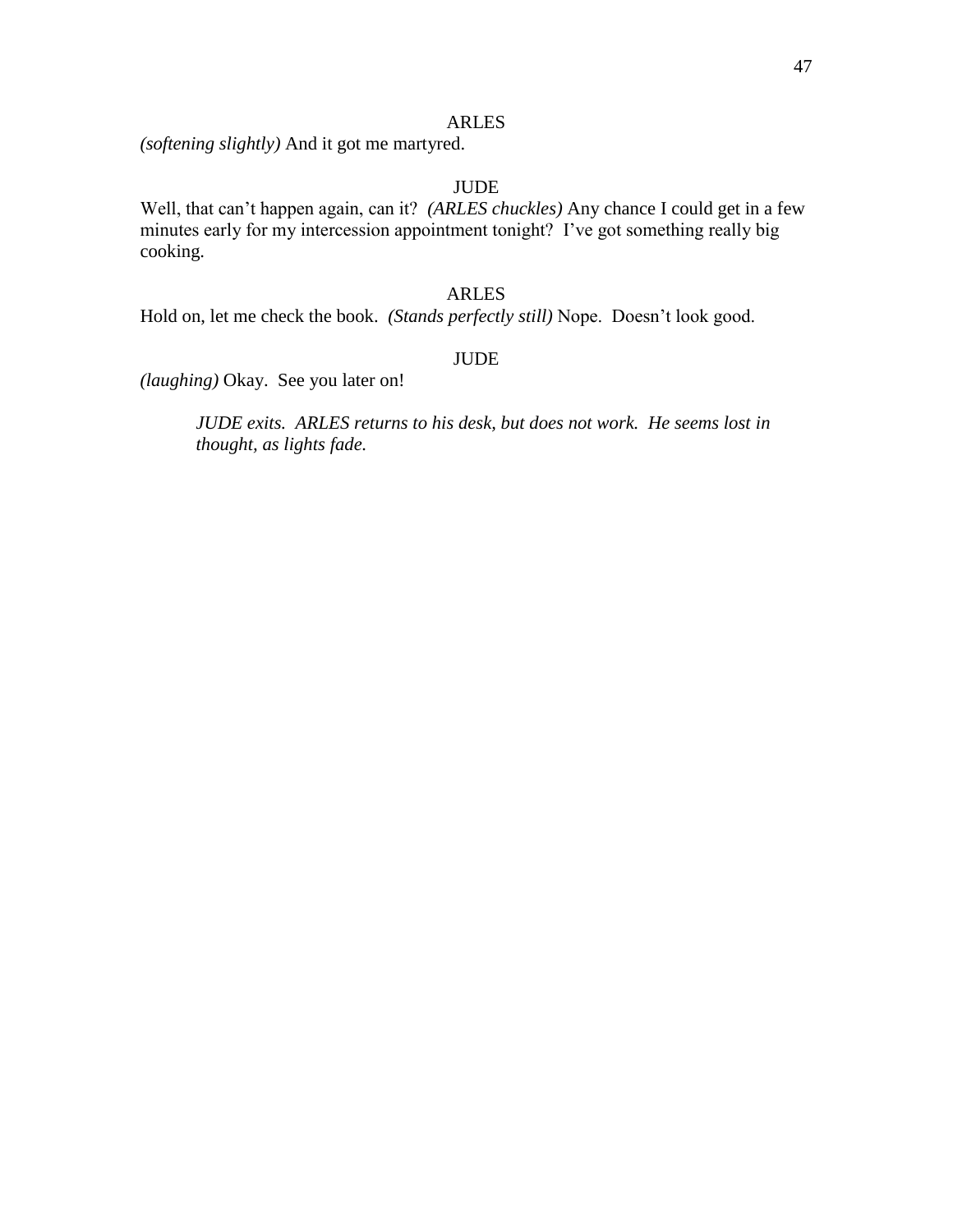*Scene 9. A table at the Patron's Club. ACTOR and LIDWINA are eating, drinking.*

### ACTOR

Seriously, if you're throwing me a surprise party, I'm going to be really, really mad.

# LIDWINA

I'm not! *(Giggle)* I promise I'm not. *(Giggle)* I truly am not throwing you a surprise party. I don't even know why I'm laughing.

#### ACTOR

Okay. Swear?

#### LIDWINA

I swear. *(Giggle)* I'm sorry. I can't stop.

# ACTOR

I'm excited about my feast day, I really am. But I just want to hang out with you, you know? There's been so much tension lately, with the Jude thing, and the whole deal with Marguerite . . . I mean, I know she's your friend and everything, but she really doesn't like me. She's not even polite.

# LIDWINA

Well. You could be a lot nicer to her, you know.

### ACTOR

What?!? There's no way to be nice to her! She's a cold, cold woman.

#### LIDWINA

Genesius–

# ACTOR

I don't want to fight. Let's not fight. But, honestly, if I see no one except you tomorrow, it will be the feast day of my dreams.

#### LIDWINA

You're sweet. *(Kiss, pause)* Don't forget, though.

# Forget what?

# LIDWINA

ACTOR

It's not just *your* feast day.

#### ACTOR

What? No!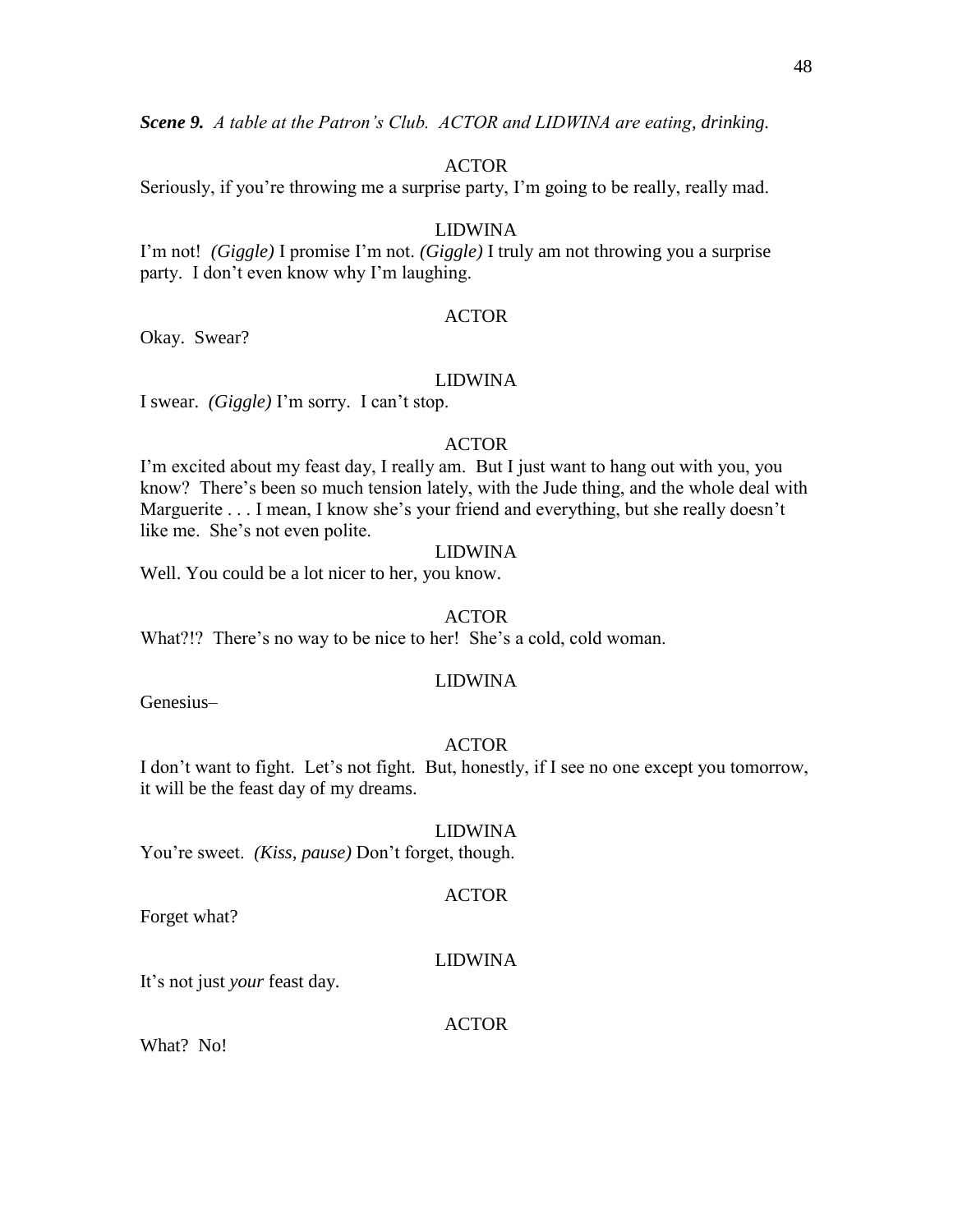# LIDWINA

It's common courtesy, Genesius.

# ACTOR

Baby, of all the saints I don't want to see on *my* feast day, Genesius of Arles tops the list.

#### LIDWINA

Well, I guess that's too bad. Your feast days are the same. You have to wish him a good day.

# **ACTOR**

His feast day is the same as mine, his name is the same as mine–there's no escape!

# LIDWINA

Please don't throw a fit. It will be a two minute stop. Besides, you don't want to miss the fireworks!

# ACTOR

What fireworks?

# LIDWINA

I saw Zita yesterday and reminded her that it was Genesius of Arles' feast day. She said she *already had plans* to stop by. Plus, she said she wanted to go and wish him a happy day,but she also had "other business."

# ACTOR

Funny business?

# LIDWINA

That was the implication!

#### ACTOR

Oh boy!

# LIDWINA

We'll swing by the office, say hello, good day, watch it all go down, and then we'll scoot along and have a super fun day!

# ACTOR

We'll scoot along? *(LIDWINA nods)* You promise there'll be scooting? *(LIDWINA nods, ACTOR sighs)* Okay. But I'm going to go rest awhile. I'm going to need to bank my energy for my encounter with the nemesis. I'll see you later.

*GENESIUS kisses LIDWINA and exits. Momentarily, MARGUERITE enters.*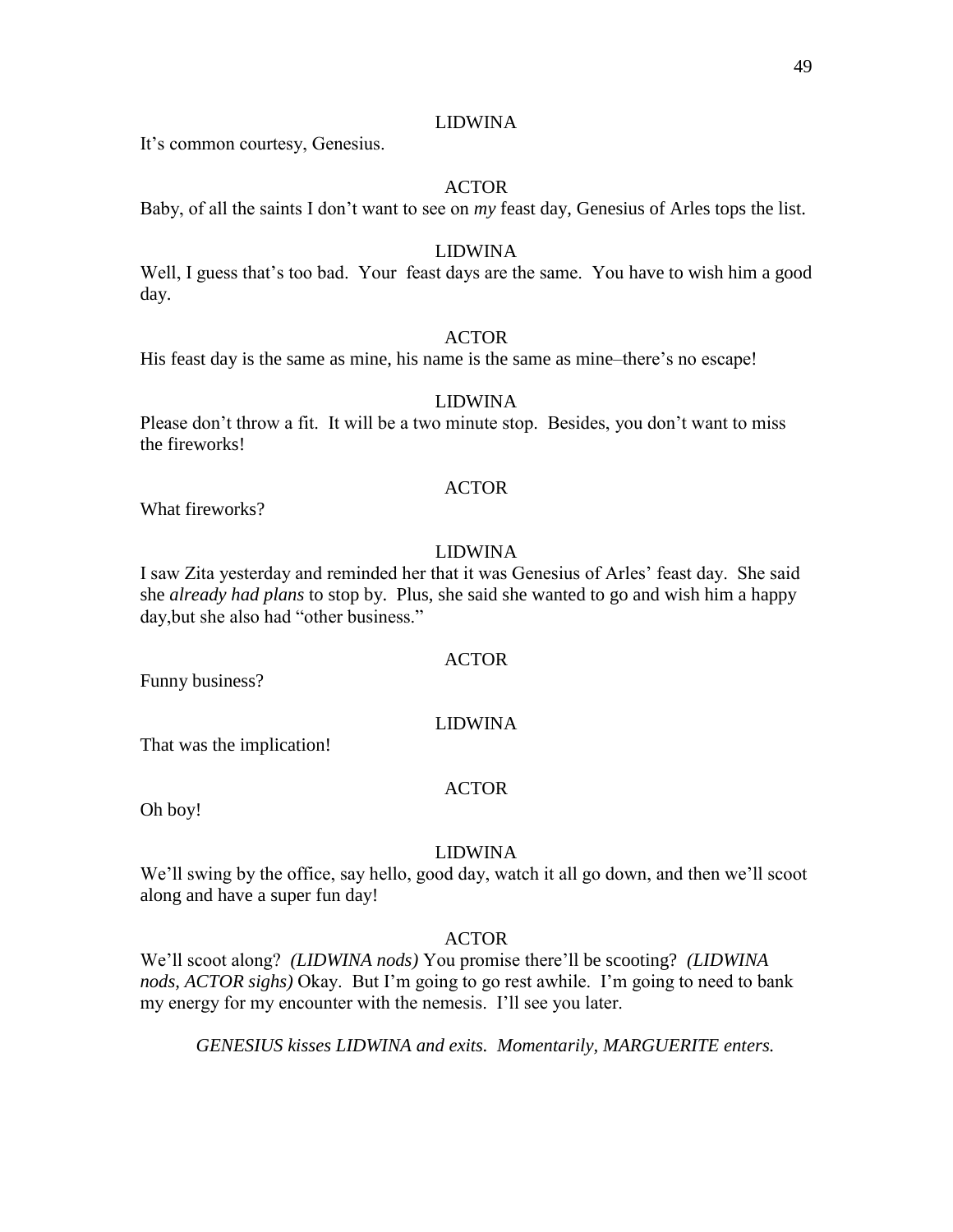#### MARGUERITE

Hello, Lidwina. Are you here by yourself?

# LIDWINA

Oh, I was eating with Genesius–

# **MARGUERITE**

Oh–

#### LIDWINA

But he just left. So if you want to sit, I'd love to visit. *(MARGUERITE sits, with a smile)* His feast day is tomorrow and he wants to spend it with me!

# MARGUERITE

I'm sure you'll have a lovely time.

# LIDWINA

I thought so too, but he left here in a bit of a huff. I told him we need to stop by the office tomorrow before we start celebrating, and he doesn't want to. You know how he feels about Genesius of Arles.

# MARGUERITE

I know how Genesius of Arles feels about him. Why do you want to start your day like that?

# LIDWINA

Because when you share a feast day with another saint, the courteous thing to do is to wish them well on that day.

#### MARGUERITE

Tomorrow is the feast day of both Genesiuses? That's right!

#### LIDWINA

Uh-huh.

#### MARGUERITE

Poor Genesius of Arles. *(Pause)* You're going by there first thing in the morning?

# LIDWINA

Not too early. I know Genesius of Arles likes to get things up and running there before he starts seeing people.

#### MARGUERITE

Yes, that's true. Perhaps I'll meet you there.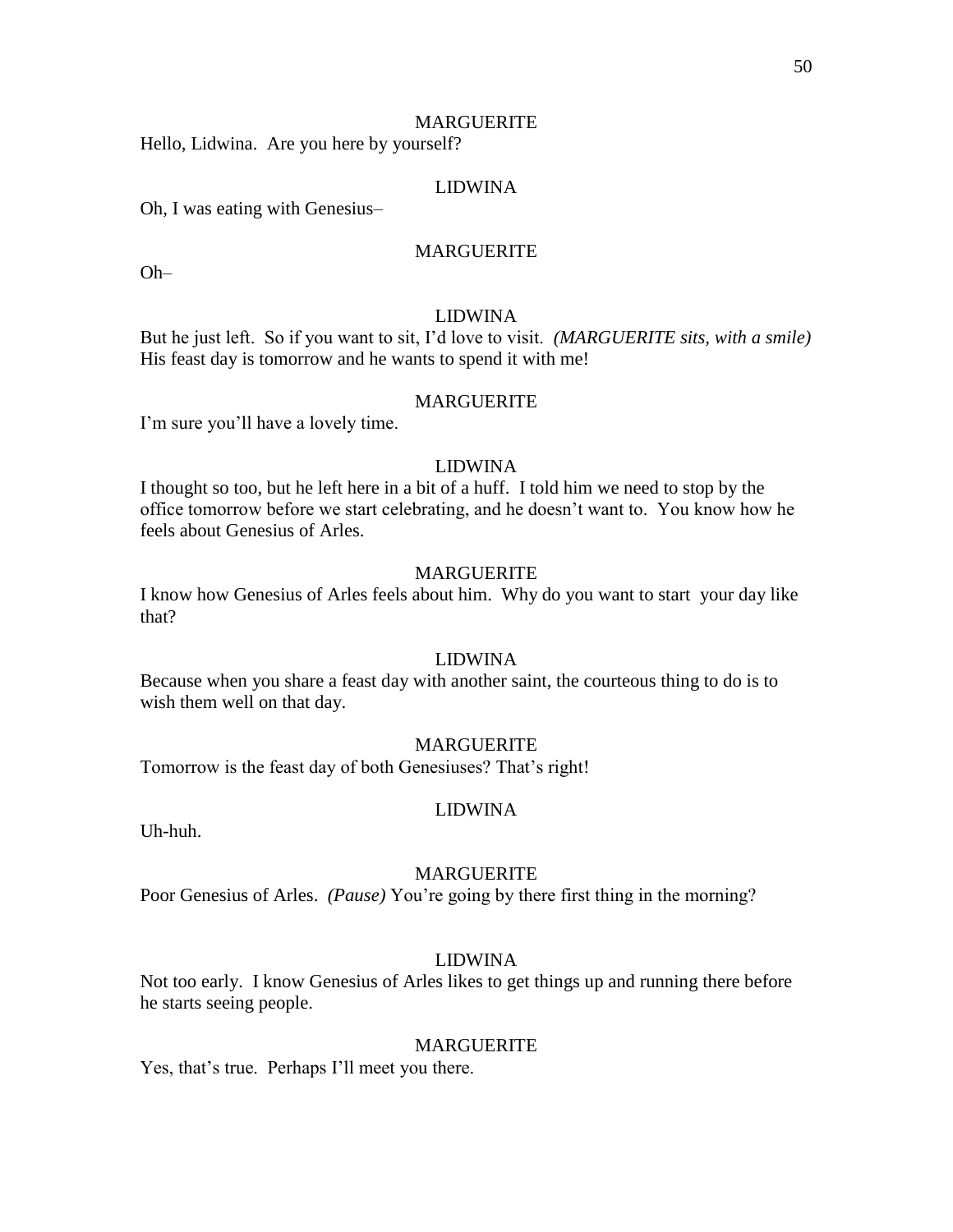# LIDWINA

Why?

# MARGUERITE

Is that a problem?

# LIDWINA

No. Of course not. Um, I just don't know why you'd want to be around Genesius. My Genesius, I mean.

# MARGUERITE

I don't particularly want to be around your Genesius. Or any Genesius, for that matter. I just think there ought to be a buffer between the two feast day celebrants. I think you tend to side with the Actor more readily than might be considered wise. So I'll just be there as a calming influence.

# LIDWINA

Well, I guess. I mean, it's a free afterlife. You can be wherever you want.

#### MARGUERITE

And I'd like to wish Genesius of Arles a happy feast day. *(A look from LIDWINA)* And the Actor. I'll wish him a happy feast day, too.

# LIDWINA

That's fine. *(Pause)* In fact, it's terrific! It might be just what you need.

#### MARGUERITE

I don't need anything.

#### LIDWINA

Oh, Marguerite! Everytime the subject of love, or romance comes up, you get all huffy! I don't know if it makes you nervous, or mad, or what, but tomorrow morning is going to be filled with that kind of stuff, and I think it will be good for you to see the magic happen.

#### MARGUERITE

Magic?

#### LIDWINA

Genesius of Arles has been praying for love. And tomorrow, his prayers will be answered.

# MARGUERITE

That man has a full plate already, just running the office. He can't possibly want to take on something like that. Where did you come by that silly little bit of gossip?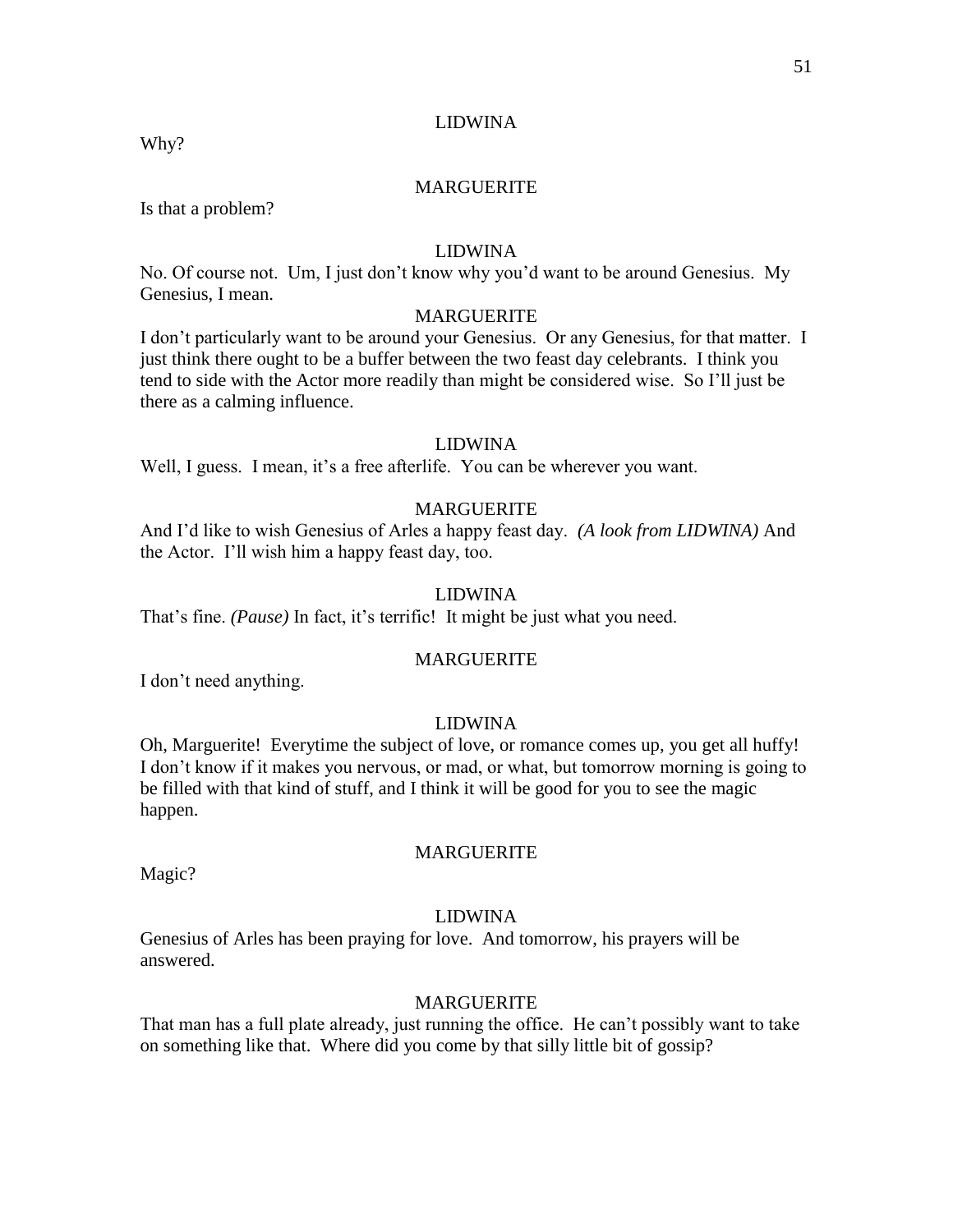# LIDWINA

I have sources.

# MARGUERITE

The Actor?

# LIDWINA

Oh, Marguerite, he's so connected! He finds out everything up here!

# MARGUERITE

And if he doesn't, he makes it up!

# LIDWINA

That's not true. Genesius of Arles wants a girlfriend. Zita wants to be his girlfriend.

# MARGUERITE

The housekeeping Patron?

# LIDWINA

Yes. And I just know it will help you to see two people fall madly, happily in love! You show up tomorrow and just wait and see if I'm not right!

# MARGUERITE

Lidwina, I'll see you in the morning.

*MARGUERITE exits. LIDWINA is left pouting, as lights fade.*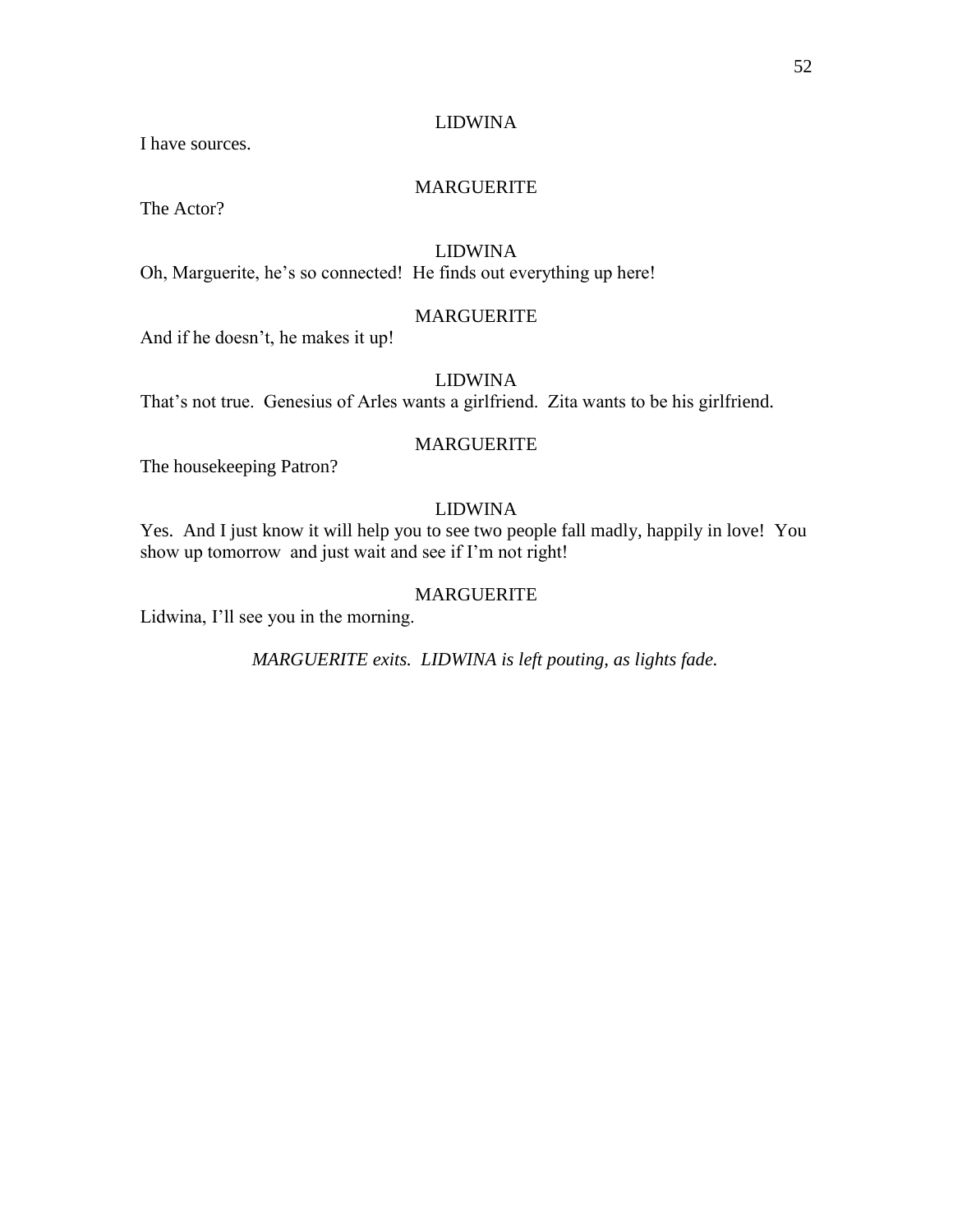*Scene 10. The Office of Saintly Intercession, the next morning. ARLES is busily moving around his desk, the office. He gives no sign that today is anything special for him. CHRISTOPHER enters, reporting for the day's work.*

# **CHRISTOPHER**

Good morning, Genesius of Arles!

# ARLES

Good morning, Christopher. Quite a few requests came in overnight.

# **CHRISTOPHER**

And I will see to each of them, but not before I wish you a happy feast day.

# ARLES

What? Oh, thank you. It's kind of you to remember.

# **CHRISTOPHER**

You did an admirable thing there on earth, Genesius. You stood up for what you believed was right–not just for Christianity, but for the right to learn what one wants to learn. You stood up–literally–and refused to be a part of a system that was intent on oppressing–

# ARLES

Yes, I remember. And I thank you, sincerely. But you know what would please me more than hearing a litany of my own achievements? Having a smooth day here in the office. Are you going to head back there now?

# CHRISTOPHER

Sure, sure I am. *(He starts to go, then pauses)* I had a wonderful evening with Zita. Thank you for asking. I appreciate your interest in my happiness.

# ARLES

Well, I can't keep up with all the romantic intrigue around here.

# **CHRISTOPHER**

Oh, I think you're right on top of it.

# ARLES

Excuse me?

# **CHRISTOPHER**

Genesius, I see every single piece of paper that comes back there. And sometimes, I stop and read one . . . especially if I recognize the handwriting.

# ARLES

 $So \ldots$ ?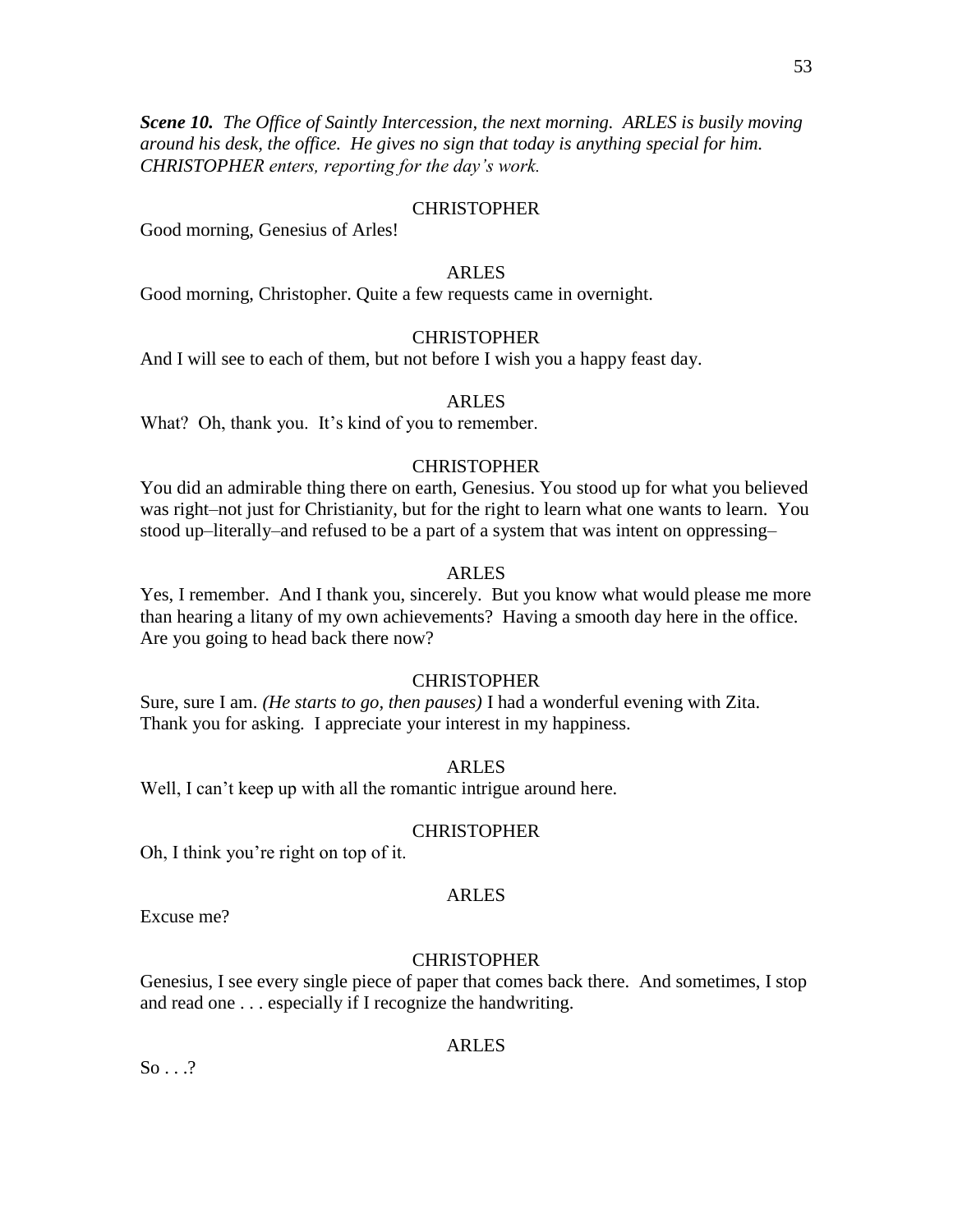# **CHRISTOPHER**

I know.

# ARLES

Is that right?

# CHRISTOPHER

And since you weren't in the habit of making requests, I took the liberty of correcting a mistake that you made.

# ARLES

I'm not in the habit of making requests, nor am I in the habit of making mistakes. Exactly what did you change?

### CHRISTOPHER

I redirected your prayer.

# ARLES

To whom?

# **CHRISTOPHER**

You don't direct a prayer for love to the patron of Couples in Love. *(Pause, a look from ARLES)* In your case, you direct it to the Patron of Hopeless Causes.

# ARLES

You did not give it to Jude.

# **CHRISTOPHER**

I did. I had to. I wanted it to be successful. Jude could make that happen. He's gifted!

#### ARLES

Stop. That prayer was private. You had no right–

# **CHRISTOPHER**

I had every right to do my job. To make sure that requests gain the best chance at being answered!

#### ARLES

So Jude knows. Who else?

*LIDWINA comes in, followed by a reluctant ACTOR.*

# **CHRISTOPHER**

Probably no one. *(Pause*) If Zita stops by, please send her back.

*With a nod to LIDWINA and ACTOR, CHRISTOPHER retreats to his work area.*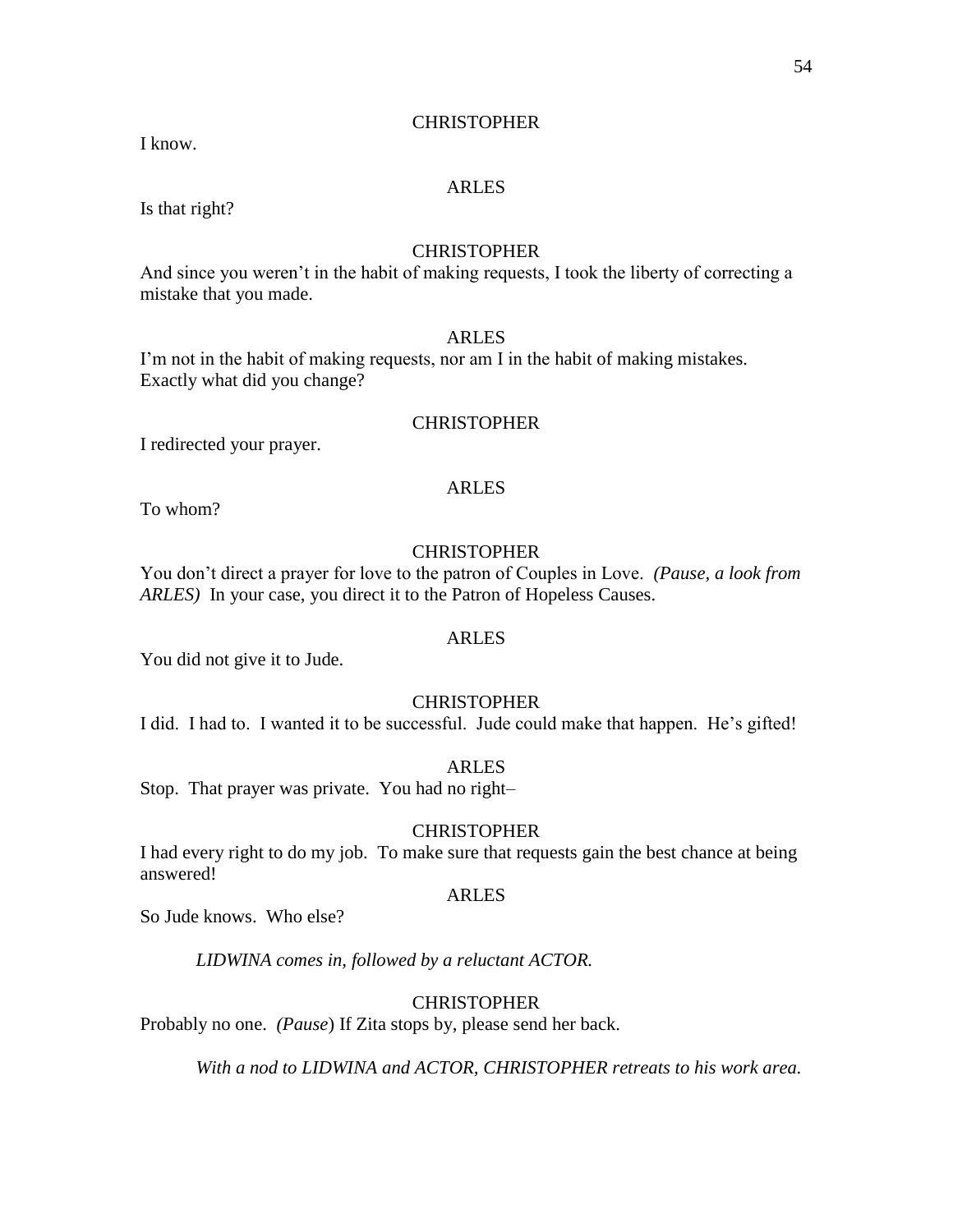# LIDWINA

Good morning, Genesius of Arles.

# ARLES

Good morning, Lidwina of Schiedham.

# LIDWINA

Is Zita here yet?

#### ARLES

*(puzzled)* No. Do you need to see her?

LIDWINA

*(giggling)* No! We wanted to swing by this morning to wish you a happy feast day.

#### ACTOR

Right.

#### ARLES

*(only to LIDWINA)* Well, thank you.

# LIDWINA

And to tell you that we really think you do a terrific job running our office. We're grateful for all the extra effort you put in to keep things humming along so beautifully.

# ACTOR

Yes we are.

# ARLES

*(only to LIDWINA)* Thanks again.

#### LIDWINA

And to let you know that we admire the courage you showed during your life on earth. We think what you did was remarkable.

Yes we do.

#### ARLES

ACTOR

*(only to LIDWINA)* Thank you.

# ACTOR

Hey! I'm here too! How about thanking me?

#### ARLES

Perhaps if you expressed a thought for which I was grateful, I would thank you.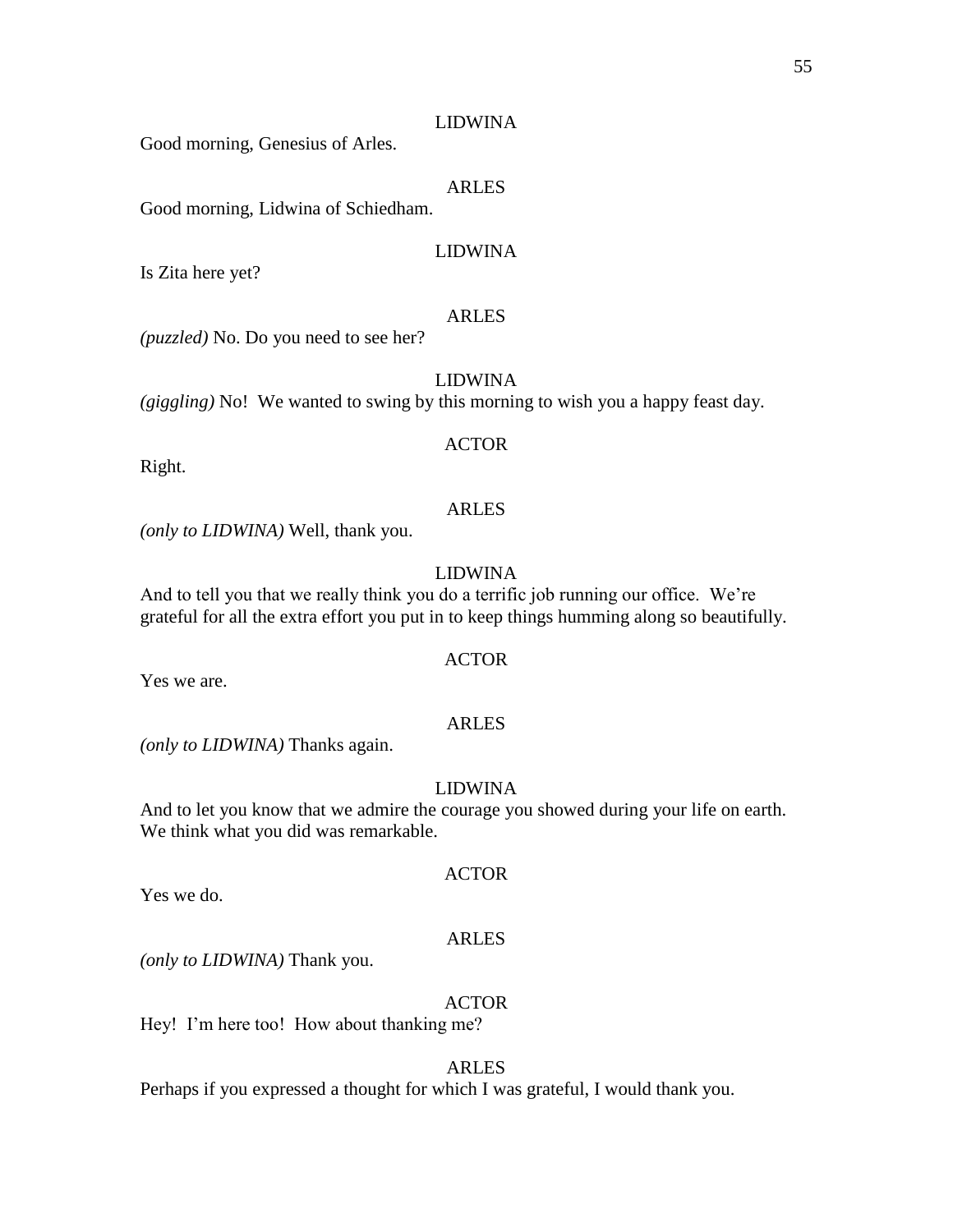# ACTOR

Okay. How's this? You're a super guy and I hope you get *everything* you're wishing for.

# LIDWINA

Genesius!

# ARLES

What are you implying?

# **ACTOR**

I'm not implying anything. I sincerely hope you get everything you're wishing for. We would have brought it to you, in fact, but there is no Patron Saint of dancing girls!

# ARLES

How dare you come into this office, *my office,* and suggest–

# ACTOR

It's not a secret, Genesius! Everybody knows you're on the make!

# ARLES

On the make? What does that even mean?

*ZITA enters.*

# ZITA

Good morning, boss. And happy feast day.

# ARLES

Thank you, Zita. I heard you had a nice time last night. I'm happy for you, but I hope you can maintain your responsibilities as a patron.

ZITA

ARLES

ZITA

I would never let down those who ask for my help.

I trust that's true.

Is Christopher back there?

# ARLES

Yes. Go on back.

# LIDWINA

*(whispering)* Genesius of Arles, we know about your prayer for love. In fact, we found a girl for you.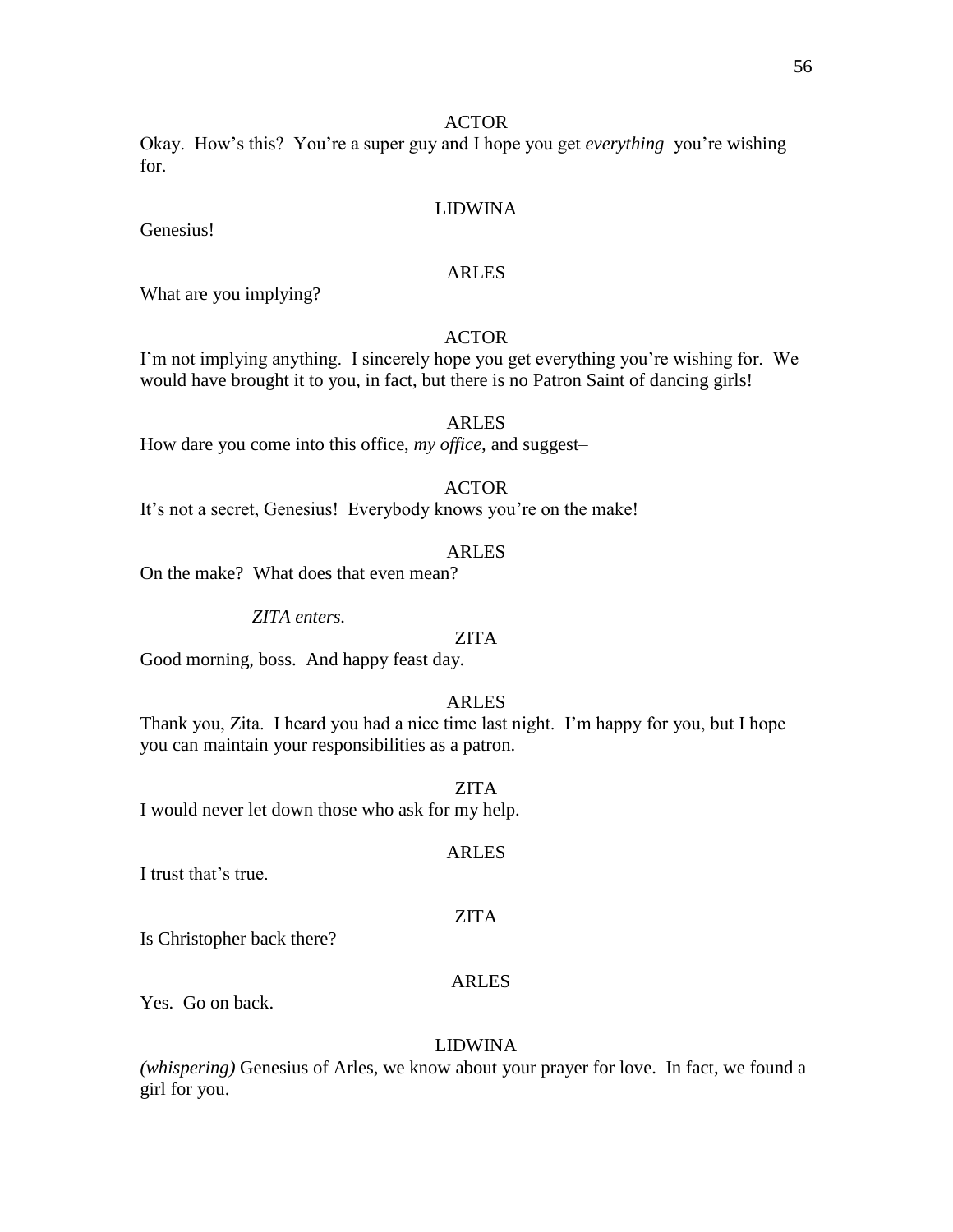You've fixed me up with someone?

# LIDWINA

Well, duh! Why do you think Zita is here?

# ARLES

Well, I can tell you exactly why Zita--

# ACTOR

Oh, c'mon! Will you just go with the flow on this? She likes you! Go out with her for heaven's sake!

# ARLES

Zita spends her time with Christopher. They were out last night and now she's here to see him.

#### LIDWINA

The mail guy? *(Giggle)* That's so cute!

#### ACTOR

That's not cute. The entire plan is foiled. There isn't any girl for this one.

# ARLES

I don't want *any* girl.

#### ACTOR

We know you've been praying for love.

ARLES I've been praying that the love I feel be returned . . . by Marguerite.

#### ACTOR

ARLES

ACTOR

ARLES

d'Youville?

Is there another one?

Well, no, thank God, but . . .

But what?

ACTOR Nothing. She's just a little . . . stern. Isn't she? For the object of one's affection?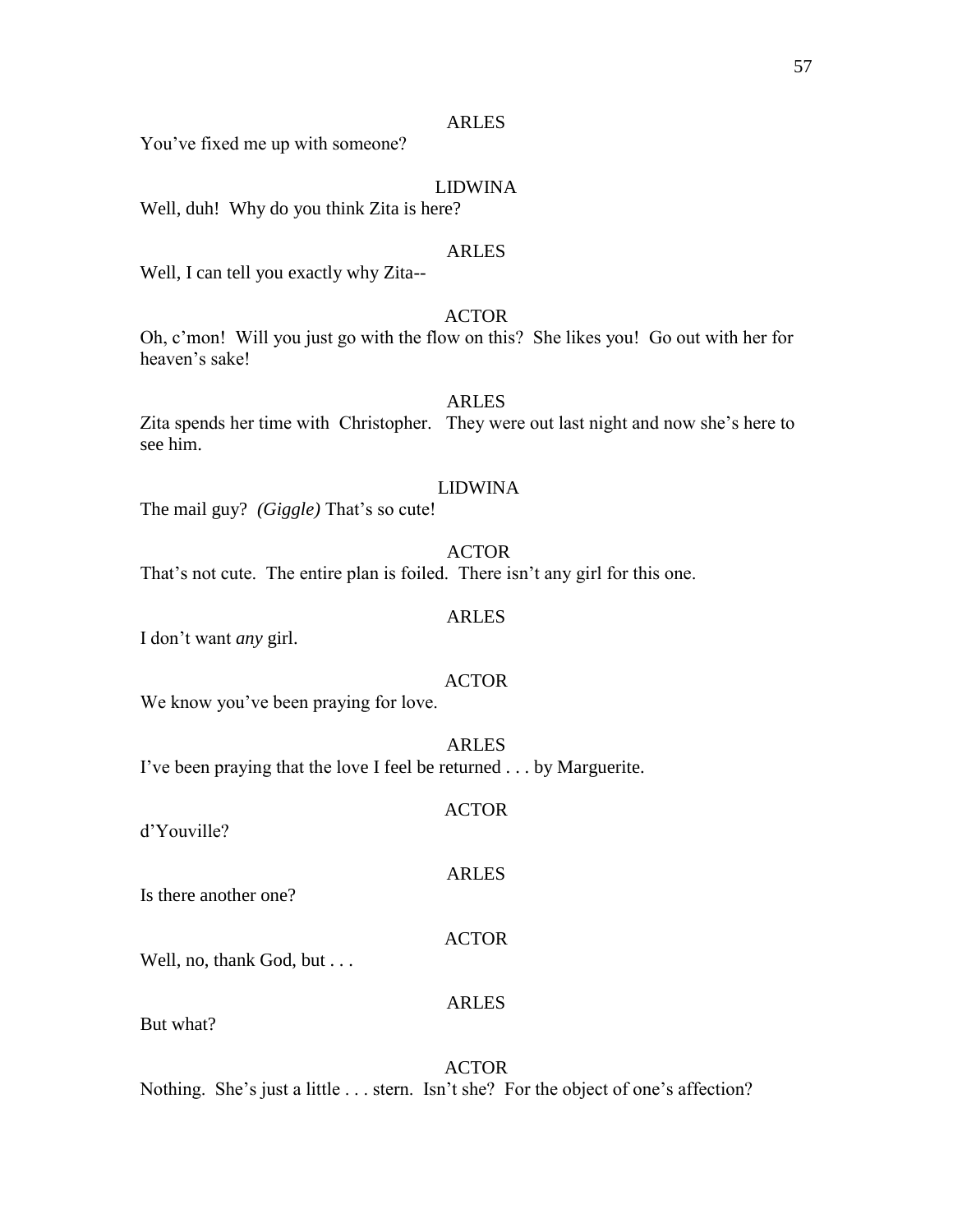She's serious. She's steadfast. She's reliable and committed. And lovely.

LIDWINA She said the same things about you. Except the lovely part.

#### ARLES

She did?

# LIDWINA

We were at the Patron's Club. And she was saying how much she admired you.

**JUDE** 

*(entering with MARGUERITE)* Look who I found outside!

# ARLES

Hello, Jude. Marguerite.

# LIDWINA

*(alarmed)* Oh, Marguerite! *(she attempts to communicate to Marguerite that Arles has expressed feelings for her—this may be done through pantomime, mouthing the words "HE LIKES YOU" repeatedly, semaphore flags—whatever)*

#### **JUDE**

Genesius of Arles, happy feast day. Genesius the Actor, happy feast day to you, buddy. Thanks for everything.

#### ACTOR

Thanks, man.

#### ARLES

Thank you, Jude. *(Pause)* Marguerite, are you here on official business?

#### MARGUERITE

No, Genesius. I'm actually here to wish you a happy feast day, as well.

# ARLES

I certainly appreciate your making a special trip to wish me well.

# MARGUERITE

You're a special man, Genesius of Arles, and you deserve the best in heaven. You work wonders around here. *(Big breath)* Speaking of wonders, I was wondering if I might take you for a cup of coffee and perhaps a bran muffin to celebrate your day. If I'm overstepping my bounds please let me know and I'll never speak of this again.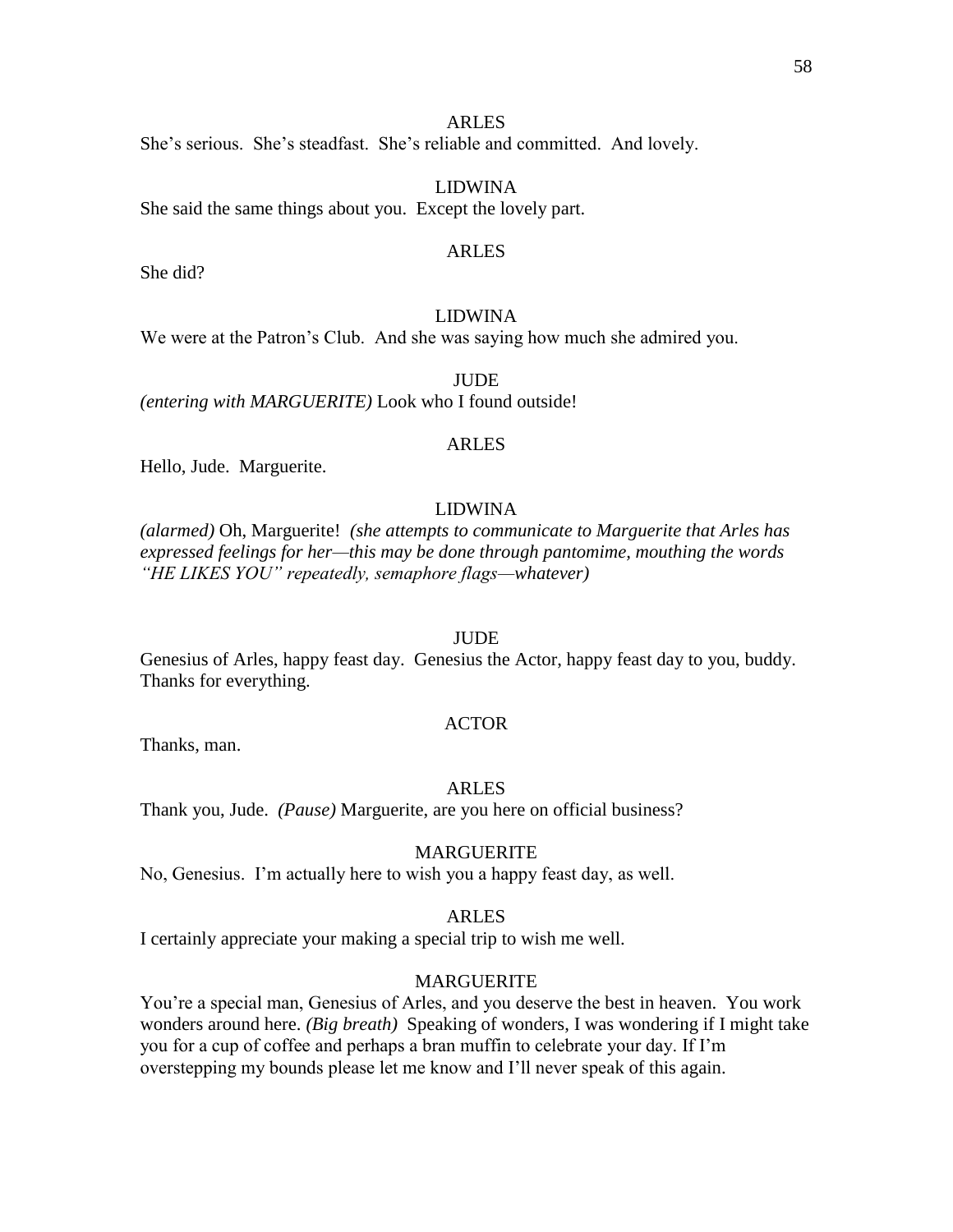*(momentarily stunned, then recollecting)* Christopher! *(CHRISTOPHER and ZITA enter from back*) Would you be able to run things here for a short time? I'd like to go have some breakfast with Marguerite.

# **CHRISTOPHER**

I'd be happy to do that for you.

# ZITA

I'll do the slots! *(runs back behind slots)*

# LIDWINA

*(shocked)* We're going to scoot out of here as well. We've got a big day planned.

#### ACTOR

Let the scooting begin!

*LIDWINA, ACTOR, and MARGUERITE exit.*

# ARLES

I'll be right along. I need to . . . uh . . . give Christopher the morning schedule. *(After the 3 are gone)* Jude, this is certain to be awkward, but I'd like to thank you for interceding on my behalf. I'm grateful to you, and of course, to God. When Lidwina told me that Marguerite was expressing feelings for me . . . well, I couldn't have been more surprised. You are an excellent Patron.

#### **JUDE**

It feels good to do good. You're welcome. *(Handshake. ARLES exits)* Wow. Quite a turn around there, huh?

#### **CHRISTOPHER**

Absolutely.

#### JUDE

Did he say Marguerite was talking about him? To Lidwina?

#### **CHRISTOPHER**

Yes, he did. I believe Lidwina said they'd spoken of Genesius at the Patron's Club.

#### JUDE

I was with them at the Patron's Club, and Lidwina's right! Marguerite did say some very nice things about Genesius.

#### CHRISTOPHER

That's right.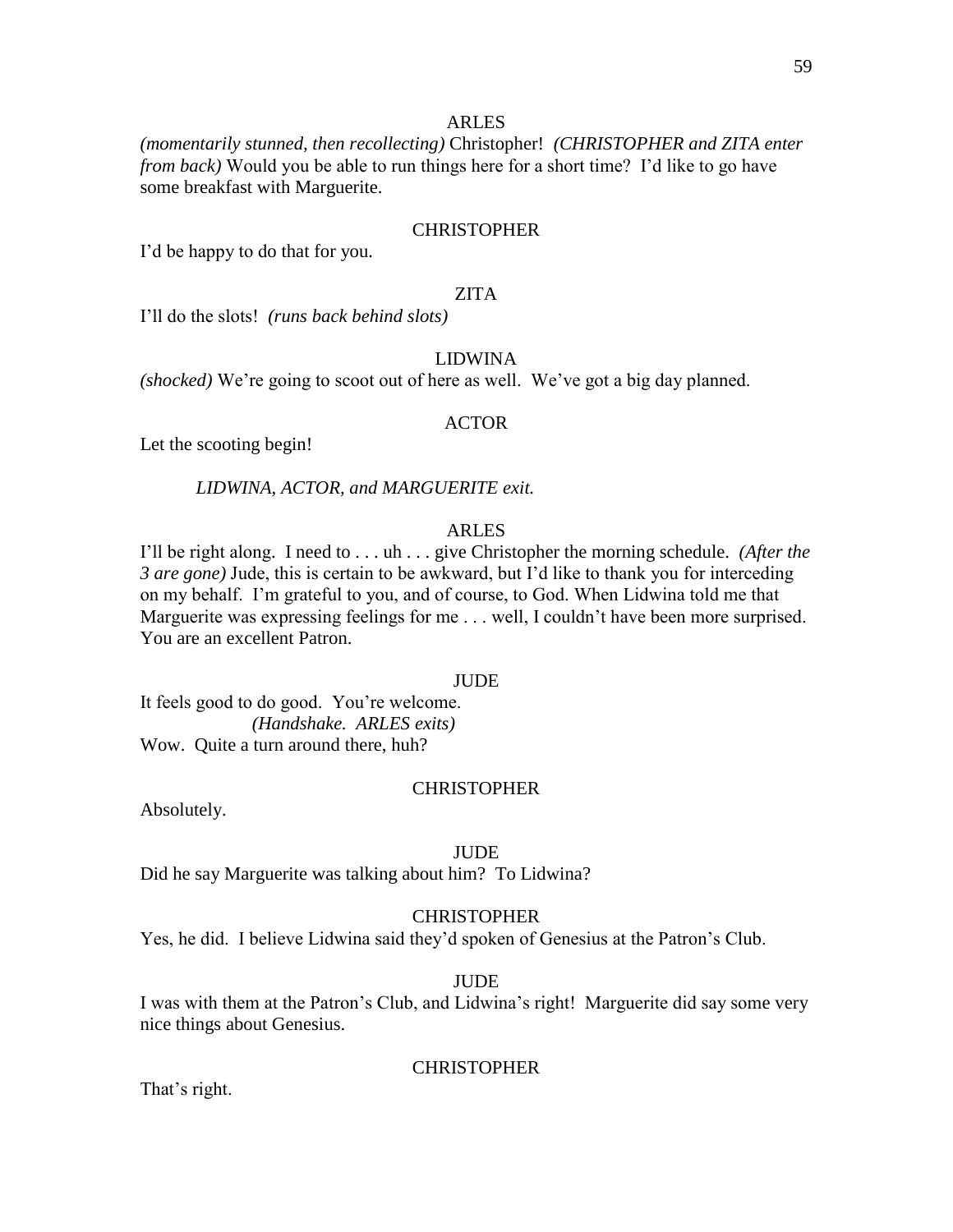# **JUDE**

But that was weeks ago! That was before I even interceded!

# **CHRISTOPHER**

*(knowingly)* Is that right?

# **JUDE**

God knew what Genesius wanted before I asked. God probably knew what Genesius wanted before Genesius asked.

# **CHRISTOPHER**

And God saw fit to grant the blessing of love on Genesius.

#### JUDE

So what? My interceding had no effect?

# CHRISTOPHER

Oh, I wouldn't say that. You proved what kind of heart you have–the kind that will help someone who isn't always nice to you.

#### JUDE

Right.

#### **CHRISTOPHER**

And you earned the respect of Genesius. Now he knows what kind of man you are.

# **JUDE**

So I came out on top, in a way. *(Pause)* Looks like I have a full day's work ahead of me. *(Walks to mail slot)* But if God already knows about all of these prayers, why do I need to intercede for them?

#### **CHRISTOPHER**

JUDE

Because you were asked. And because people have faith.

# I know. I know.

#### **CHRISTOPHER**

Since you've got all that to sort through, would you mind sticking around here? Zita and I wanted to sneak in some canoodling.

No problem.

#### JUDE